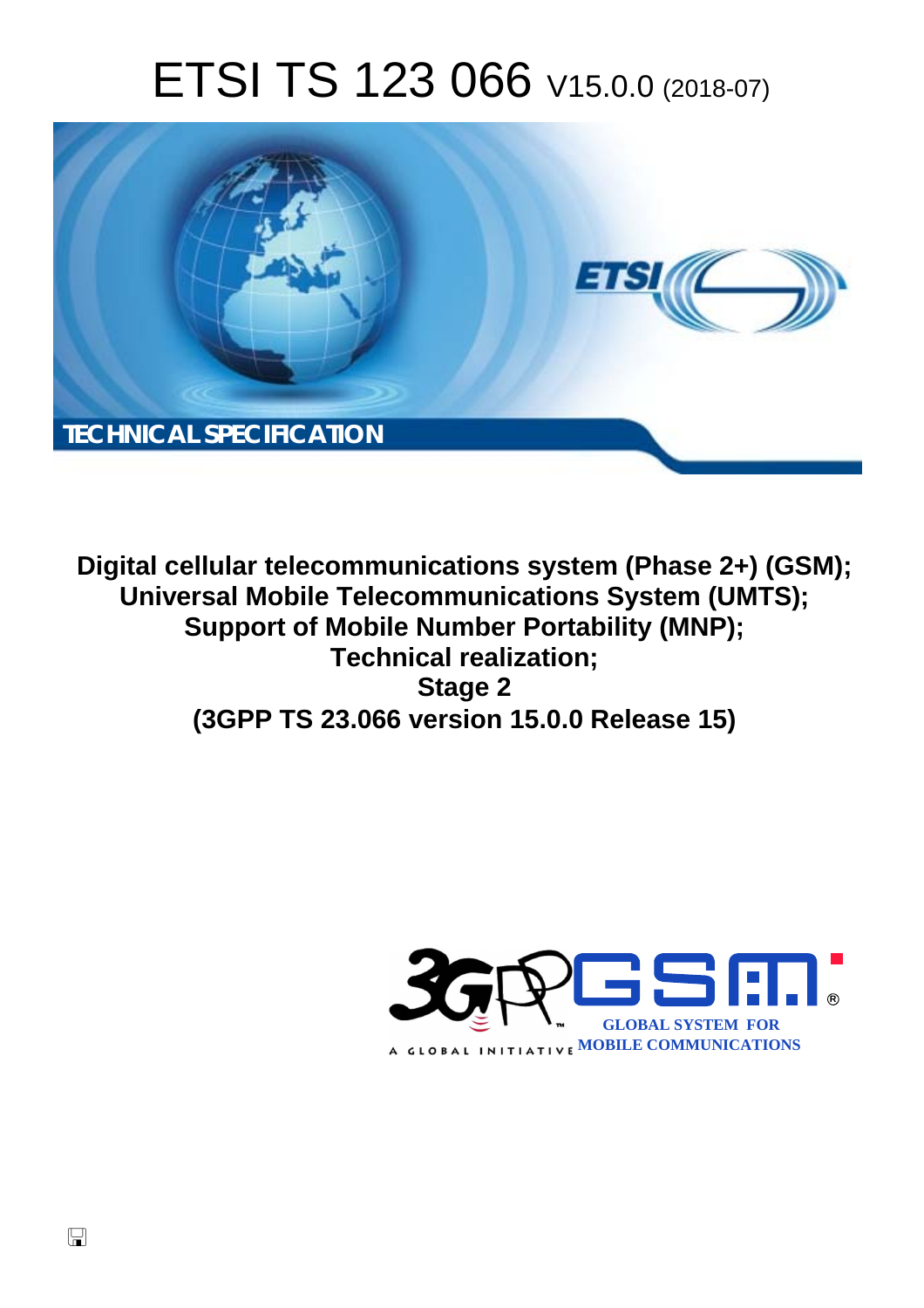Reference RTS/TSGC-0423066vf00

> Keywords GSM,UMTS

#### *ETSI*

#### 650 Route des Lucioles F-06921 Sophia Antipolis Cedex - FRANCE

Tel.: +33 4 92 94 42 00 Fax: +33 4 93 65 47 16

Siret N° 348 623 562 00017 - NAF 742 C Association à but non lucratif enregistrée à la Sous-Préfecture de Grasse (06) N° 7803/88

#### *Important notice*

The present document can be downloaded from: <http://www.etsi.org/standards-search>

The present document may be made available in electronic versions and/or in print. The content of any electronic and/or print versions of the present document shall not be modified without the prior written authorization of ETSI. In case of any existing or perceived difference in contents between such versions and/or in print, the only prevailing document is the print of the Portable Document Format (PDF) version kept on a specific network drive within ETSI Secretariat.

Users of the present document should be aware that the document may be subject to revision or change of status. Information on the current status of this and other ETSI documents is available at <https://portal.etsi.org/TB/ETSIDeliverableStatus.aspx>

If you find errors in the present document, please send your comment to one of the following services: <https://portal.etsi.org/People/CommiteeSupportStaff.aspx>

#### *Copyright Notification*

No part may be reproduced or utilized in any form or by any means, electronic or mechanical, including photocopying and microfilm except as authorized by written permission of ETSI. The content of the PDF version shall not be modified without the written authorization of ETSI. The copyright and the foregoing restriction extend to reproduction in all media.

> © ETSI 2018. All rights reserved.

**DECT**TM, **PLUGTESTS**TM, **UMTS**TM and the ETSI logo are trademarks of ETSI registered for the benefit of its Members. **3GPP**TM and **LTE**TM are trademarks of ETSI registered for the benefit of its Members and of the 3GPP Organizational Partners. **oneM2M** logo is protected for the benefit of its Members.

**GSM**® and the GSM logo are trademarks registered and owned by the GSM Association.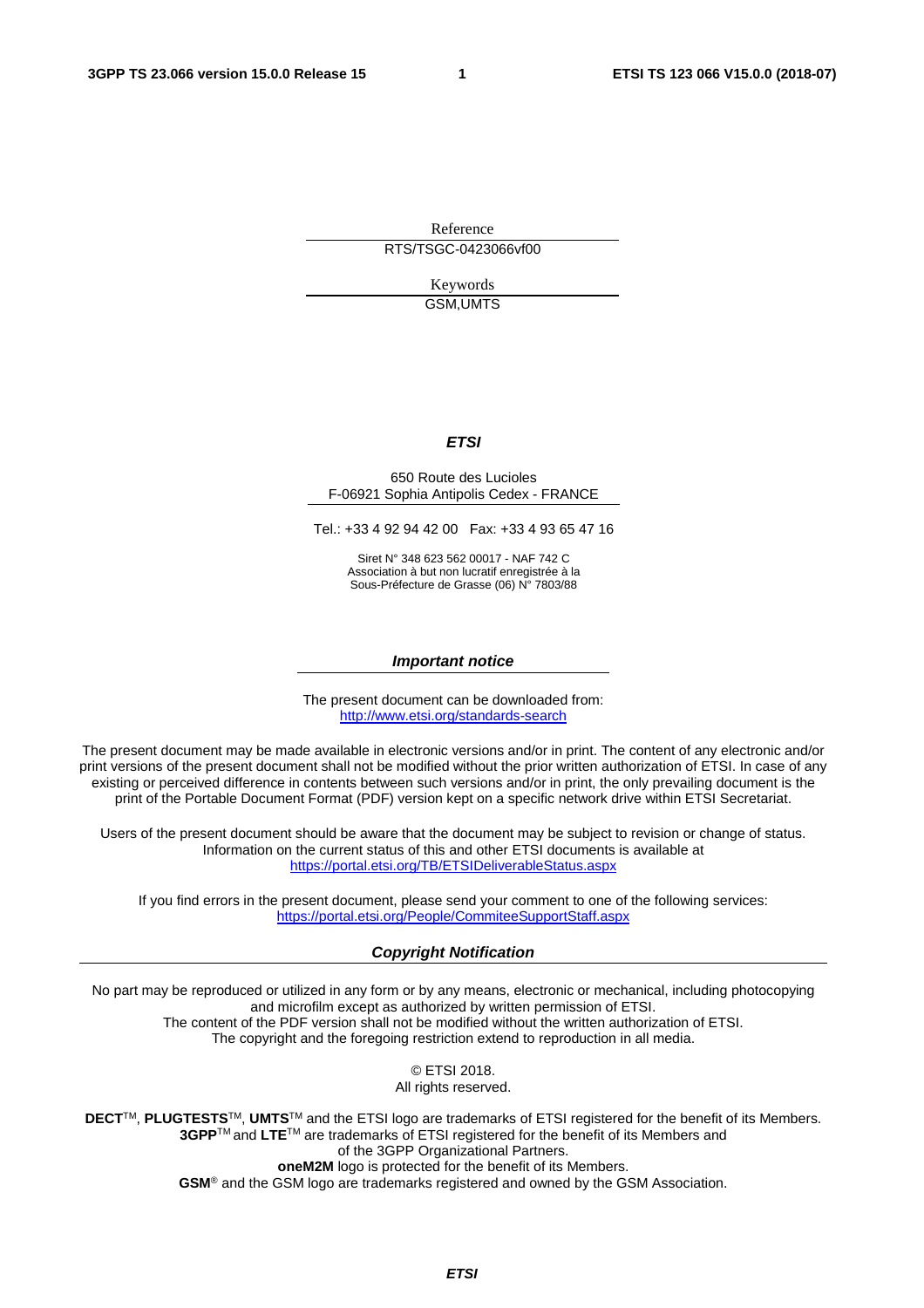## Intellectual Property Rights

#### Essential patents

IPRs essential or potentially essential to normative deliverables may have been declared to ETSI. The information pertaining to these essential IPRs, if any, is publicly available for **ETSI members and non-members**, and can be found in ETSI SR 000 314: *"Intellectual Property Rights (IPRs); Essential, or potentially Essential, IPRs notified to ETSI in respect of ETSI standards"*, which is available from the ETSI Secretariat. Latest updates are available on the ETSI Web server ([https://ipr.etsi.org/\)](https://ipr.etsi.org/).

Pursuant to the ETSI IPR Policy, no investigation, including IPR searches, has been carried out by ETSI. No guarantee can be given as to the existence of other IPRs not referenced in ETSI SR 000 314 (or the updates on the ETSI Web server) which are, or may be, or may become, essential to the present document.

#### **Trademarks**

The present document may include trademarks and/or tradenames which are asserted and/or registered by their owners. ETSI claims no ownership of these except for any which are indicated as being the property of ETSI, and conveys no right to use or reproduce any trademark and/or tradename. Mention of those trademarks in the present document does not constitute an endorsement by ETSI of products, services or organizations associated with those trademarks.

## Foreword

This Technical Specification (TS) has been produced by ETSI 3rd Generation Partnership Project (3GPP).

The present document may refer to technical specifications or reports using their 3GPP identities, UMTS identities or GSM identities. These should be interpreted as being references to the corresponding ETSI deliverables.

The cross reference between GSM, UMTS, 3GPP and ETSI identities can be found under [http://webapp.etsi.org/key/queryform.asp.](http://webapp.etsi.org/key/queryform.asp)

## Modal verbs terminology

In the present document "**shall**", "**shall not**", "**should**", "**should not**", "**may**", "**need not**", "**will**", "**will not**", "**can**" and "**cannot**" are to be interpreted as described in clause 3.2 of the [ETSI Drafting Rules](https://portal.etsi.org/Services/editHelp!/Howtostart/ETSIDraftingRules.aspx) (Verbal forms for the expression of provisions).

"**must**" and "**must not**" are **NOT** allowed in ETSI deliverables except when used in direct citation.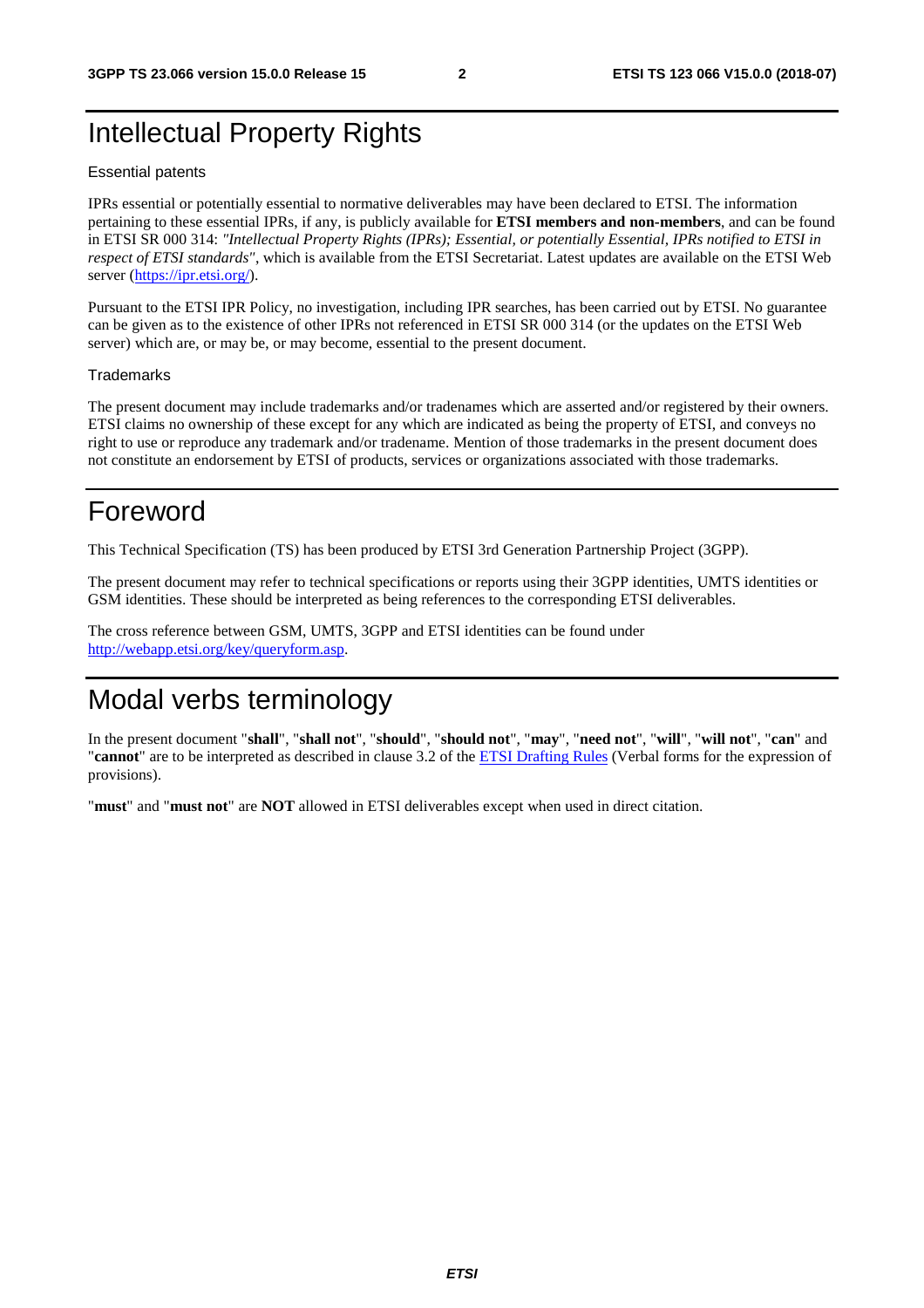ETSI TS 123 066 V15.0.0 (2018-07)

## Contents

| $\perp$            |  |  |
|--------------------|--|--|
| 2                  |  |  |
| 3                  |  |  |
| 3.1<br>3.2         |  |  |
| 4                  |  |  |
| 4.1                |  |  |
| 4.2                |  |  |
| 4.3                |  |  |
| 5                  |  |  |
|                    |  |  |
| 6                  |  |  |
| 6.1                |  |  |
| 6.2                |  |  |
| 6.3                |  |  |
|                    |  |  |
| A.1                |  |  |
| A.1.1              |  |  |
| A.1.2              |  |  |
| A.1.3              |  |  |
| A.1.3.1            |  |  |
| A.1.3.2            |  |  |
| A.1.3.3            |  |  |
| A.1.4              |  |  |
| A.1.4.1            |  |  |
| A.1.4.2            |  |  |
| A.1.4.3            |  |  |
|                    |  |  |
| A.3                |  |  |
| A.3.1              |  |  |
| A.3.1.1<br>A.3.1.2 |  |  |
| A.3.2              |  |  |
| A.3.2.1            |  |  |
| A.3.3              |  |  |
| A.3.3.1            |  |  |
| A.4                |  |  |
| A.4.1              |  |  |
| A.4.1.1            |  |  |
| A.4.1.2            |  |  |
| A.4.2              |  |  |
| A.4.2.1            |  |  |
| A.4.2.2            |  |  |
| A.4.2.3            |  |  |
| A.4.2.4            |  |  |
| A.4.2.5            |  |  |
| A.4.2.6            |  |  |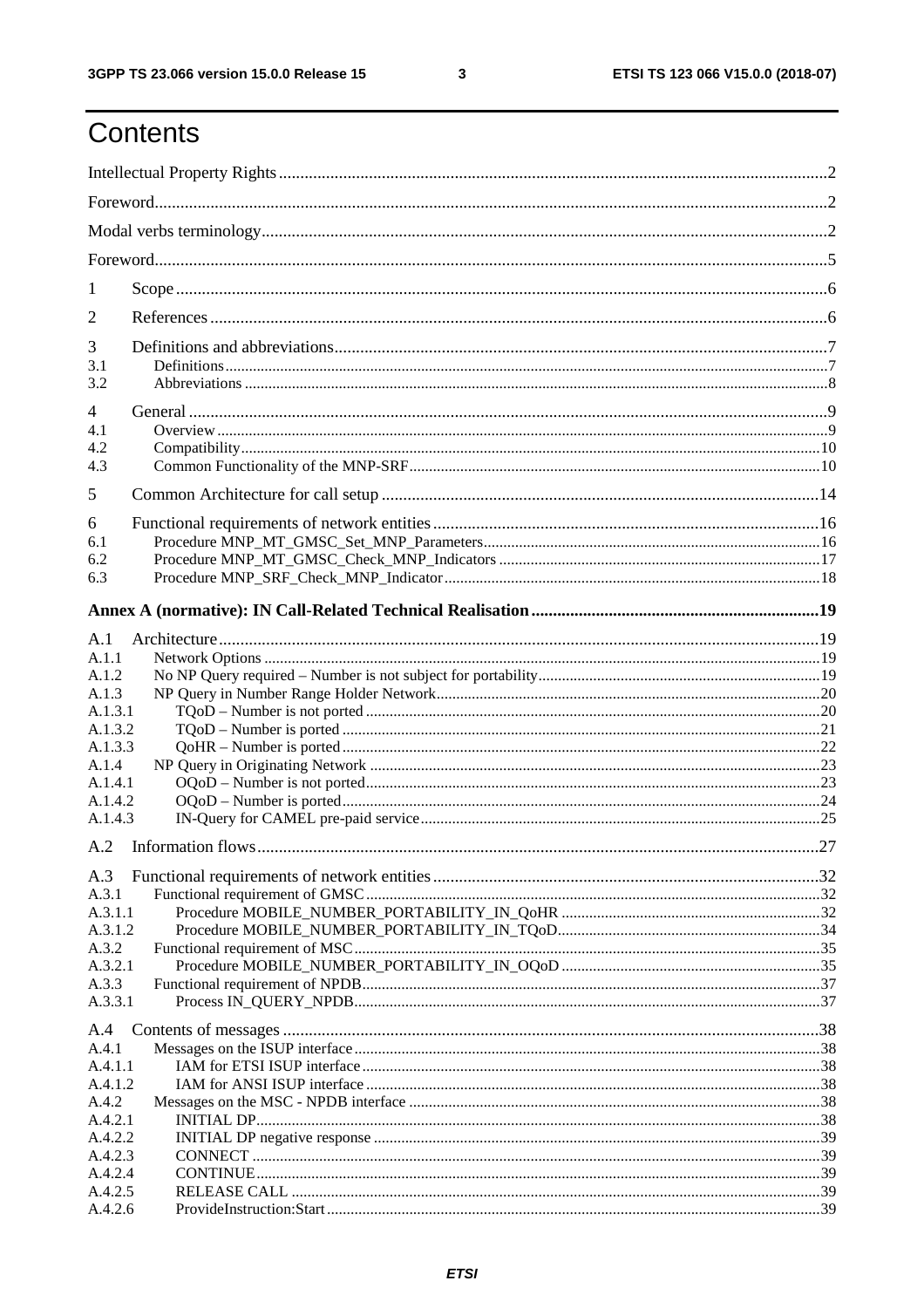| A.4.2.7                                                                                                                                                              |                                                                                                                                                                                             |  |
|----------------------------------------------------------------------------------------------------------------------------------------------------------------------|---------------------------------------------------------------------------------------------------------------------------------------------------------------------------------------------|--|
|                                                                                                                                                                      |                                                                                                                                                                                             |  |
| B.1<br>B.1.1<br><b>B.1.2</b>                                                                                                                                         |                                                                                                                                                                                             |  |
| B.2<br>B.2.1<br><b>B.2.2</b><br><b>B.2.3</b>                                                                                                                         | Non-call Related Signalling Message for a Ported or Non-ported Number – Direct Routeing44                                                                                                   |  |
| B.3<br>B.3.1                                                                                                                                                         |                                                                                                                                                                                             |  |
| <b>B.4</b><br>B.4.1<br><b>B.4.2</b><br><b>B.4.3</b><br><b>B.4.4</b><br><b>B.4.5</b><br><b>B.4.6</b><br><b>B.4.7</b><br><b>B.4.8</b><br><b>B.4.9</b><br><b>B.4.10</b> | Delivery of SMS to a Non-ported Number – Direct Routeing – MNP-SRF acts as SCCP Relay48<br>Delivery of SMS to a Non-ported Number - Direct Routeing - MNP-SRF acts as Higher-level Relay 49 |  |
|                                                                                                                                                                      | Annex C (normative): MNP Signalling Relay Function - Call Related Signalling58                                                                                                              |  |
| C.1                                                                                                                                                                  |                                                                                                                                                                                             |  |
| C.2<br>C.2.1<br>C.2.2<br>C.2.3<br>C.2.4                                                                                                                              |                                                                                                                                                                                             |  |
| C.3<br>C.3.1<br>C.3.2<br>C.3.3                                                                                                                                       | Mobile Originated Call to a Ported or not known to be Ported Number – Originating Network                                                                                                   |  |
| C.3.4<br>C.3.5<br>C.3.6<br>C.3.7                                                                                                                                     | Call to a Ported Number - Indirect Routeing with Reference to Subscription Network70                                                                                                        |  |
| C.4                                                                                                                                                                  |                                                                                                                                                                                             |  |
| C.5<br>C.5.1<br>C.5.2                                                                                                                                                |                                                                                                                                                                                             |  |
| C.6<br>C.6.1<br>C.6.2<br>C.6.3<br>C.6.4                                                                                                                              |                                                                                                                                                                                             |  |
|                                                                                                                                                                      | $A_{\text{max}}$ D. $V_{\alpha}$ : 101                                                                                                                                                      |  |

### **Annex D: Void 81**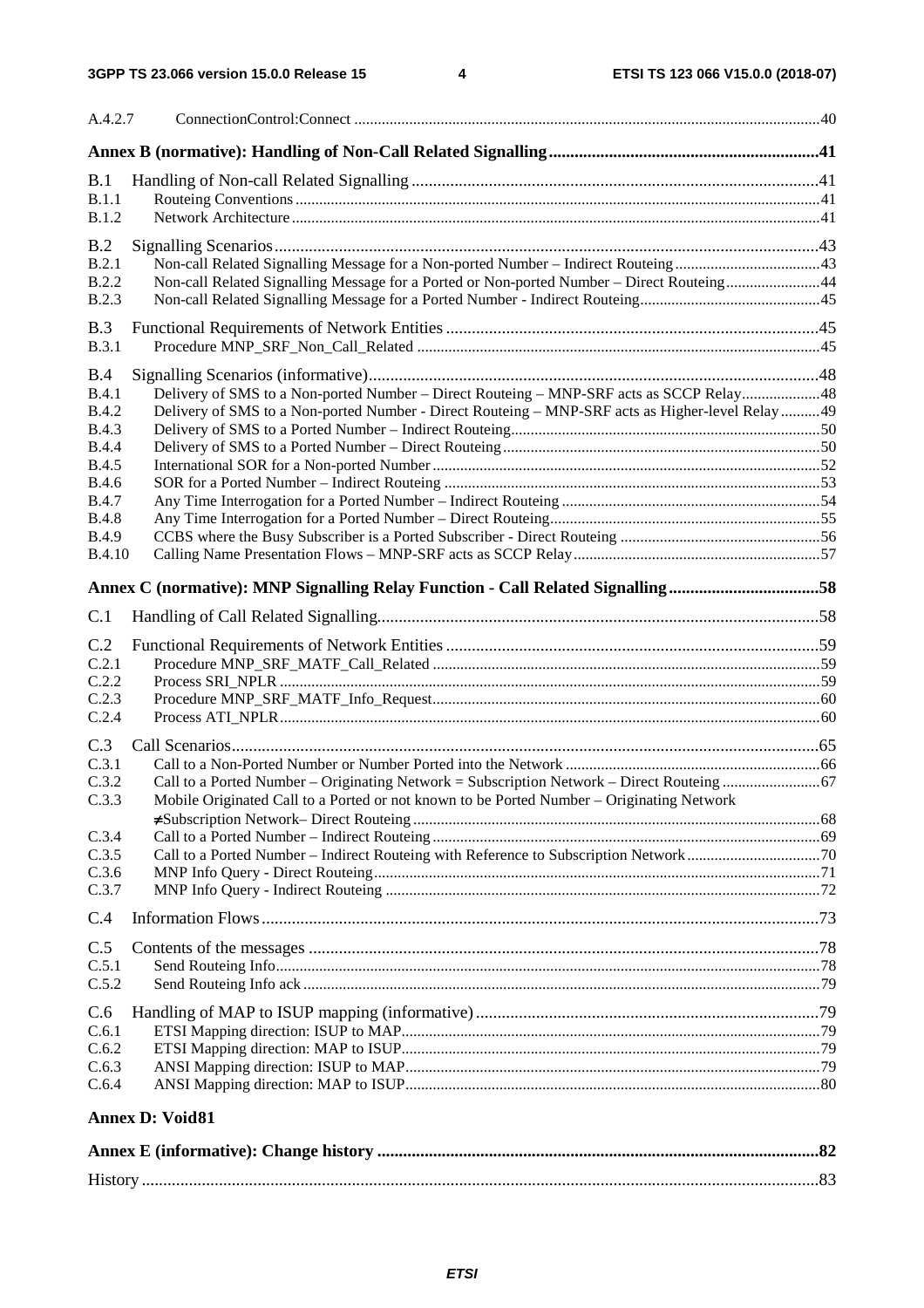## Foreword

This Technical Specification (TS) has been produced by the 3<sup>rd</sup> Generation Partnership Project (3GPP).

The contents of the present document are subject to continuing work within the TSG and may change following formal TSG approval. Should the TSG modify the contents of the present document, it will be re-released by the TSG with an identifying change of release date and an increase in version number as follows:

Version x.y.z

where:

- x the first digit:
	- 1 presented to TSG for information;
	- 2 presented to TSG for approval;
	- 3 or greater indicates TSG approved document under change control.
- y the second digit is incremented for all changes of substance, i.e. technical enhancements, corrections, updates, etc.
- z the third digit is incremented when editorial only changes have been incorporated in the document.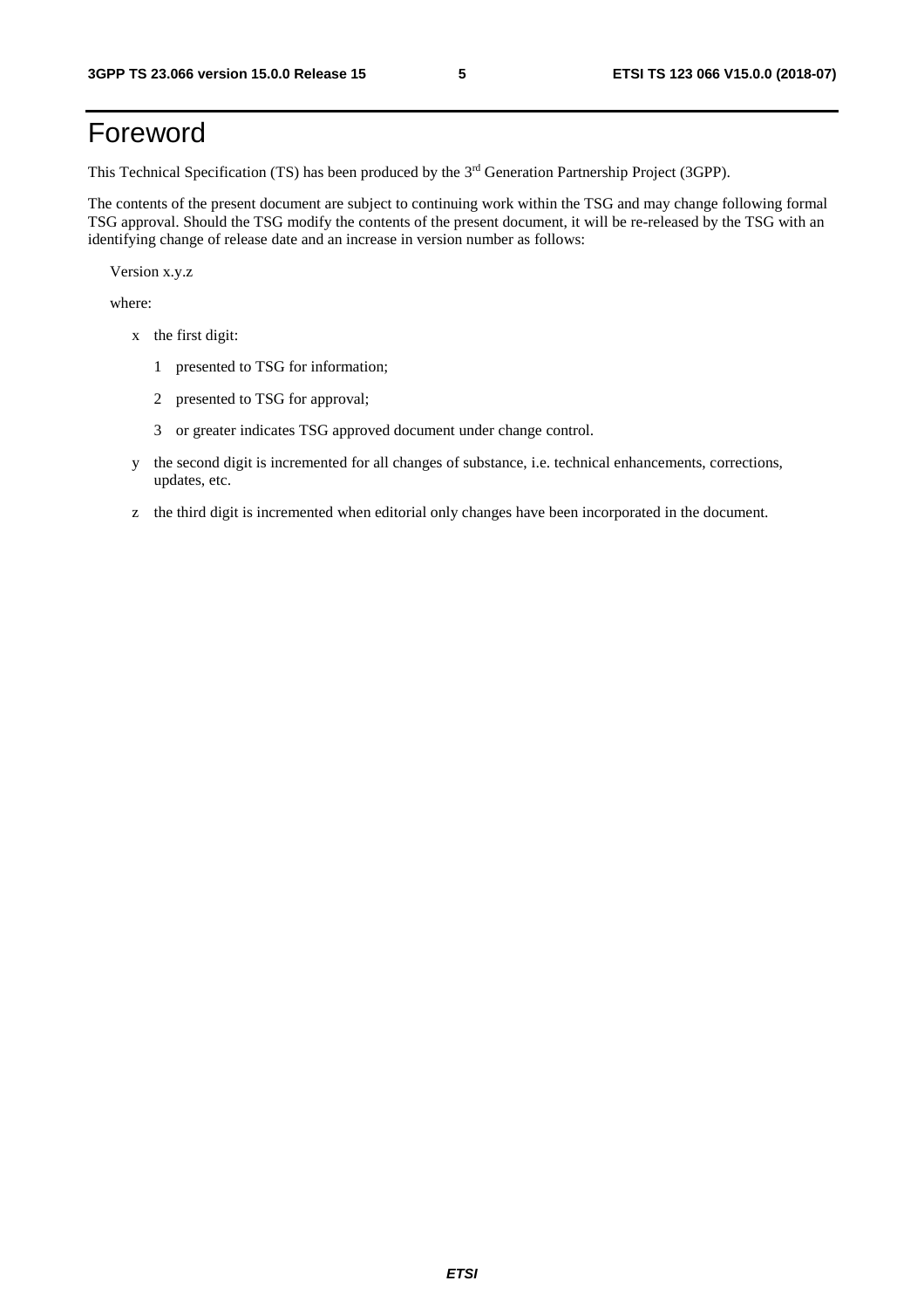## 1 Scope

The present document describes several alternatives for the realisation of Mobile Number Portability.

The present document includes information applicable to network operators, service providers, switch and database manufacturers and national regulators.

It is left to operator and implementation decisions which option, or combination of options, is used, taking into account the regulatory and architectural constraints that may prevail. The possible implications of these options on internal node functions and on signalling performance are not covered in the present document.

Normative Annex A of the present document describes the technical realisation of the handling of calls to ported UMTS or GSM mobile subscribers using IN technology.

Normative Annex C of the present document describes the technical realisation of the handling of calls to ported UMTS or GSM mobile subscribers using Signalling Relay technology.

Normative Annex A and Normative Annex C describe alternative solutions. The network operator may choose the solution to be used in his network.

Normative Annex B of the present document describes the technical realisation of the handling of non-call related SCCP signalling for ported UMTS or GSM mobile subscribers using Signalling Relay technology.

The present document does not specify the porting process.

## 2 References

The following documents contain provisions which, through reference in this text, constitute provisions of the present document.

- References are either specific (identified by date of publication, edition number, version number, etc.) or non-specific.
- For a specific reference, subsequent revisions do not apply.
- For a non-specific reference, the latest version applies. In the case of a reference to a 3GPP document (including a GSM document), a non-specific reference implicitly refers to the latest version of that document *in the same Release as the present document*.
- [1] 3GPP TS 21.905: "3G Vocabulary".
- [2] 3GPP TS 22.066: "Support of Mobile Number Portability (MNP); Service description. Stage 1".
- [3] 3GPP TS 23.018: "Basic call handling; Technical realisation".
- [4] ETSI ETS 300 009 (1991): "Integrated Services Digital Network (ISDN); CCITT Signalling System No. 7 – Signalling Connection Control Part (SCCP) [connectionless services] to support international interconnection".
- [5] ETSI ETS 300 374-1: "Intelligent Network (IN); Intelligent Network Capability Set 1 (CS1); Core Intelligent Network Application Protocol (INAP); Part 1: protocol specification".
- [6] ITU-T Recommendation Q.769.1; ISDN User Part (ISUP); Enhancements for the support of Number Portability".
- [7] ETSI EN 300 356-2 V4.1: "Integrated Services Digital Network (ISDN); Signalling System No.7; ISDN User Part (ISUP) version 4 for the international interface; Part 2: ISDN supplementary services [ITU-T Recommendation Q.730 modified]".
- [8} CTIA report on Wireless Number Portability, Version 2.0.0.
- [9] ANSI T1.660 1998, American National Standards for Telecommunications Signaling System Number 7 – NumberPortability Call Completion to a Portable Number.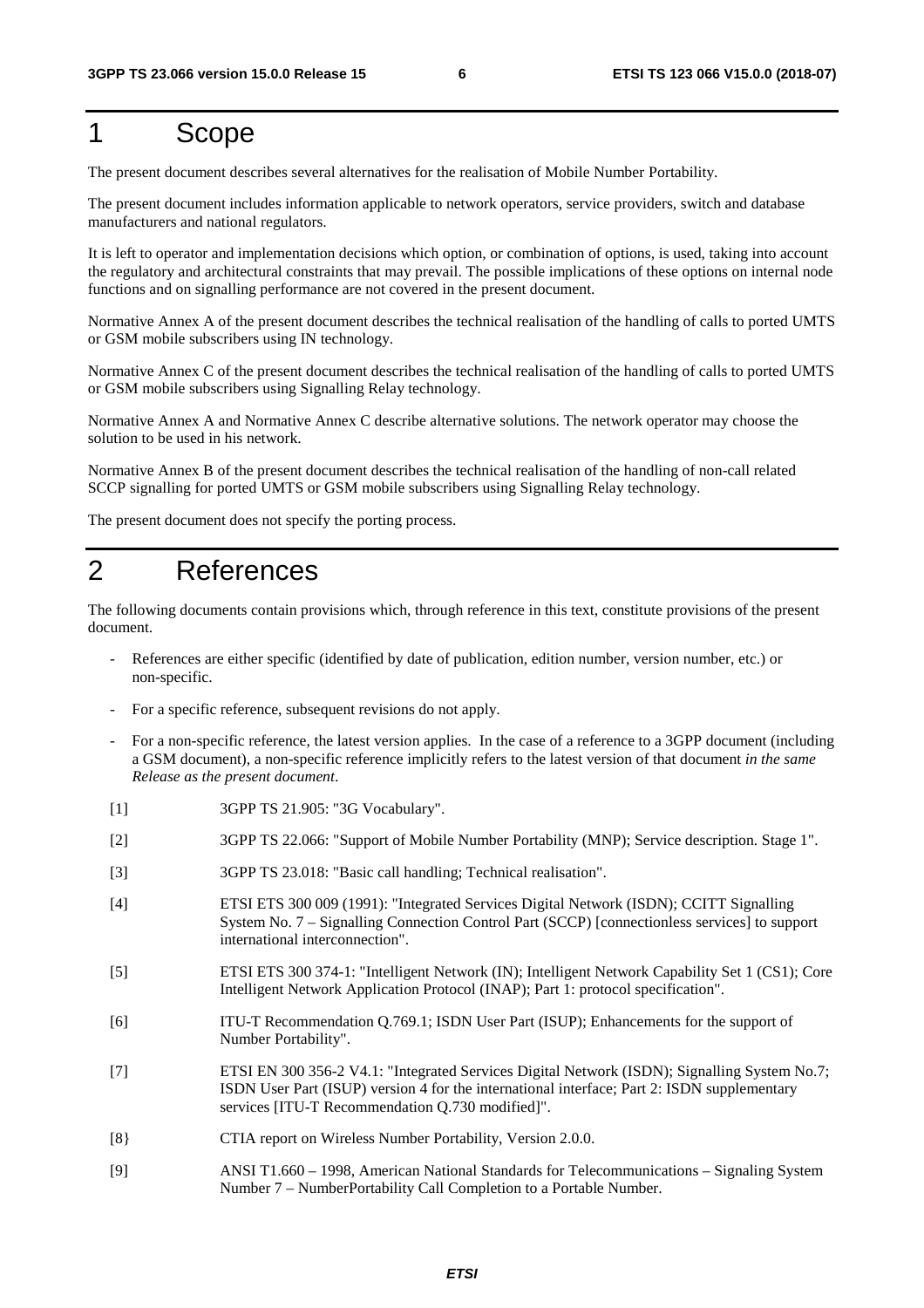- [10] ANSI T1.111-1996, American National Standards for Telecommunication Signalling System No. 7 (SS7) Message Transfer Part (MTP).
- [11] ANSI T1.112-1996, American National Standards for Telecommunication Signalling System No. 7 (SS7) Signalling Connection Control Part (SCCP).

Note: Translation Types 10 and 14 will be published in the next revision of ANSI T1.112.

- [12] American National Standard for Telecommunications Signalling System Number 7 (SS7) ISDN User Part (ISUP) - ANSI T1.113-1995.
- [13] American National Standard for Telecommunications Signalling System Number 7 (SS7) Transaction Capabilities Application Part (TCAP) - ANSI T1.114-1996.
- [14] ETSI EN 302 097 V1.2: "Integrated Services Digital Network (ISDN); Signalling System No.7; ISDN User Part (ISUP); Enhancements for support of Number Portability (NP)".
- [15] TI Technical Requirements No. 3, April 1999, Number Portability Database and Global Title Translation.
- [16] 3GPP TS 23.096: "Mobile Name Identification Supplementary Service Stage 2".
- [17] North American Numbering Council (NANC) Functional Requirement Specification, Number Portability Administration Center- Service Management System (NPAC-SMS), Version 1.0, May 25, 1995; Version 2.0, June 2, 1997*.*
- [18] 3GPP TS 23.078: "Customised Applications for Mobile network Enhanced Logic (CAMEL) Phase  $4 - Stage 2$ ".

## 3 Definitions and abbreviations

### 3.1 Definitions

For the purposes of the present document, the following terms and definitions apply.

**donor network**: subscription network from which a number is ported in the porting process. This may or may not be the number range holder network

**interrogating network entity**: entity that submits a non-call related signalling message to interrogate the HLR

**interrogating network:** network in which the interrogating network entity resides

**mobile number portability**: ability for a mobile subscriber to change mobile network subscription within the same country whilst retaining his/her original MSISDN(s). Additional regulatory constraints apply in North America.

**mobile number portability information:** an information set relevant to Mobile Number Portability for a mobile subscriber. It may contain one or more of Routeing Number, generic IMSI MSISDN,and Number Portability Status.

#### **network operator**: GSM PLMN operator

**non-call related signalling message:** all signalling messages where the MSISDN is used to route the message on SCCP level except MAP SRI without OR parameter set (i.e. SRI\_SMS, SRI for SOR, Send\_IMSI, CCBS\_Request etc)

**North American GSM Number portability**: the ability for a subscriber to change subscription between North American GSM networks and other subscription networks within a regulated geographical area within North America.

**number portability database:** operational database (used in real time at call set-up) which provides portability information

**number portability location register:** internal MAP application terminating function (MATF) in the MNP-SRF network entity with an (unspecified) interface with a NPDB

**number portability status:** information indicating the status of number portability for a mobile subscriber. It may be one of: own number ported out, own number not ported out, foreign number ported in, foreign number ported to a foreign network, foreign number not known to be ported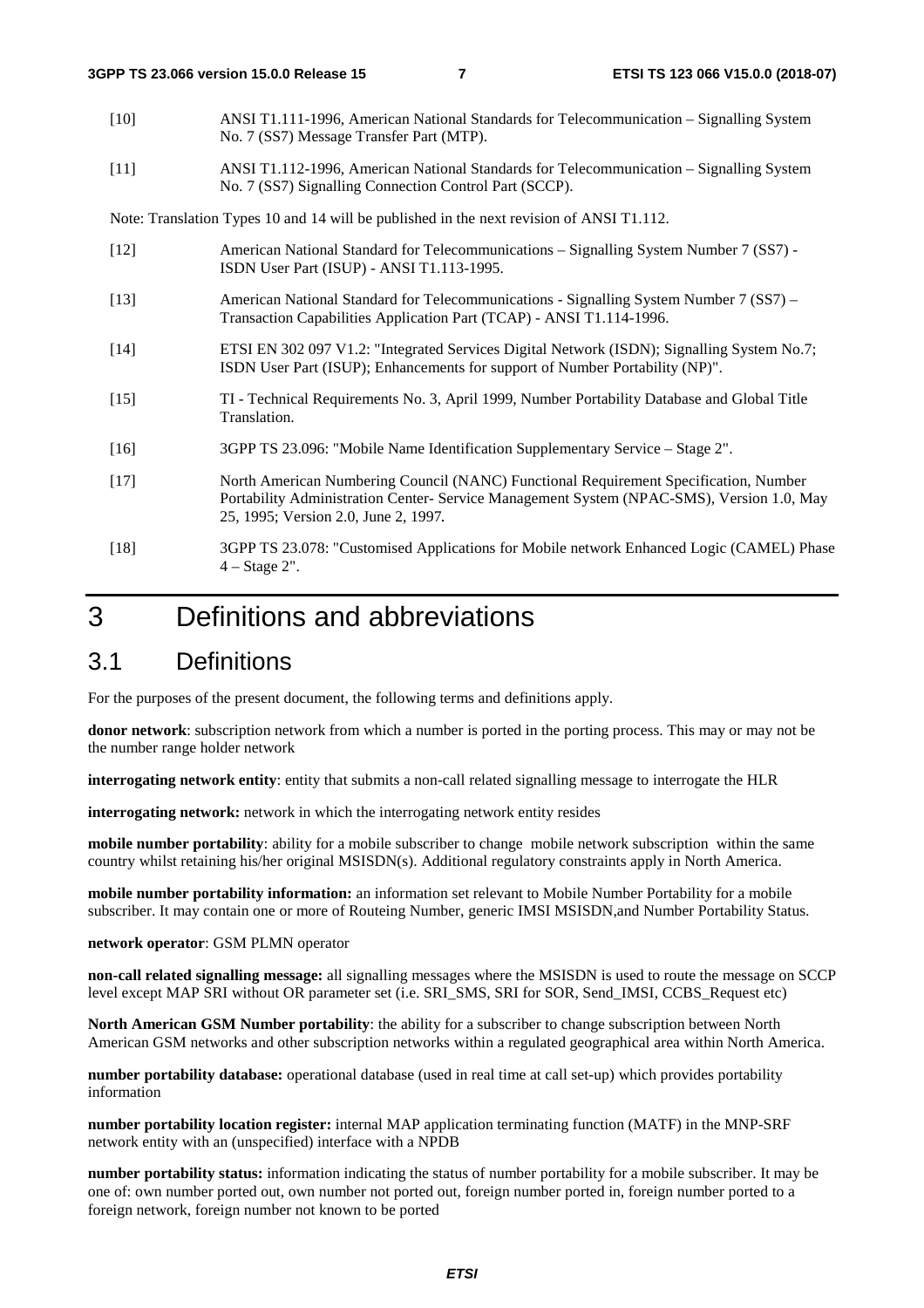**number range holder network**: network to which the number range containing the ported number has been allocated

**originating network**: network where the calling party is located

**portability domain**: set of GSM PLMNs in a country between which MSISDNs may be ported or a set of North American GSM Mobile networks and other subscription networks within a regulated geographical area within North America

**portability network**: a PLMN or ,in North America, a PSTN or an ISDN network

**portable number**: E.164 number that can be ported between networks in one nation

**ported number**: portable number that has undergone the porting process

**ported subscriber**: subscriber of a ported number

**porting process**: description of the transfer of a number between network operators

**recipient network**: network that receives the number in the porting process. This network becomes the subscription network when the porting process is complete

**routeing number:** routeing number is the data stored against the ported number or the non-ported number in the Number Portability Database. The routeing number points to Subscription Network or Recipient Network

**service key:** service Key can identify to the entity holding the Number Portability Database that the service logic for Mobile Number Portability should apply. The Service Key value for Mobile Number Portability is administered in the MSC, and is passed transparently to the entity holding the Number Portability Database

**service provider**: entity that offers service subscriptions to individual subscribers and contracts with a network operator to implement services for a specific MSISDN. A service provider may contract with more than one network operator

**service provider portability**: transfer of numbers between two unique Service Providers

**subscription network**: network with which the customer's Service Provider has a contract to implement the customer's services for a specific MSISDN

NOTE: The term "recipient network" is used during the porting process. The recipient network becomes the "subscription network" after the completion of the porting process.

### 3.2 Abbreviations

For the purposes of the present document, the following abbreviations apply:

| <b>CCBS</b>   | Call Completion on Busy Subscriber           |
|---------------|----------------------------------------------|
| <b>CCF</b>    | Call Completion Function                     |
| CdPA          | <b>Called Party Address</b>                  |
| CgPA          | <b>Calling Party Address</b>                 |
| <b>CNAP</b>   | Calling Name Presentation                    |
| <b>CNDB</b>   | <b>Calling Name Database</b>                 |
| <b>CRMNP</b>  | Call Related Mobile Number Portability       |
| FCI           | Forward Call Indicator                       |
| GAP           | Generic Address Parameter                    |
| <b>GMSC</b>   | Gateway MSC                                  |
| <b>GMSCB</b>  | The GMSC in HPLMNB                           |
| <b>GTT</b>    | <b>Global Title Translation</b>              |
| <b>HLR</b>    | Home Location Register                       |
| <b>HPLMNB</b> | The subscription network of the B subscriber |
| <b>IAM</b>    | Initial Address Message                      |
| <b>IDP</b>    | <b>Initial Detection Point</b>               |
| IE.           | <b>Information Element</b>                   |
| <b>INE</b>    | <b>Interrogating Network Entity</b>          |
| IF            | <b>Information Flow</b>                      |
| <b>IPLMN</b>  | <b>Interrogating PLMN</b>                    |
| <b>MATF</b>   | <b>MAP</b> application Terminating Function  |
| <b>MNP</b>    | Mobile Number Portability                    |
|               |                                              |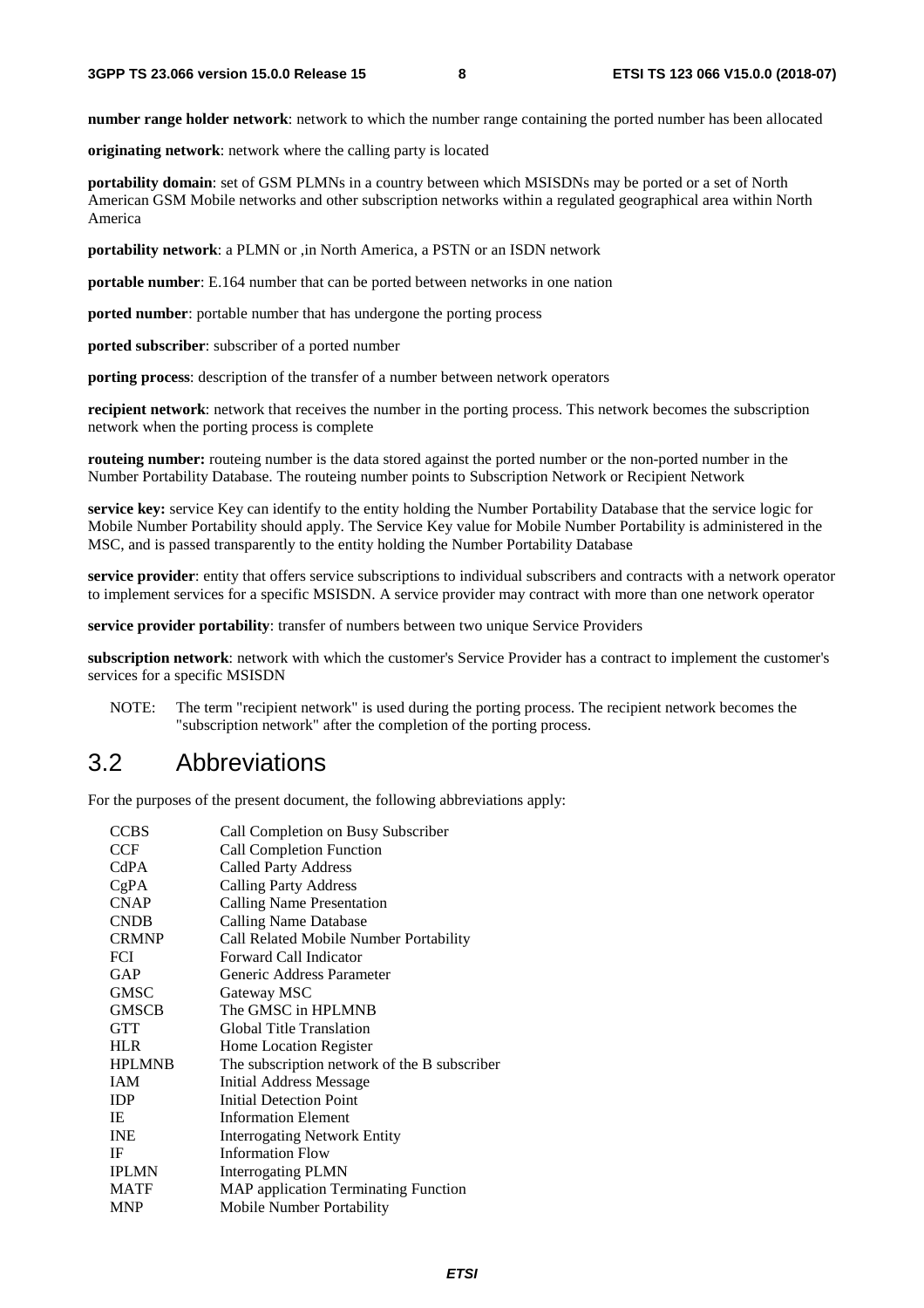| MNP-SRF       | Signalling Relay Function for support of MNP        |
|---------------|-----------------------------------------------------|
| <b>MSA</b>    | Mobile Station of the A subscriber                  |
| <b>MSB</b>    | Mobile Station of the B subscriber                  |
| <b>MSC</b>    | Mobile-services Switching Centre                    |
| <b>MSISDN</b> | Mobile Station International ISDN Number            |
| <b>MSRN</b>   | <b>Mobile Station Roaming Number</b>                |
| <b>NANP</b>   | North American Numbering Plan                       |
| <b>NAGNP</b>  | North American GSM Number Portability               |
| <b>NPDB</b>   | <b>Number Portability Database</b>                  |
| <b>NPLMN</b>  | The number range holder network of the B subscriber |
| <b>NPLR</b>   | Number Portability Location Register                |
| <b>OQoD</b>   | Originating call Query on Digit Analysis            |
| <b>PLMN</b>   | <b>Public Land Mobile Network</b>                   |
| QoHR          | Query on HLR Release                                |
| <b>RN</b>     | <b>Routeing Number</b>                              |
| <b>SMS</b>    | <b>Short Message Service</b>                        |
| <b>SOR</b>    | Support of Optimal Routeing                         |
| SRI           | Send Routeing Information                           |
| <b>STP</b>    | <b>Signalling Transfer Point</b>                    |
| TQoD          | Terminating call Query on Digit Analysis            |
| TT            | <b>Translation Type</b>                             |
| <b>VMSC</b>   | The Visited MSC                                     |
| <b>VMSCB</b>  | The VMSC of the B subscriber                        |

Further GSM related abbreviations are given in 3GPP TS 21.905: "3G Vocabulary".

## 4 General

### 4.1 Overview

Mobile Number Portability (MNP) is the ability for a UMTS or GSM mobile subscriber to change the subscription network within a portability domain whilst retaining her original MSISDN or MSISDNs.

North American GSM Number Portability (NAGNP) is the ability for a subscriber to change subscription between North American GSM networks and other subscription networks within a regulated geographical area within North America.

As part of the porting process administrative actions have to be performed by the network operators of the number range holder network, donor network, recipient network and, as an option, by operators of other national UMTS or GSM networks as follows:

| Recipient network:                           | add an entry in the HLR;<br>add an entry in the Number Portability Database.                                   |
|----------------------------------------------|----------------------------------------------------------------------------------------------------------------|
| Donor network:                               | add an entry in the Number Portability Database;<br>delete the entry related to the ported MSISDNs in the HLR. |
| Other networks in the portability<br>domain: | add an entry in the Number Portability Database (if direct routeing is<br>used).                               |

#### **a) if the number range holder network is identical with the donor network:**

#### **b) if the number range holder network is identical with the recipient network:**

| Recipient network:                | add an entry in the HLR;                                    |
|-----------------------------------|-------------------------------------------------------------|
|                                   | delete any entry related to the ported MSISDN in the Number |
|                                   | Portability Database.                                       |
| Donor network:                    | delete any entry related to the ported MSISDN in the Number |
|                                   | Portability Database;                                       |
|                                   | delete the entry related to the ported MSISDNs in the HLR.  |
| Other networks in the portability | delete any entry related to the ported MSISDN in the Number |
| domain:                           | Portability Database.                                       |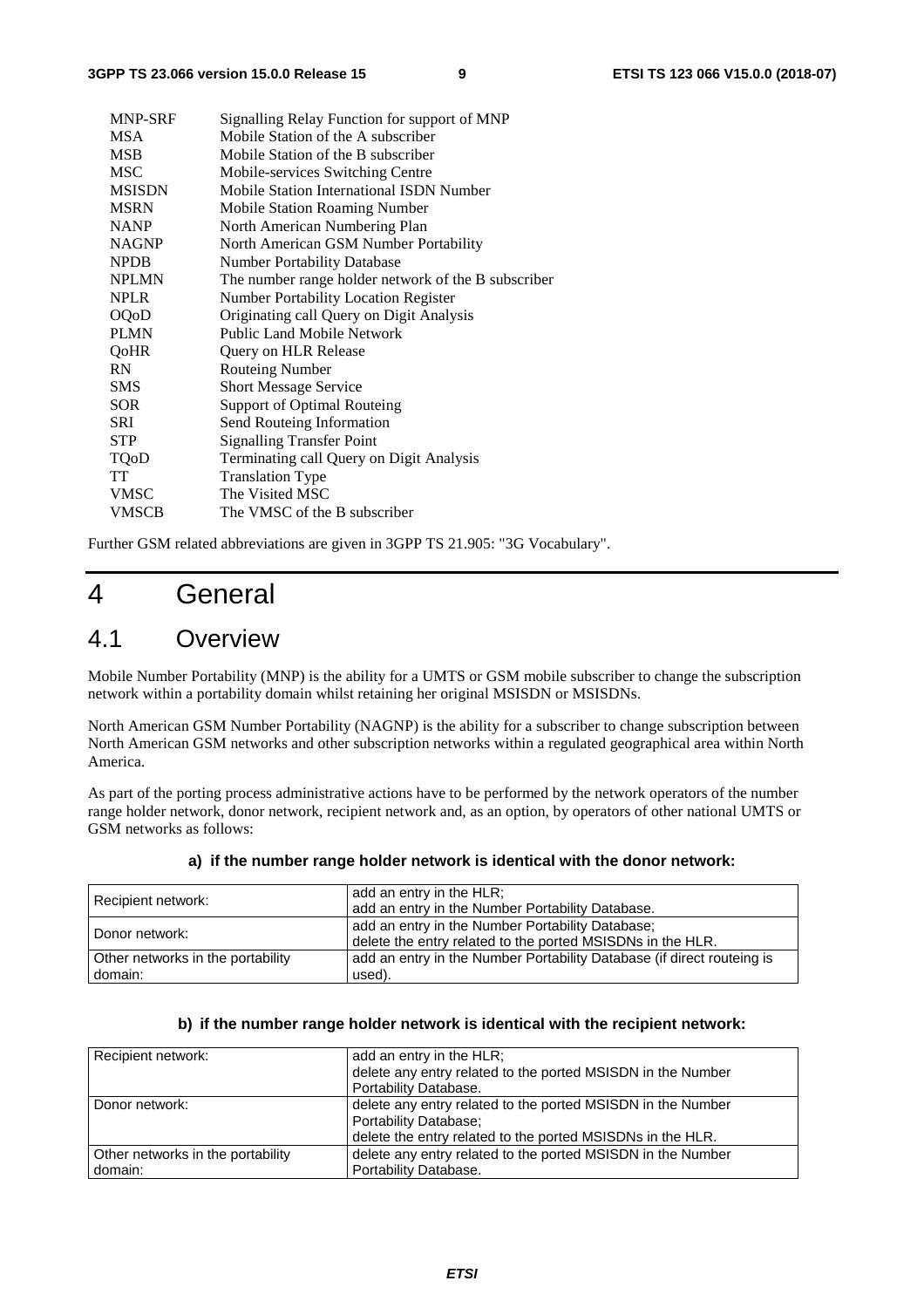| Recipient network:                | add an entry in the HLR;                                           |
|-----------------------------------|--------------------------------------------------------------------|
|                                   | add an entry in the Number Portability Database.                   |
| Number range holder network:      | update the Number Portability Database                             |
| Donor network:                    | delete (or update) the entry in the Number Portability Database;   |
|                                   | delete the entry related to the ported MSISDNs in the HLR.         |
| Other networks in the portability | update the Number Portability Database (if an entry for the ported |
| domain:                           | MSISDN exists).                                                    |

#### **c) if the number range holder network is different from both the recipient and the donor network:**

Note that the order of sequence for the administrative actions to be performed both within a network and by different network operators is significant with respect to prevention of disruption in service to the mobile subscriber and prevention of looping calls between networks during the porting process.

Termination of a subscription for a ported number results in the deletion of any entry in an HLR and NPDB of that number.

If a call fails because databases are not correctly synchronised, the network entity that detects the inconsistency will raise an MNP specific alarm to the operation and maintenance subsystem.

The present document does not specify the porting process. It specifies the functionality needed to set-up calls to both ported and non ported subscribers including the functionality needed to query an NPDB for MNP information (in order to be able to charge correctly for CAMEL pre-paid calls and SMS) (Normative Annex A and Normative Annex C), and the functionality needed to relay non-call related signalling messages to the HLR in the subscription network (Normative Annex B) .

### 4.2 Compatibility

The IAM sent to the subscription network may contain additional routeing information. Within a portability domain the method how to convey the Routeing Number in the IAM between two portability networks shall be agreed upon by the two network operators involved (for an ITU-T ISUP solution see [6] and for an ANSI ISUP solution see [8] and [9]).

In general, IN-based and MNP-SRF (call-related) solutions are compatible and may coexist in the same portability domain. The only restriction refers to the case where the number range holder network relays call-related MAP messages (i.e. SRI for national calls) to the subscription network. If this solution is selected by at least one network operator within a portability domain, all the portability networks and transit networks affected must fulfil the following requirements:

1. The SCCP interfaces between networks in a portability domain must be agreed. This refers to the SCCP addressing mechanism being used (e.g. number lengths, natures of address and translation types for call-related MAP messages).

For messages that do not cross network boundaries the SCCP addressing mechanism is a choice of the network operator.

2. The subscription network must be able to generate the SRI ack to allow the onward routeing of the call from the number range holder network to the subscription network.

In the rest of the possible architectures for MNP, no interworking problems have been identified. In these cases, network architectures used within one portability network (e.g. IN, MNP-SRF) are regarded as operator dependent.

In order to avoid loops and incompatibility situations, all the networks within a portability domain shall use the same routeing convention either direct routeing, indirect routeing or indirect routeing with reference to the Subscription network. As an alternative, indirect routeing can interwork successfully with direct routeing if the routeing number is transferred in the IAM or if dedicated traffic connections are used.

## 4.3 Common Functionality of the MNP-SRF

In a PLMN that supports mobile number portability, SCCP messages sent to an HLR may be relayed by an MNP-SRF. Depending on the implemented solution (IN-based or MNP-SRF-based), on the type of message (call-related, non-callrelated or MNP information request) and on the porting status of the called subscriber, the MNP-SRF may modify the SCCP called party address and route the message to a different HLR or to the subscription network, or terminate the dialogue and response to the INE.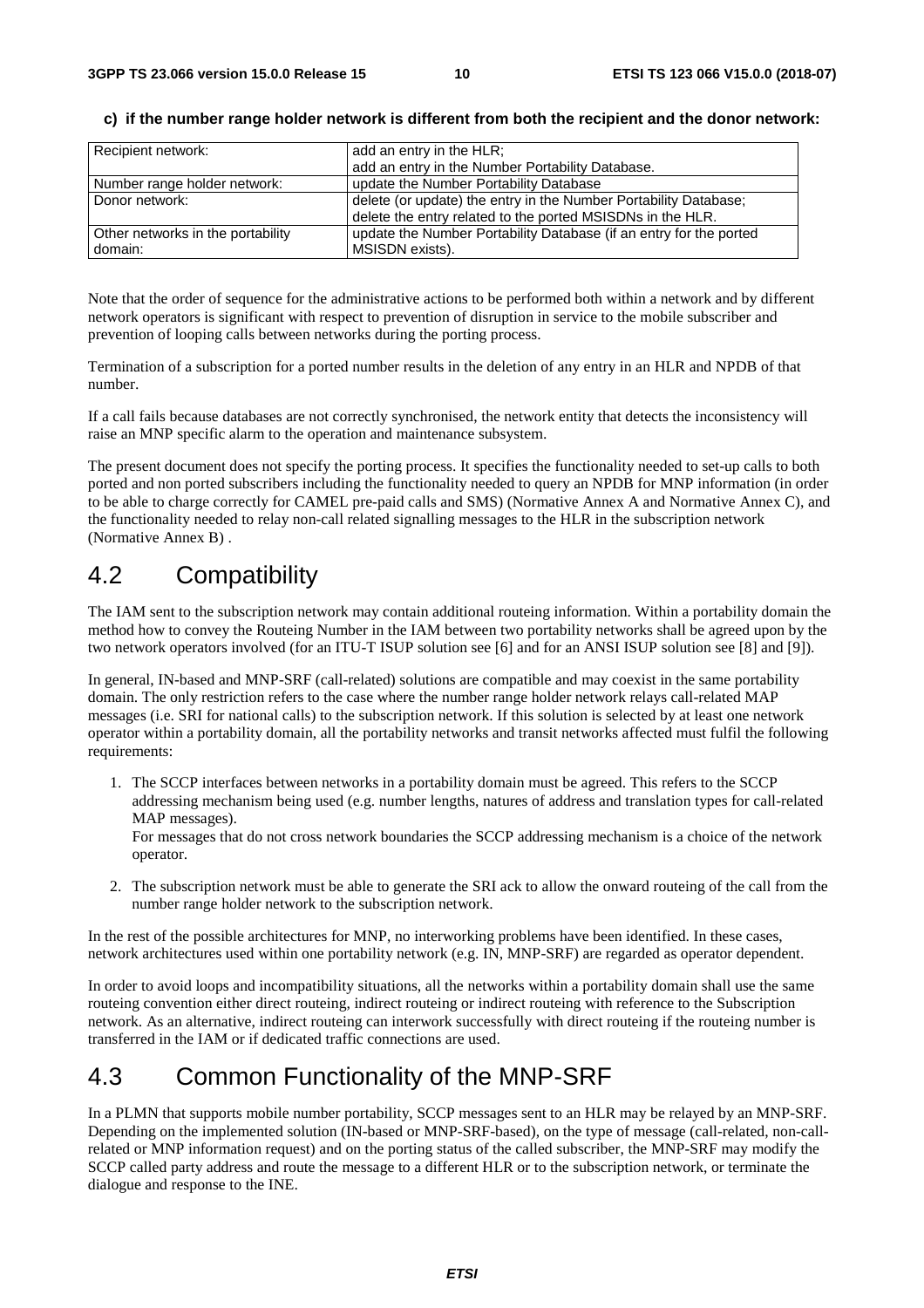Figure 1 shows the general steering functionality for SCCP message routeing. It shows the SCCP routeing principle for mobile number portability within a network.

Note that call related messages in the IN-based solution are not routed to the MNP-SRF. Therefore Normative Annex A of the present document does not mention the MNP-SRF.

However, the usage of the IN-based solution for the call-related messages should allow operators to have the routeing of the non call-related messages determined in the same database. See [7] for the description of the access of the MNP-SRF (node with relay capability) to the NPDB (external database).

In order to guard against the possibility that the porting data for an MSISDN is inconsistent between PLMNs in a porting domain, the SCCP hop counter may be used to prevent indefinite looping of messages between PLMNs. The MNP-SRF would then decrement the SCCP hop counter for every message that is relayed. It should be noted that the use of the SCCP hop counter requires the use of non segmented SCCP XUDT messages as defined in ITU-T 1996 SCCP recommendations or in the ANSI T1.112-1996 SCCP recommendations for North America, reference [11].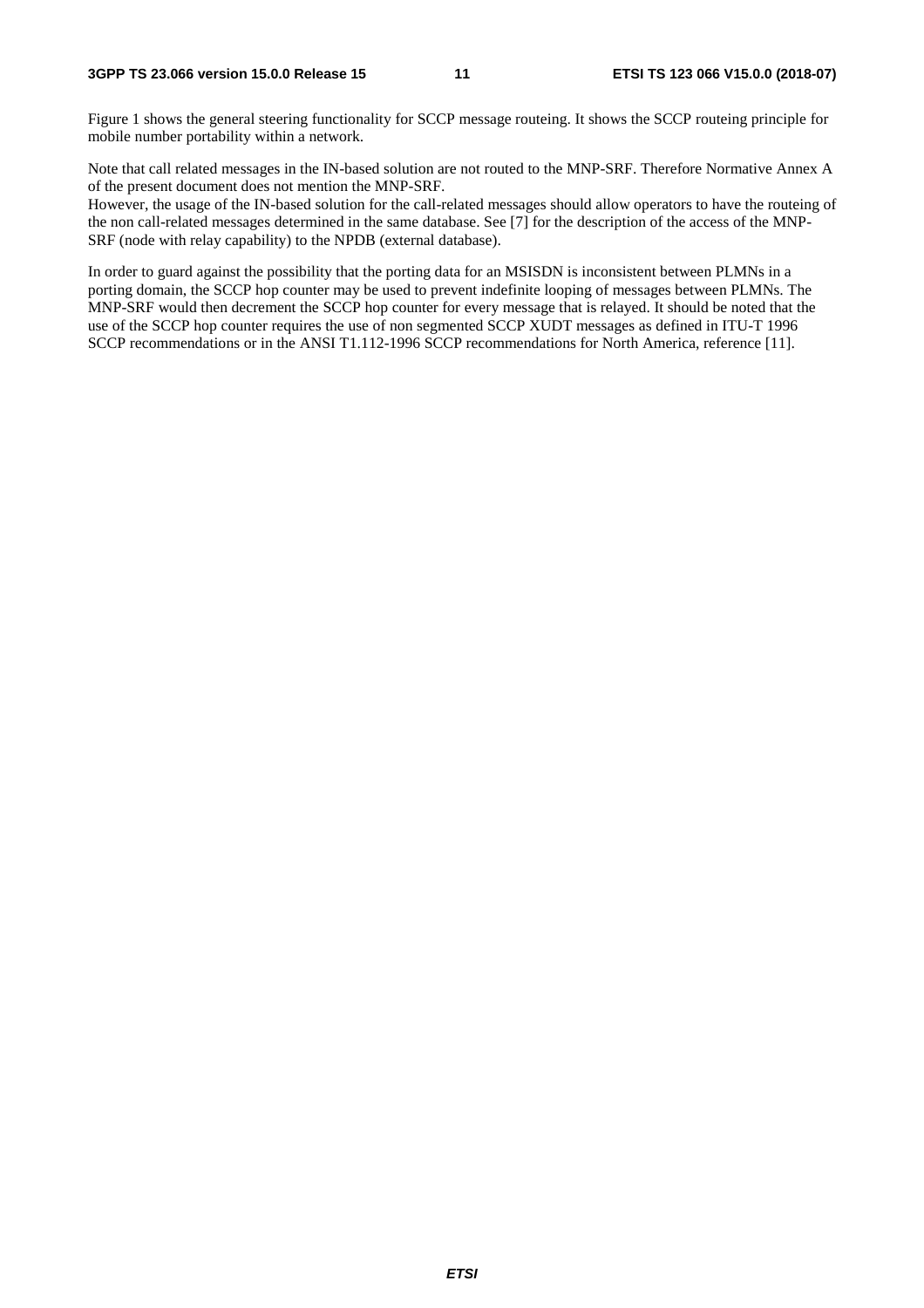

#### **Figure 1: Steering Function for SCCP Message routeing**

Figure 2 shows the process MNP\_SRF in the MNP-SRF. The procedures MNP\_SRF\_MATF\_Call\_Related, MNP\_SRF\_Non\_Call\_Related and MNP\_SRF\_MATF\_Info\_Request are described in Normative Annex C and Normative Annex B of the present document. Note that in networks which support the IN-based solution for call related signalling, a distinction on SCCP level for call related and non-call related messages is needed and that the MNP-SRF does not require to include MATF's since call related messages and MNP information request messages are not terminated at the MNP-SRF.

The test "MNP info-request" is a test on the SCCP Translation Type if a dedicated Translation Type value for MNP information request messages is used in the network. The handling of SCCP messages in the MNP-SRF in networks which do not make use of a dedicated Translation Type value for MNP information request messages is for further study.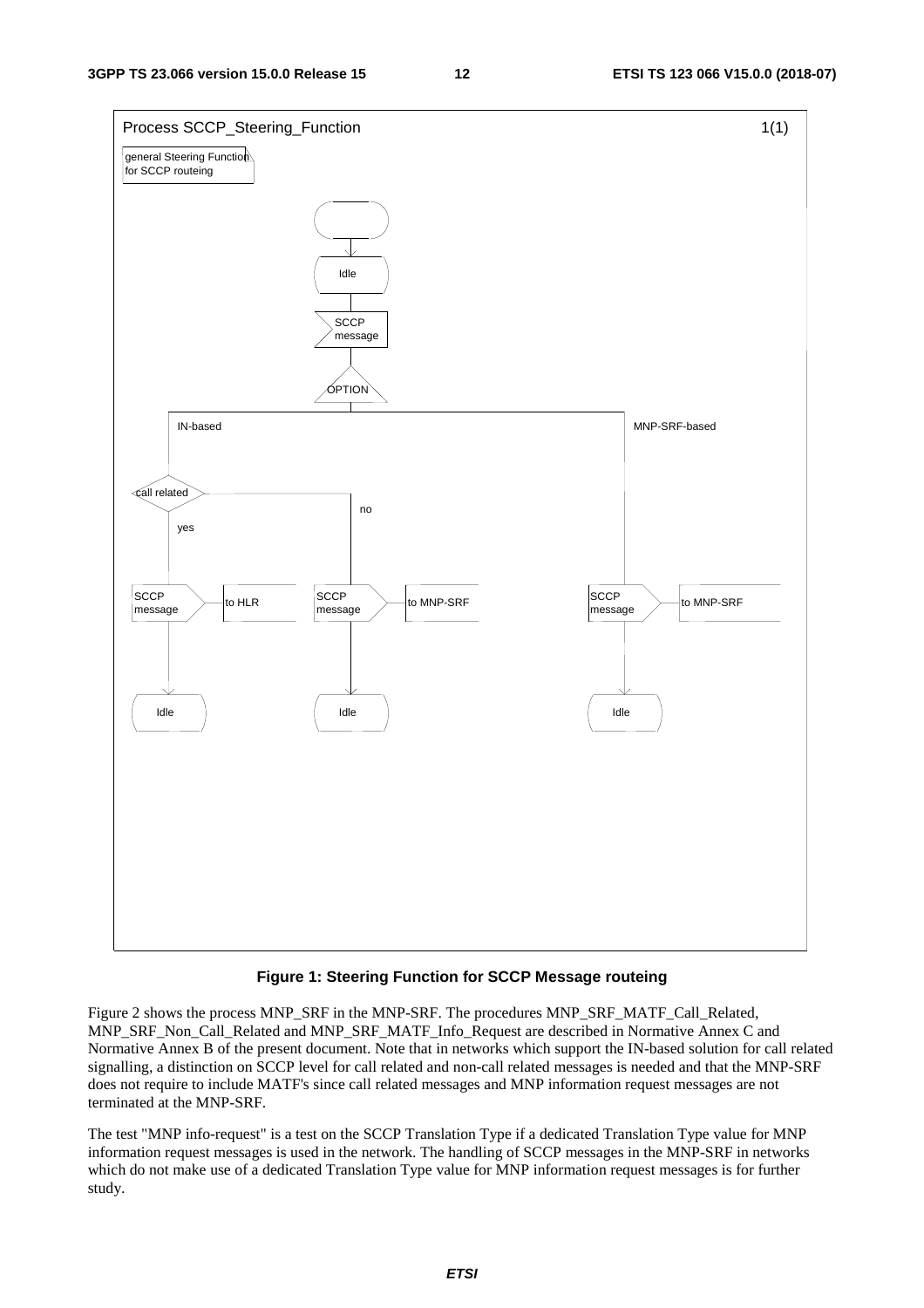The test "call-related" is a test on the SCCP Translation Type if a dedicated Translation Type value for call related messages is used in the network. The handling of SCCP messages in the MNP-SRF in networks which do not make use of a dedicated Translation Type value for call related messages is for further study.



**Figure 2: Process MNP\_SRF**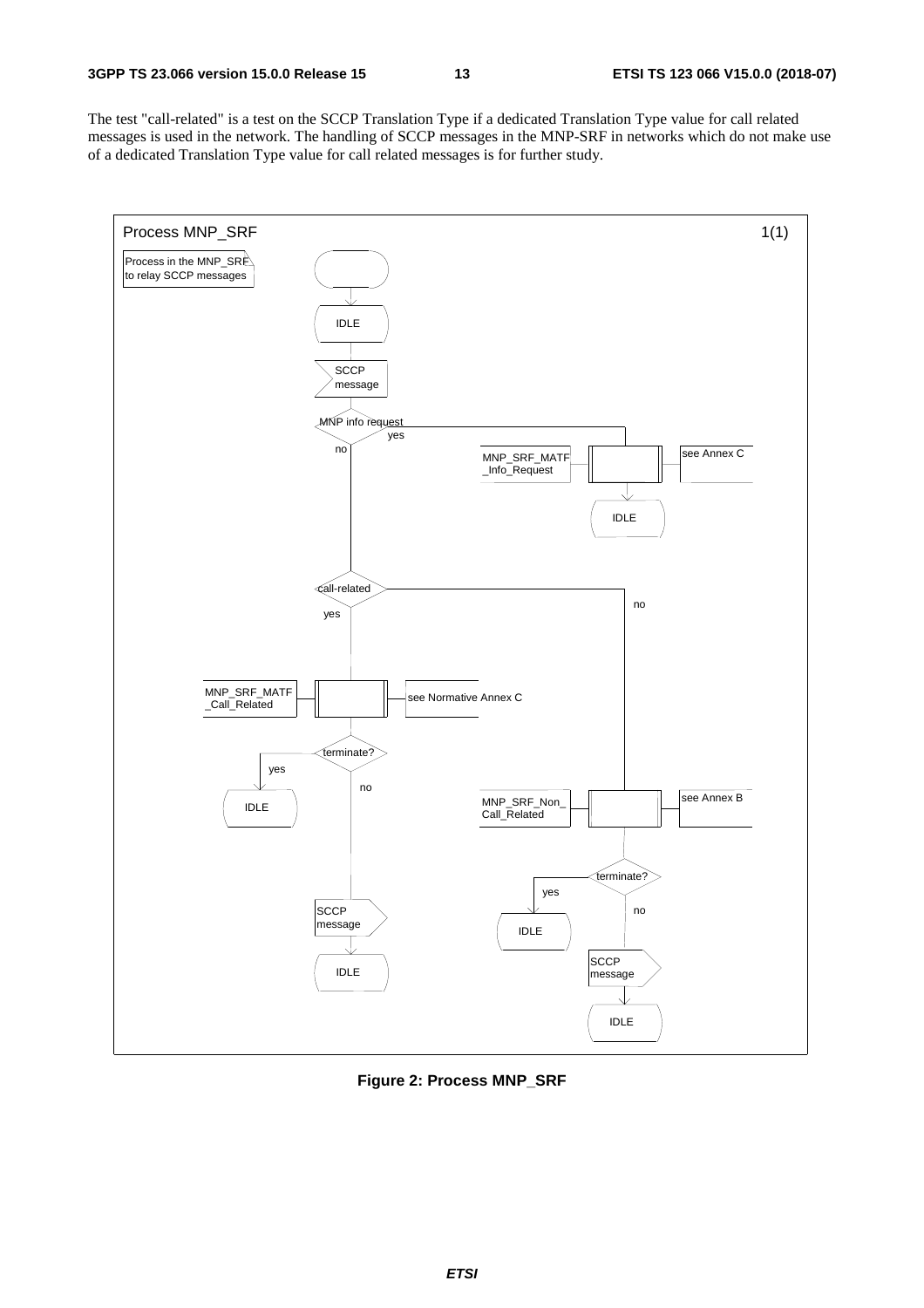## 5 Common Architecture for call setup

Figure 3 shows the general architecture of a portability domain for routeing of calls. The more detailed architecture within the networks depends on the chosen solution (IN-based or MNP/SRF-based) and options and is described in Normative Annex A and Normative Annex C of the present document.

The architecture for non-call related signalling is described in Normative Annex B of the present document.



#### **Figure 3: General architecture of a portability domain for routeing of calls**

The following routeing conventions are identified:

- 1. Direct Routeing of calls is a PLMN option that allows to route calls directly from the PLMN supporting this option to the ported subscriber's subscription network.
- 2. Indirect Routeing of calls is a PLMN option which allows to route calls from the PLMN supporting this option via the number range holder network to the ported subscriber's subscription network.
- 3. Indirect Routeing of calls with reference to the subscription network is a PLMN option for PLMN operators having chosen the MNP-SRF solution for call related signalling described in Normative Annex C. If all PLMNs within a portability domain support this option, calls are routed from the originating network to the number range holder network. The number range holder network obtains onward routeing information from the subscription network and routes the call onward to the ported subscriber's subscription network.

The following action in the different networks can be identified:

- 1. If the call is originated outside the portability domain, the IAM (1) is received by the number range holder network.
- 2a. If the call is originated in another national network and the other national network does not support originating call query (i.e. Indirect Routeing of calls is applicable), the IAM (2) is received by the number range holder network.
- 2b. If the call is originated in another national network and the other national network supports originating call query (i.e. Direct Routeing of calls is applicable), the IAM (7) containing the routeing number is sent to the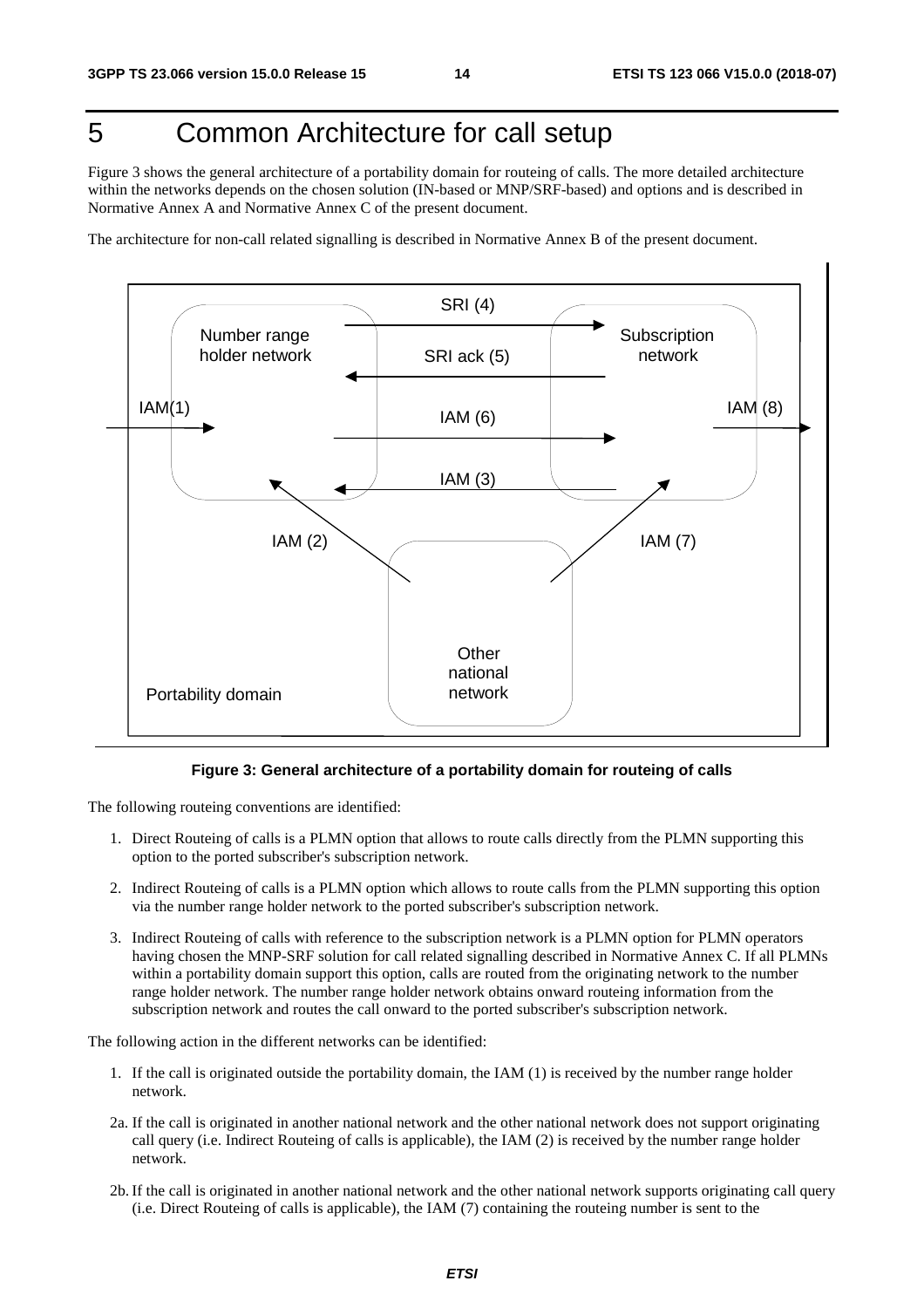subscription network. If the routeing number is not used in the IAM sent from the national originating network to the subscription network, all transit networks involved are required to look up an NPDB in order to retrieve routeing information to route the call to the subscription network without looping.

- 3a. If the call is originated in the subscription network and the subscription network does not support originating call query (i.e. Indirect Routeing of calls is applicable), the IAM (3) is received by the number range holder network.
- 3b. If the call is originated in the subscription network and the subscription network supports originating call query (i.e. Direct Routeing of calls is applicable), it sends an IAM (8) containing the MSRN to the visited network of the called subscriber.
- 3c. If the subscription network receives IAM (6 or 7) containing the routeing number, it sends an IAM (8) containing the MSRN to the visited network of the called subscriber.
- 4a. If the call is routed via the number range holder network, and the number range holder network supports the MNP-SRF/MATF solution with the option 'MATF in subscription network' described in Normative Annex C of the present document (i.e. Indirect Routeing of calls with reference to the subscription network is applicable), the number range holder network sends SRI (4) to the subscription network. The subscription network returns SRI ack (5) containing the routeing number. The number range holder network then sends IAM (6) containing the routeing number to the subscription network. If the routeing number is not used in the IAM sent from the number range holder network to the subscription network, all transit networks involved are required to look up an NPDB in order to retrieve routeing information to route the call to the subscription network without looping.
- 4b. If the call is routed via the number range holder network, and the number range holder network supports the IN solution described in Normative Annex A of the present document or the MNP-SRF/MATF solution with the option 'MATF inside number range holder network' described in Normative Annex C of the present document, the number range holder network sends IAM (6) containing the routeing number to the subscription network.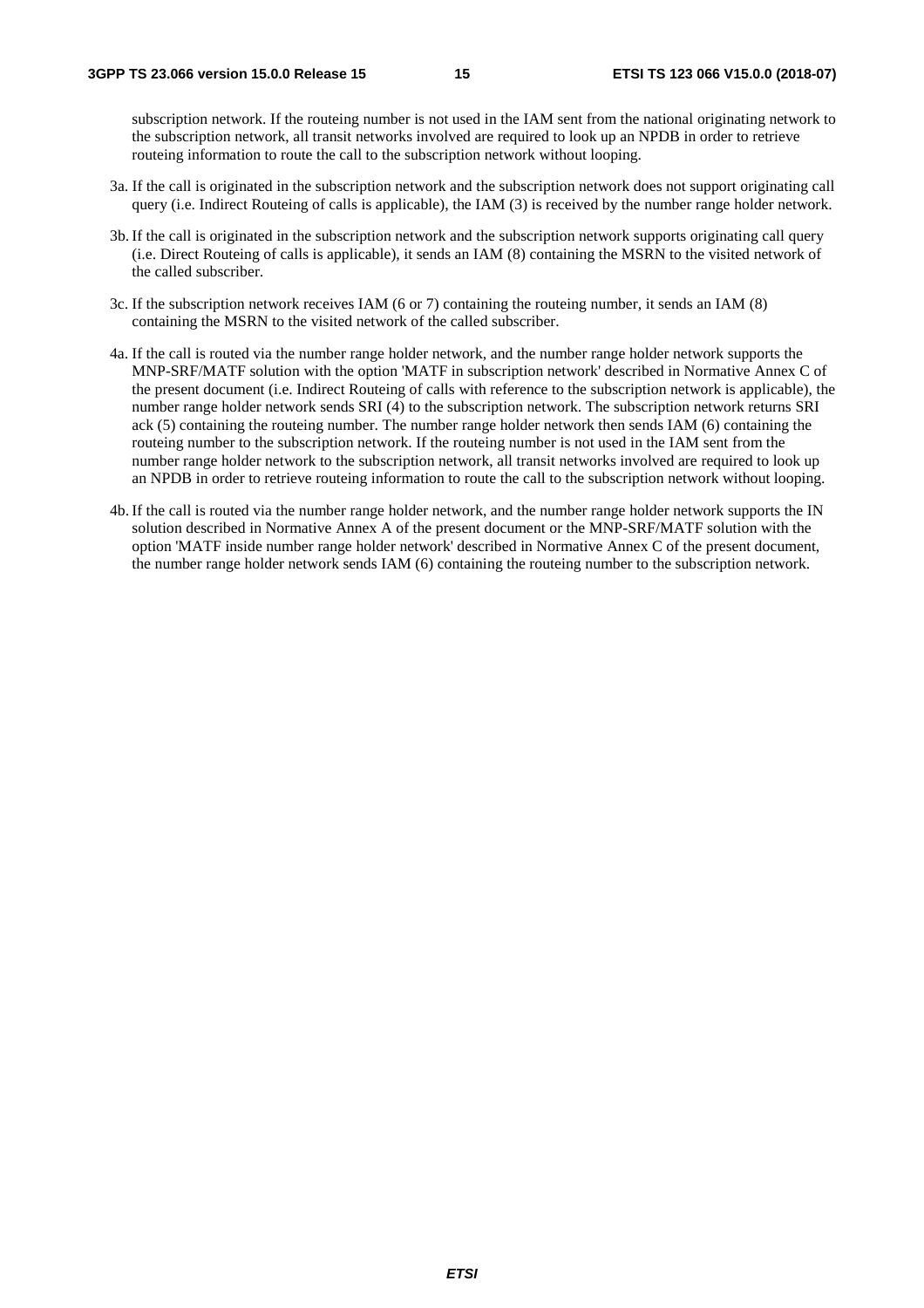## 6 Functional requirements of network entities

## 6.1 Procedure MNP\_MT\_GMSC\_Set\_MNP\_Parameters

The procedure MNP\_MT\_GMSC\_Set\_MNP\_Parameters is shown in figure 4. It is called from the process MT\_GMSC defined in 3G TS 23.018 [3].



**Figure 4: Procedure MNP\_MT\_GMSC\_Set\_MNP\_Parameters**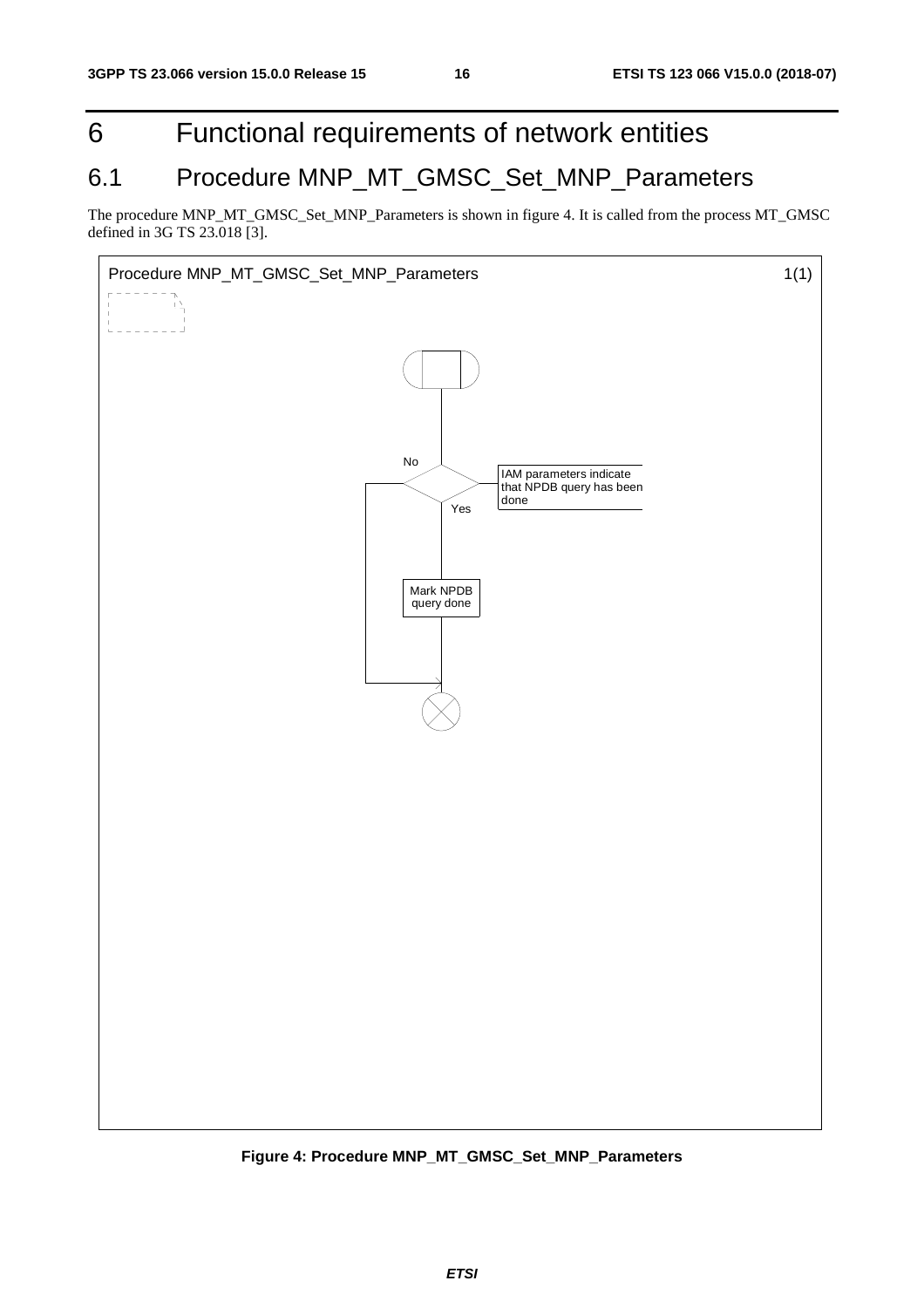## 6.2 Procedure MNP\_MT\_GMSC\_Check\_MNP\_Indicators

The procedure MNP\_MT\_GMSC\_Check\_MNP\_Indicators is shown in figure 5. It is called from the process MT\_GMSC defined in 3G TS 23.018 [3].



**Figure 5: Procedure MNP\_MT\_GMSC\_Check\_MNP\_Indicators**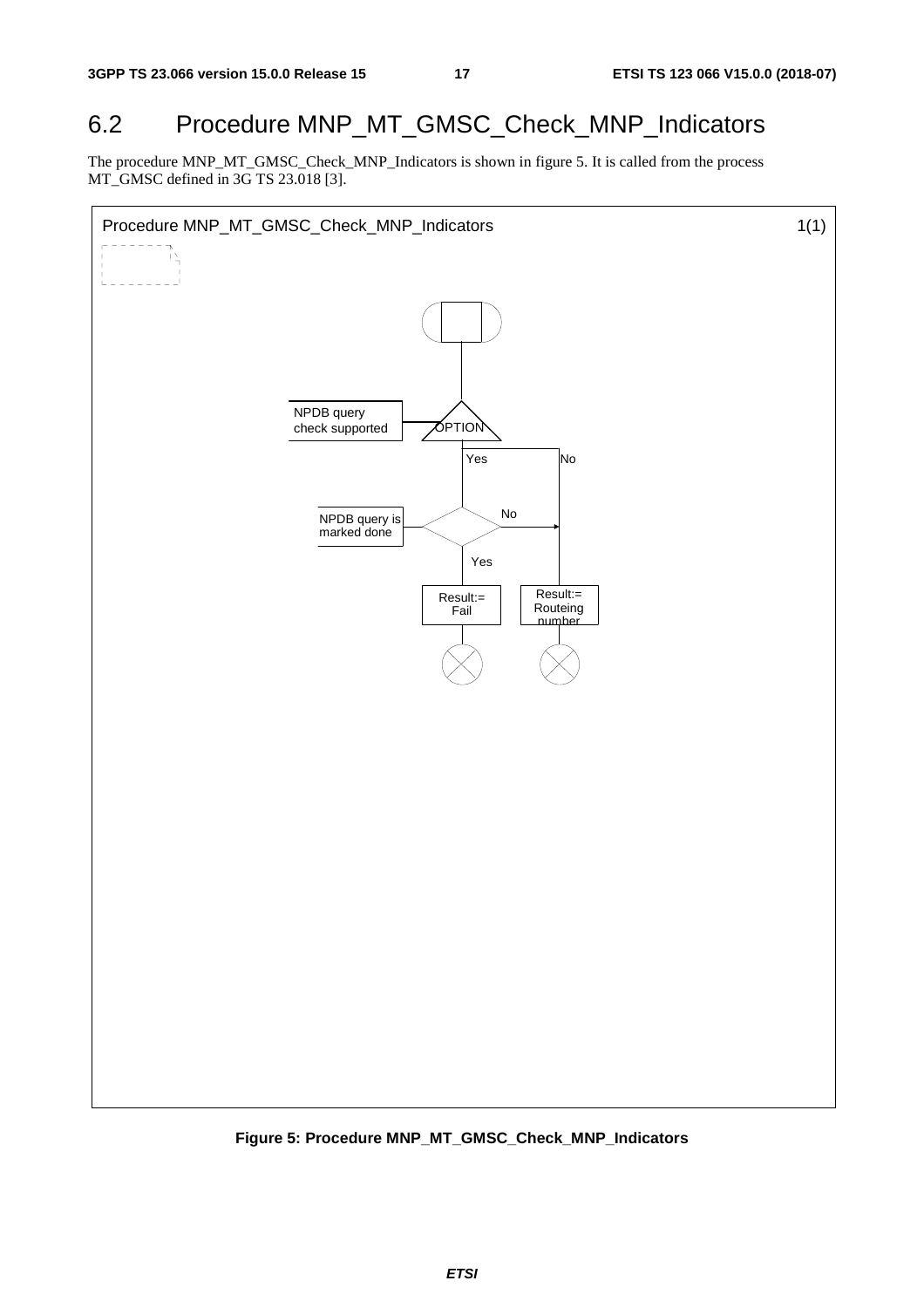## 6.3 Procedure MNP\_SRF\_Check\_MNP\_Indicator

The procedure MNP\_SRF\_Check\_MNP\_Indicator is shown in figure 6. It is called from the procedures MNP\_SRF\_Non\_Call\_Related and MNP\_SRF\_MATF\_Call\_Related.



**Figure 6: Procedure MNP\_SRF\_Check\_MNP\_Indicator**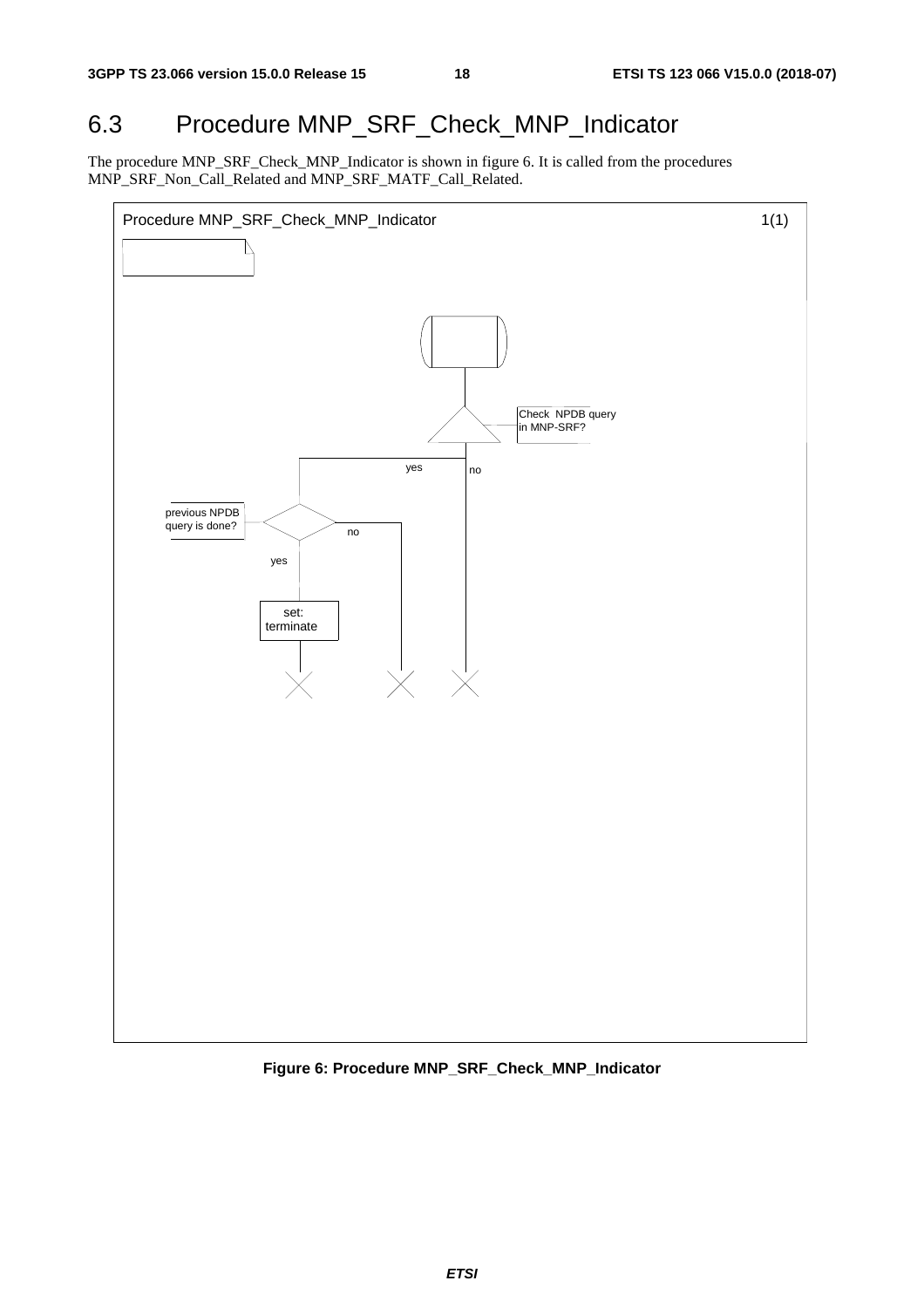## Annex A (normative): IN Call-Related Technical Realisation

## A.1 Architecture

## A.1.1 Network Options

There are two IN-based solutions for querying the NPDB :-

- ETSI Core INAP
- ANSI IN Query.

The following network operator options are defined for the MT calls in the GMSC:

- Terminating call Query on Digit Analysis (TQoD);
- Query on HLR Release (QoHR).

In a GSM network that supports the IN-based approach for call related MNP, each GMSC shall support at least one of these options.

The following network operator option is defined for MO calls in VMSCA and for forwarded calls in the GMSC and VMSCB:

- Originating call Query on Digit Analysis (OQoD).

In a GSM network which supports the IN-based approach for call related MNP, it is a network operator decision, taking into account the regulatory and architectural constraints that may prevail, whether or not VMSCs and GMSCs support this option.

The use of OQoD in transit switches in a PLMN while avoiding multiple database interrogations is for further study.

The interworking between the CCF and the SSF for MNP is for further study.

Note that for different number ranges different options may be chosen.

An IN-based solution for querying the NPDB may also be used by the gsmSCF in order to be able to apply different charging tariffs for CAMEL pre-paid subscribers' calls or short messages established/sent when roaming in their home PLMN and directed to ported and non-ported mobile subscribers, depending on whether or not the called and the calling subscriber subscribe to the same PLMN.

## A.1.2 No NP Query required – Number is not subject for portability

Figure A.1.2 shows the architecture for a call to a number that is not subject for portability. This can be for several reasons like for example:

- the national regulator has stipulated some number series as being non-portable or;
- in an initial phase only a limited amount of subscribers might port in certain number blocks and some operators might want to treat the call routeing according to traditional routeing plans without any change.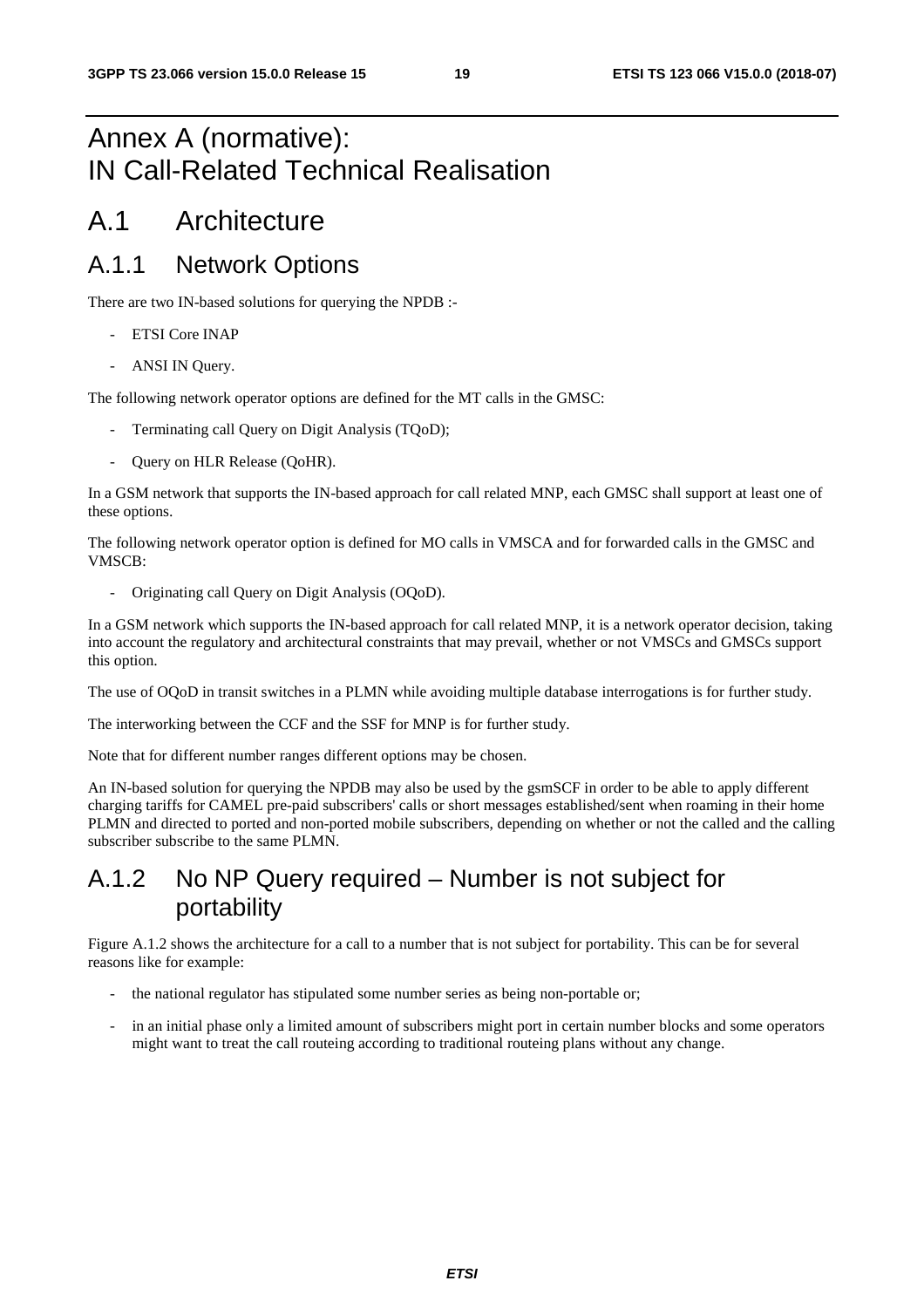

#### **Figure A.1.2: Call to a non-ported number, no NP query required**

- 1 From an Originating Exchange a call is set up to MSISDN. The call is routed to the Number range holder network being the Subscription network.
- 2 When GMSCB receives the ISUP IAM, it requests routeing information by submitting a MAP SRI to the HLRB including the MSISDN in the request.
- 3 The HLRB requests an MSRN from the MSC/VLRB where the mobile subscriber currently is registered;
- 4 The MSC/VLRB returns an MSRN back to the HLRB.
- 5 The HLRB responds to the GMSCB by sending an SRI ack with an MSRN.
- 6 GMSCB uses the MSRN to route the call to VMSCB.

### A.1.3 NP Query in Number Range Holder Network

### A.1.3.1 TQoD – Number is not ported

Figure A.1.3.1 shows the architecture for a call where the Originating network has no knowledge whether the MSISDN is ported or not and uses the traditional routeing plans for routeing the call to the Number range holder network for further routeing decisions.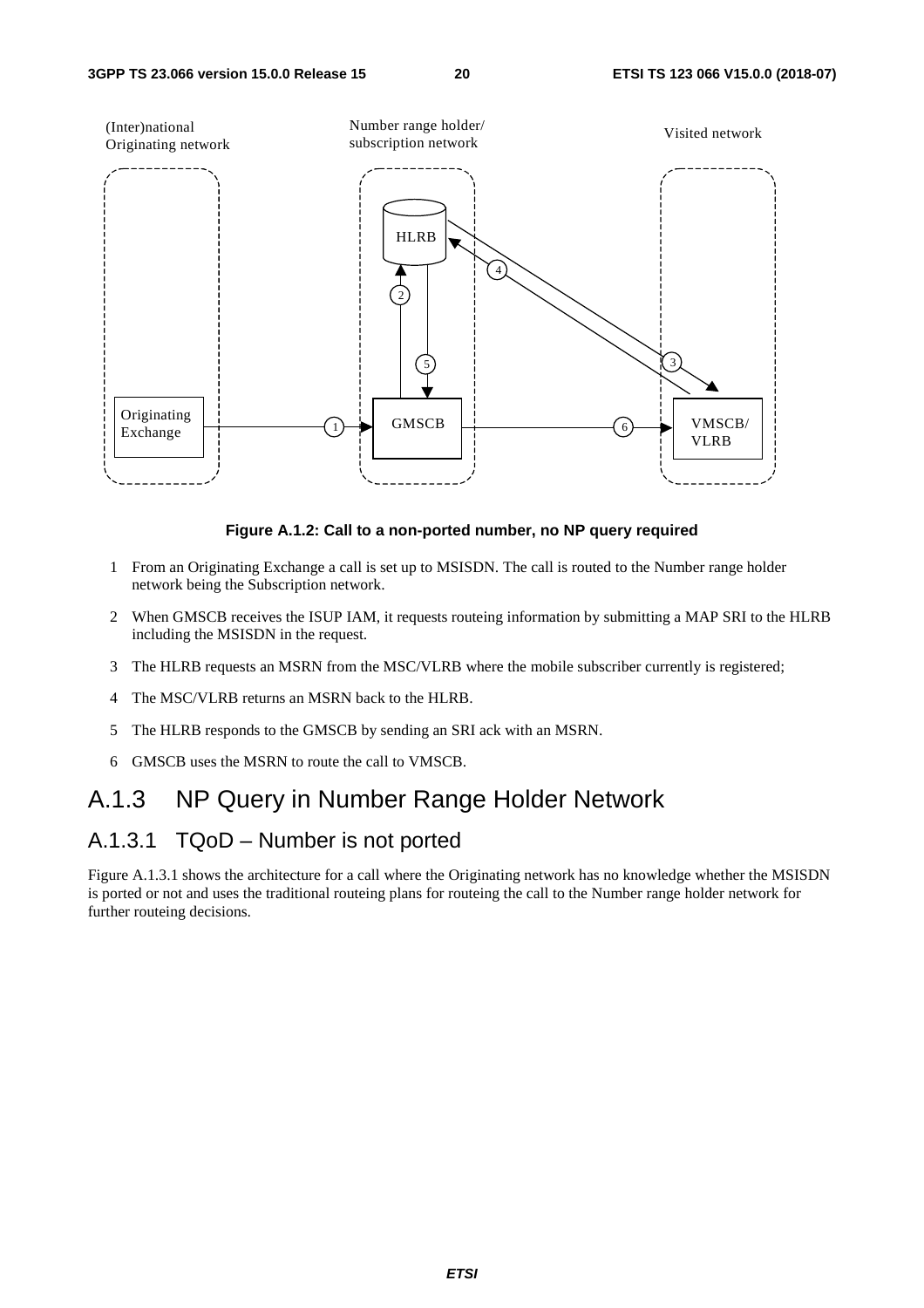

**Figure A.1.3.1: Call to a non-ported number using TQoD procedure** 

- 1 From an Originating Exchange a call is set up to MSISDN. The call is routed to the Number range holder network being the Subscription network.
- 2 When GMSCB receives the ISUP IAM, it will send a database query to the NPDB as a result of analysis of the received MSISDN. The MSISDN is included in the query to the NPDB.
- 3 The NPDB detects that the MSISDN is not ported and responds back to the GMSCB to continue the normal call setup procedure for MT calls.
- 4 The GMSCB requests routeing information by submitting a MAP SRI to the HLRB, including the MSISDN in the request.
- 5 The HLRB requests an MSRN from the MSC/VLRB where the mobile subscriber owning the MSISDN currently is registered.
- 6 The MSC/VLRB returns an MSRN back to the HLRB.
- 7 The HLRB responds to the GMSCB by sending an SRI ack with an MSRN.
- 8 GMSCB uses the MSRN to route the call to VMSCB.

Note that the NPDB may be outside the number range holder network if a shared NPDB is used.

### A.1.3.2 TQoD – Number is ported

Figure A.1.3.2 shows the architecture for a call where the Originating network has no knowledge whether the MSISDN is ported or not and uses the traditional routeing plans for routeing the call to the Number range holder network for further routeing decisions.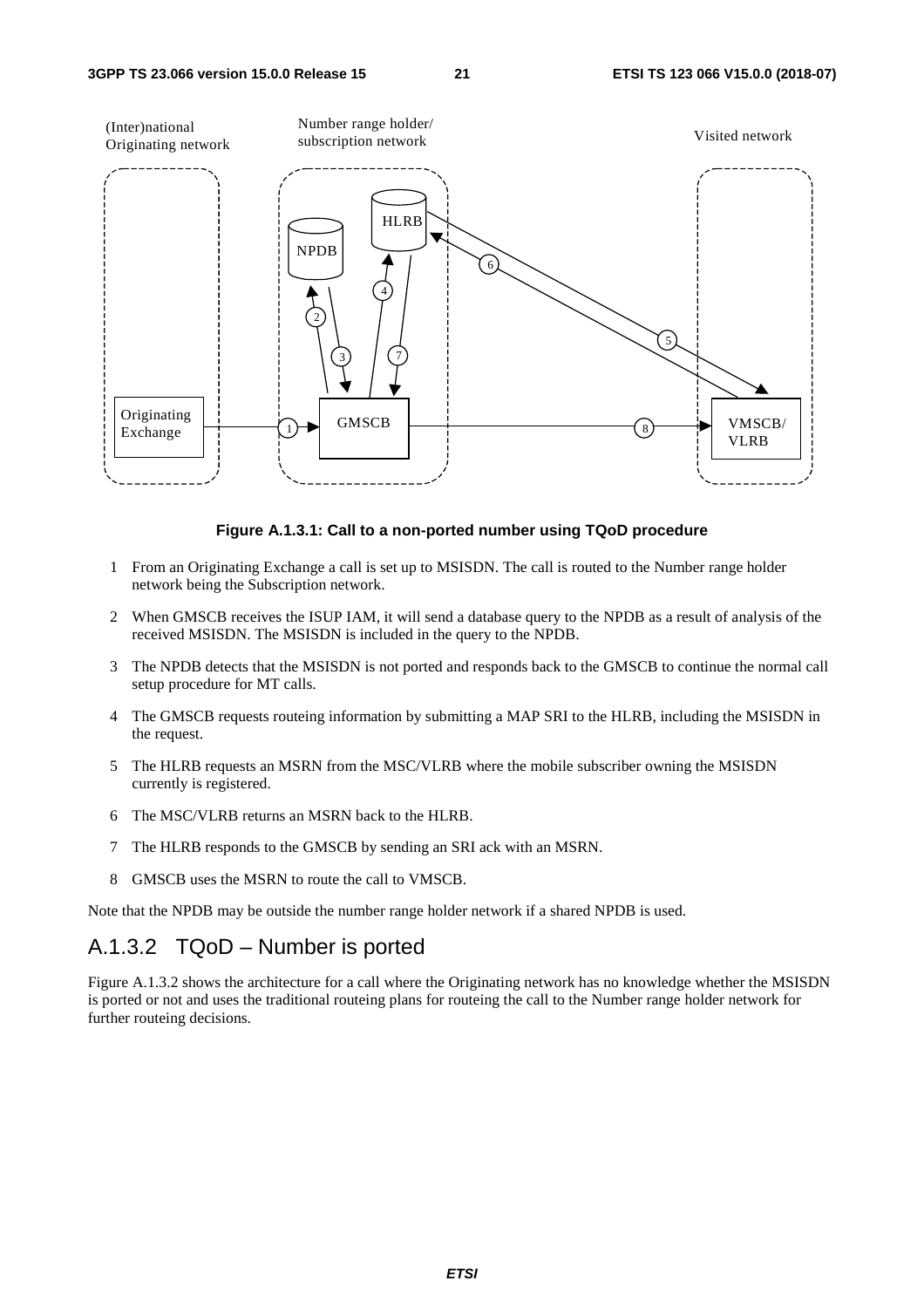

**Figure A.1.3.2: Call to a ported number using TQoD procedure** 

- 1 From an Originating Exchange a call is set up to MSISDN. The call is routed to the Number range holder network.
- 2 When GMSCA receives the ISUP IAM, it will send a database query, including the MSISDN, to the NPDB as a result of analysis of the received MSISDN.
- 3 The NPDB detects that the MSISDN is ported and responds back to the GMSCA with a Routeing Number pointing out the Subscription network.
- 4 The call is routed to the Subscription network based on the Routeing Number carried in ISUP IAM message; also the MSISDN is included in IAM.
- 5 The GMSCB requests routeing information by submitting a MAP SRI to the HLRB, including the MSISDN in the request. The capability to route messages to the correct HLR is required.
- 6 The HLRB requests an MSRN from the MSC/VLRB where the mobile subscriber currently is registered.
- 7 The MSC/VLRB returns an MSRN back to the HLRB.
- 8 The HLRB responds to the GMSCB by sending an SRI ack with an MSRN.
- 9 GMSCB uses the MSRN to route the call to VMSCB.

Note that the NPDB may be outside the number range holder network if a shared NPDB is used.

### A.1.3.3 QoHR – Number is ported

Figure A.1.3.3 shows the architecture for a call where the Originating network has no knowledge whether the MSISDN is ported or not and uses the traditional routeing plans for routeing the call to the Number range holder network for further routeing decisions.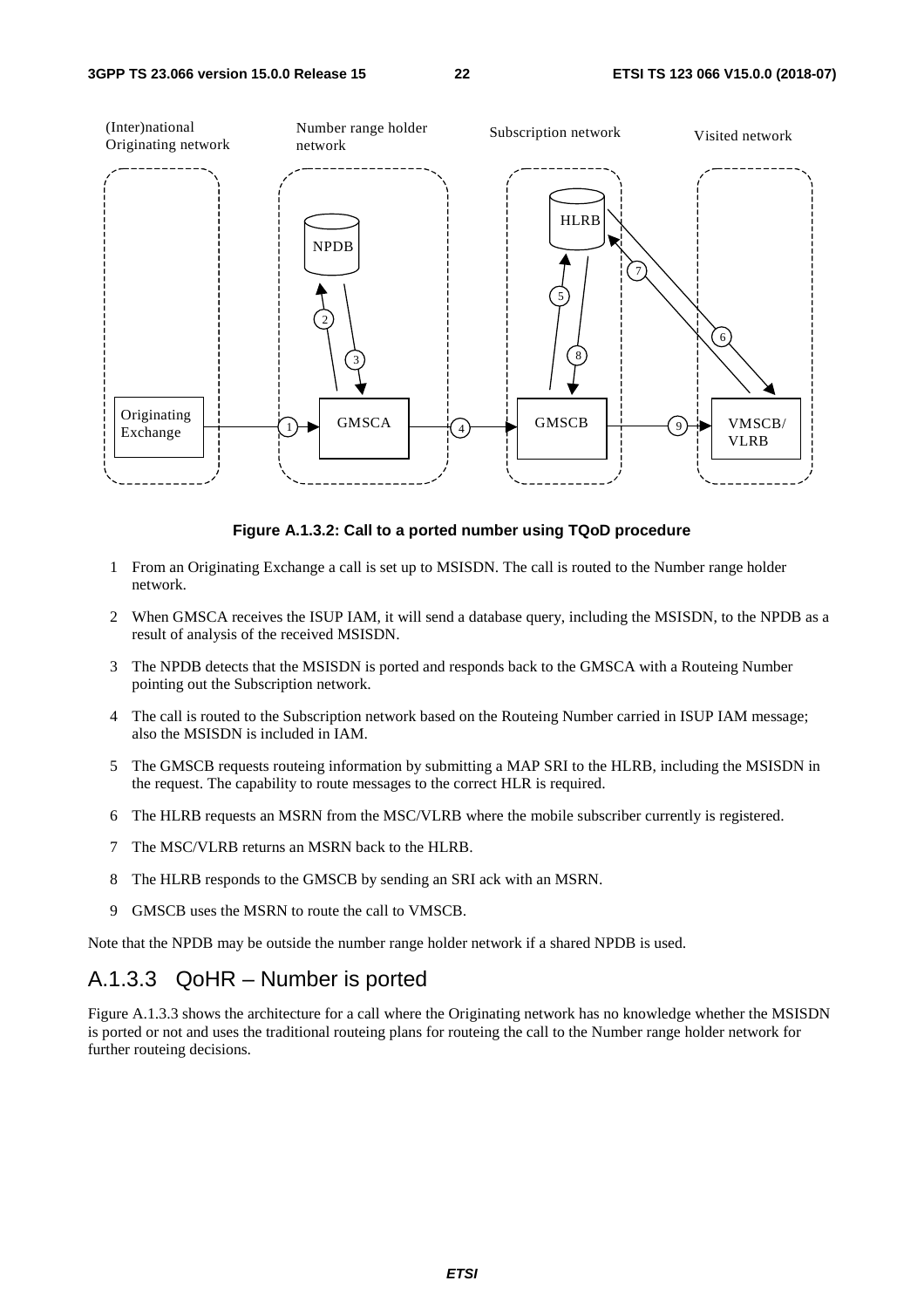

**Figure A.1.3.3: Call to a ported number using QoHR procedure** 

- 1 From an Originating Exchange a call is set up to MSISDN. The call is routed to the Number range holder network.
- 2 When GMSCA receives the ISUP IAM, it requests routeing information by submitting a MAP SRI to the HLRA including the MSISDN in the request.
- 3 The HLRA returns a MAP SRI ack with an "Unknown Subscriber" error since no record was found for the subscriber in the HLRA.
- 4 When GMSCA receives the error indication form the HLRA, this will trigger the sending of a database query to the NPDB, including the MSISDN in the query.
- 5 The NPDB detects that the MSISDN is ported and responds back to the GMSCA with a Routeing Number pointing out the Subscription network.
- 6 The call is routed to the Subscription network based on the Routeing Number carried in ISUP IAM message; also the MSISDN is included in IAM.
- 7 The GMSCB requests routeing information by submitting a MAP SRI to the HLRB, including the MSISDN in the request. The capability to route messages to the correct HLR is required.
- 8 The HLRB requests an MSRN from the MSC/VLRB where the mobile subscriber currently is registered.
- 9 The MSC/VLRB returns an MSRN back to the HLRB.
- 10 The HLRB responds to the GMSCB by sending an SRI ack with an MSRN.
- 11 GMSCB uses the MSRN to route the call to VMSCB.

Note that the NPDB may be outside the number range holder network if a shared NPDB is used.

## A.1.4 NP Query in Originating Network

### A.1.4.1 OQoD – Number is not ported

Figure A.1.4.1 shows the architecture for a call where already the Originating network has the knowledge whether the MSISDN is ported or not and can route the call directly to the Subscription network that in this case is the same as the Number range holder network.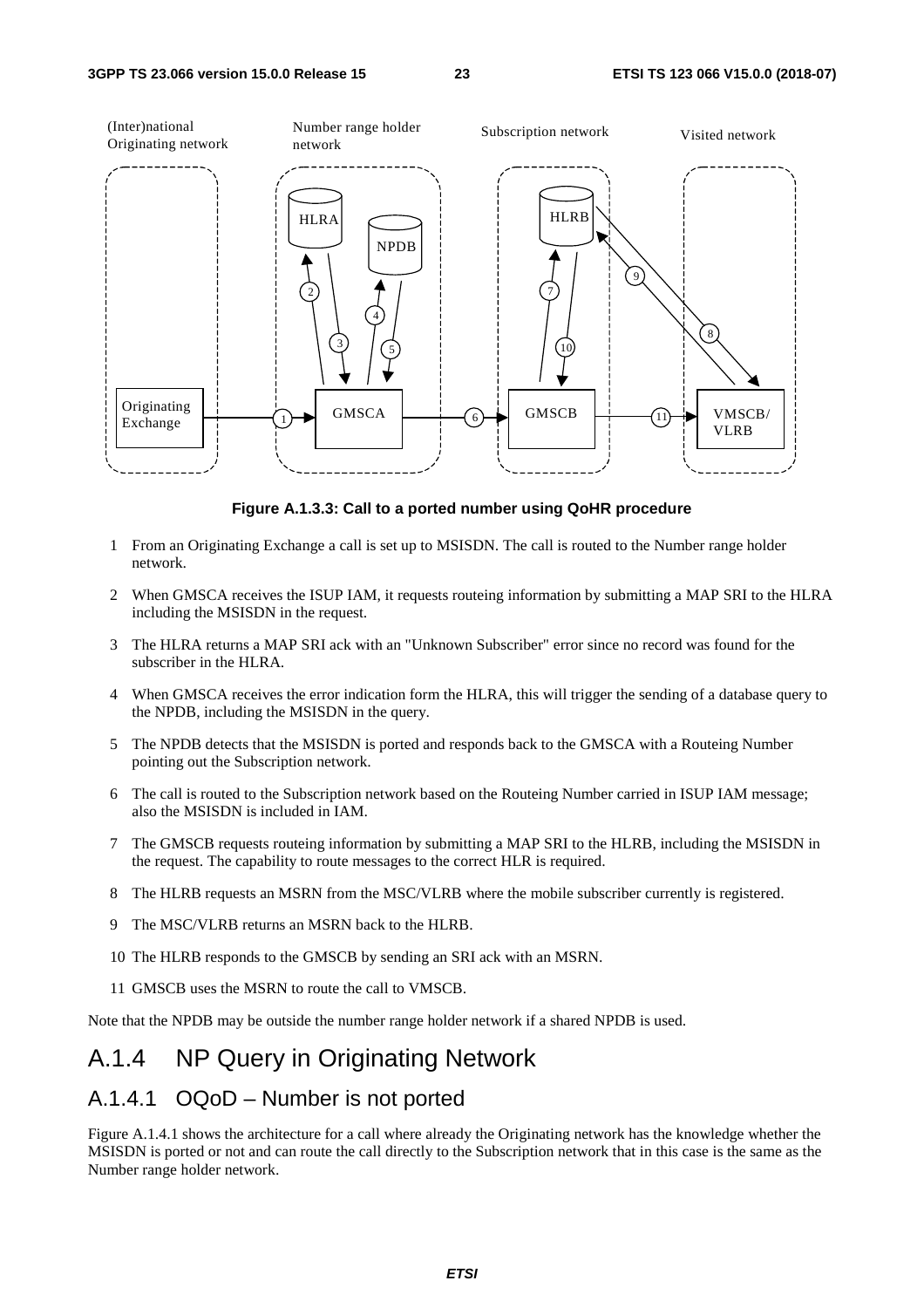

#### **Figure A.1.4.1: Call to a non-ported number using OQoD procedure**

- 1 A call is initiated by Mobile Subscriber A towards Mobile Subscriber B, using the MSISDN of the called subscriber.
- 2 When VMSCA receives the call setup indication, it will send a database query to the NPDB as a result of analysis of the received MSISDN, including the MSISDN in the query.
- 3 The NPDB detects that the MSISDN is not ported and responds back to the VMSCA to continue the normal call setup procedure for MO calls. Depending on database configuration option, the NPDB could either return a Routeing Number on not ported calls, as done for ported calls, or the call is further routed using the MSISDN number only towards the Number range holder network.
- 4 The call is routed to the Number range holder/Subscription network based on the MSISDN or Routeing Number carried in ISUP IAM message.
- 5 The GMSCB requests routeing information by submitting a MAP SRI to the HLRB, including the MSISDN in the request.
- 6 The HLRB requests an MSRN from the MSC/VLRB where the mobile subscriber currently is registered.
- 7 The MSC/VLRB returns an MSRN back to the HLRB.
- 8 The HLRB responds to the GMSCB by sending an SRI ack with an MSRN.
- 9 GMSCB uses the MSRN to route the call to VMSCB.

Note that the NPDB may be outside the national originating network if a shared NPDB is used.

### A.1.4.2 OQoD – Number is ported

Figure A.1.4.2 shows the architecture for a call where already the Originating network has the knowledge that the MSISDN is ported and can route the call directly to the Subscription network without involving the Number range holder network.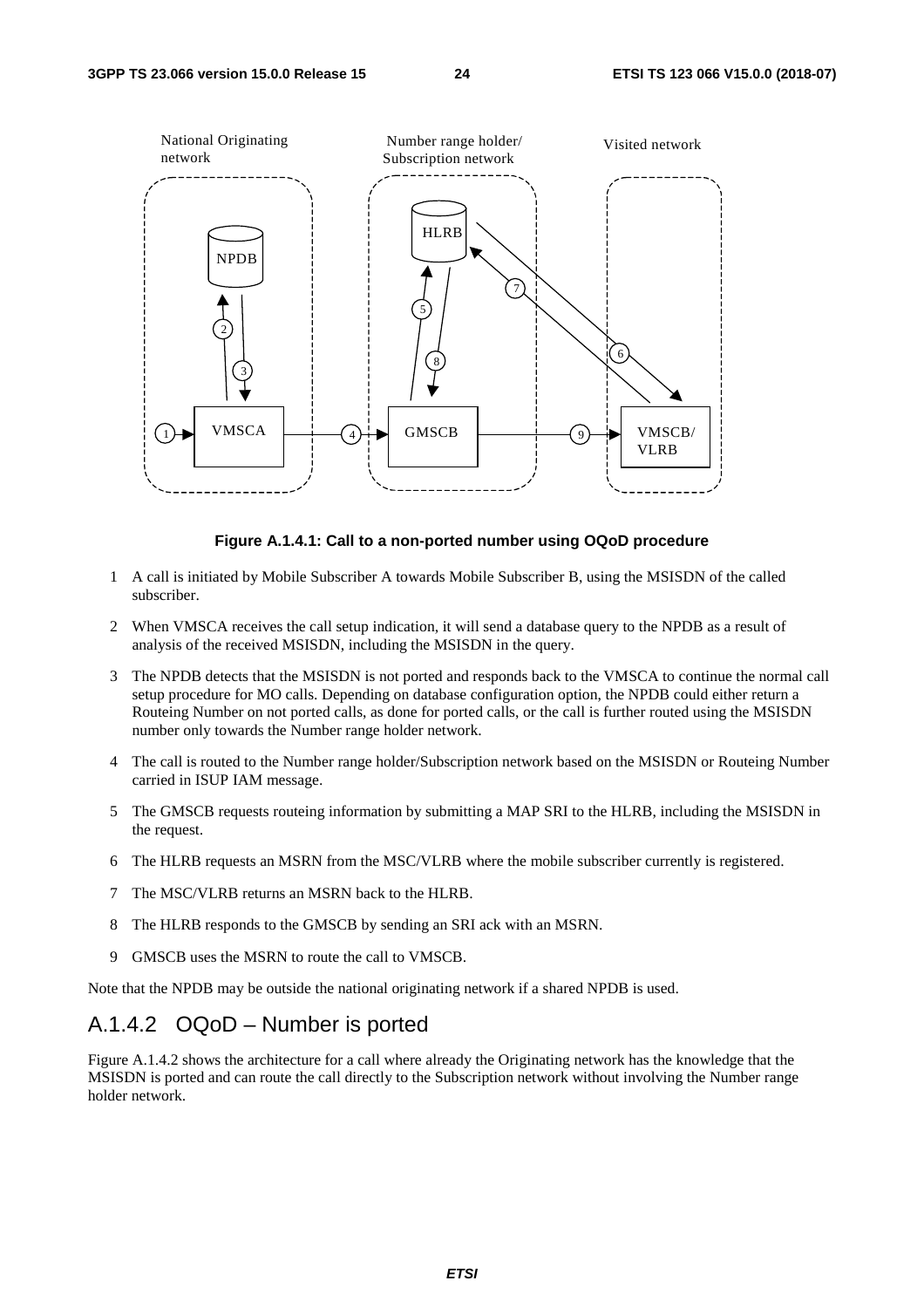

**Figure A.1.4.2: Call to a ported number using OQoD procedure** 

- 1 A call is initiated by Mobile Subscriber A towards Mobile Subscriber B, using the MSISDN of the called subscriber.
- 2 When VMSCA receives the call setup indication, it will send a database query to the NPDB as a result of analysis of the received MSISDN including the MSISDN in the query.
- 3 The NPDB detects that the MSISDN is ported and responds back to the VMSCA with a Routeing Number pointing out the Subscription network.
- 4 The call is routed to the Subscription network based on the Routeing Number carried in ISUP IAM message; also the MSISDN is included in IAM.
- 5 The GMSCB requests routeing information by submitting a MAP SRI to the HLRB, including the MSISDN in the request. The capability to route messages to the correct HLR is required.
- 6 The HLRB requests an MSRN from the MSC/VLRB where the mobile subscriber currently is registered.
- 7 The MSC/VLRB returns an MSRN back to the HLRB.
- 8 The HLRB responds to the GMSCB by sending an SRI ack with an MSRN.
- 9 GMSCB uses the MSRN to route the call to VMSCB.

Note that the NPDB may be outside the national originating network if a shared NPDB is used.

### A.1.4.3 IN-Query for CAMEL pre-paid service

Figure A.1.4.3 shows the architecture for a call or MO-Short-Message originated by a CAMEL pre-paid subscriber while roaming in the Home PLMN where the gsmSCF needs to know whether or not calling and called subscriber subscribe to the same PLMN in order to apply the correct charging tariff.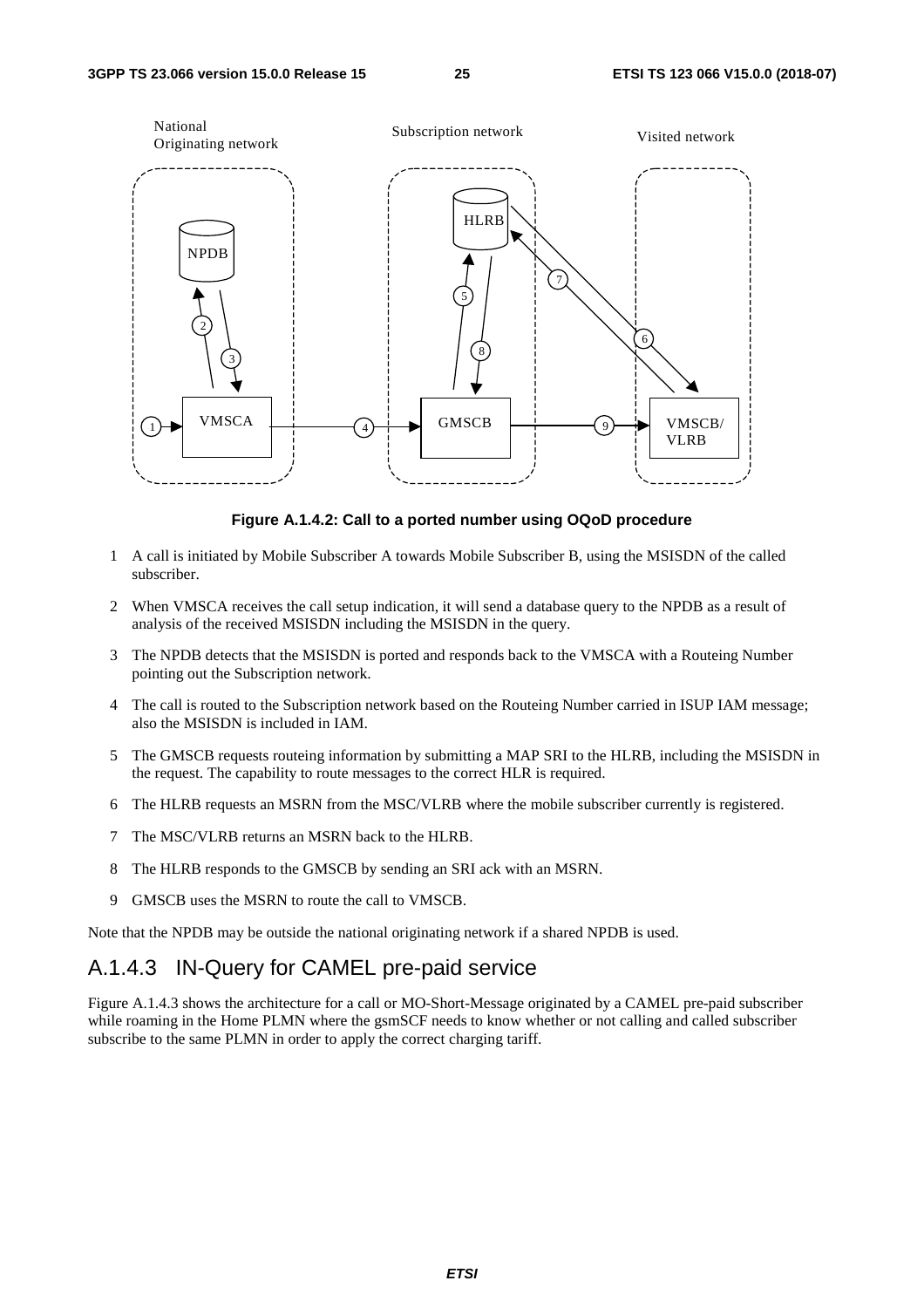

#### **Figure A.1.4.3: IN-Query for pre-paid service**

- 1 A call or short message is initiated by Mobile Subscriber A towards Mobile Subscriber B, using the MSISDN of the called subscriber.
- 2 When VMSCA receives the call setup indication, it will send a CAP IDP message to the gsmSCF. The IDP contains the called party's MSISDN.
- 3 If the calling subscriber roams in her Home PLMN and the called subscriber's MSISDN indicates that the called subscriber subscribes to a PLMN within the calling subscriber's Home Country, the gsmSCF queries the NPDB based on the called party's MSISDN. Otherwise the tariff to be applied does not depend on the called subscriber's porting status and enough information to apply the correct tariff is available; go to 5.
- 4 The NPDB returns a routing number to the gsmSCF pointing out the called subscriber's subscription network. Based on this information the gsmSCF applies the appropriate tariff for pre-paid subscriber A.
- 5 The gsmSCF returns CAP AC and CAP CUE messages to the VMSCA.
- 6 The call or short message is set up.

Note that the NPDB and gsmSCF may be integrated within one physical entity.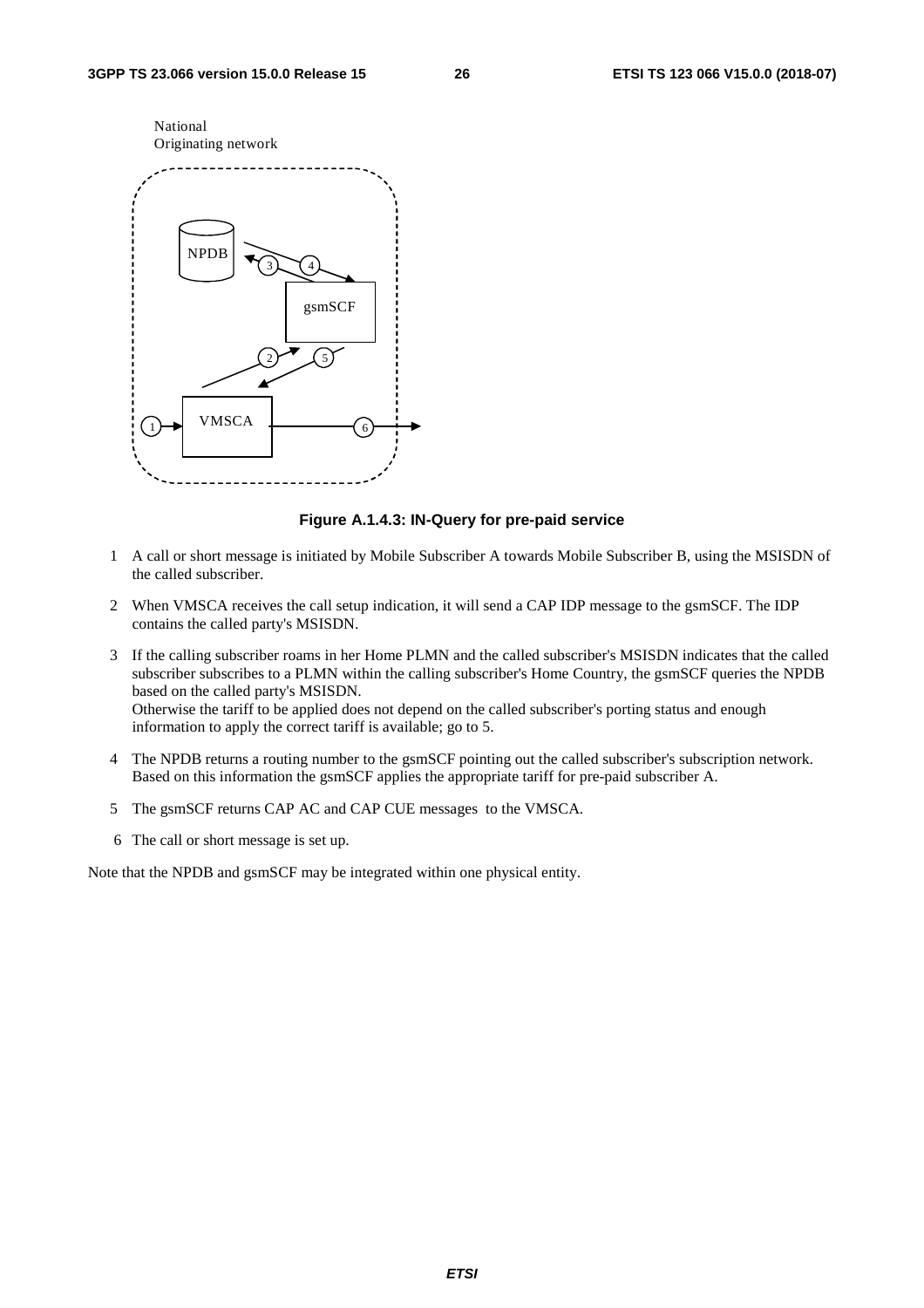## A.2 Information flows

In the following figures the NPDB is shown as belonging to the Number range holder network or to the national originating network. However, the NPDB may be shared within one portability domain i.e. nation-wide.



**Figure A.2.1 shows the information flow for successful QoHR.**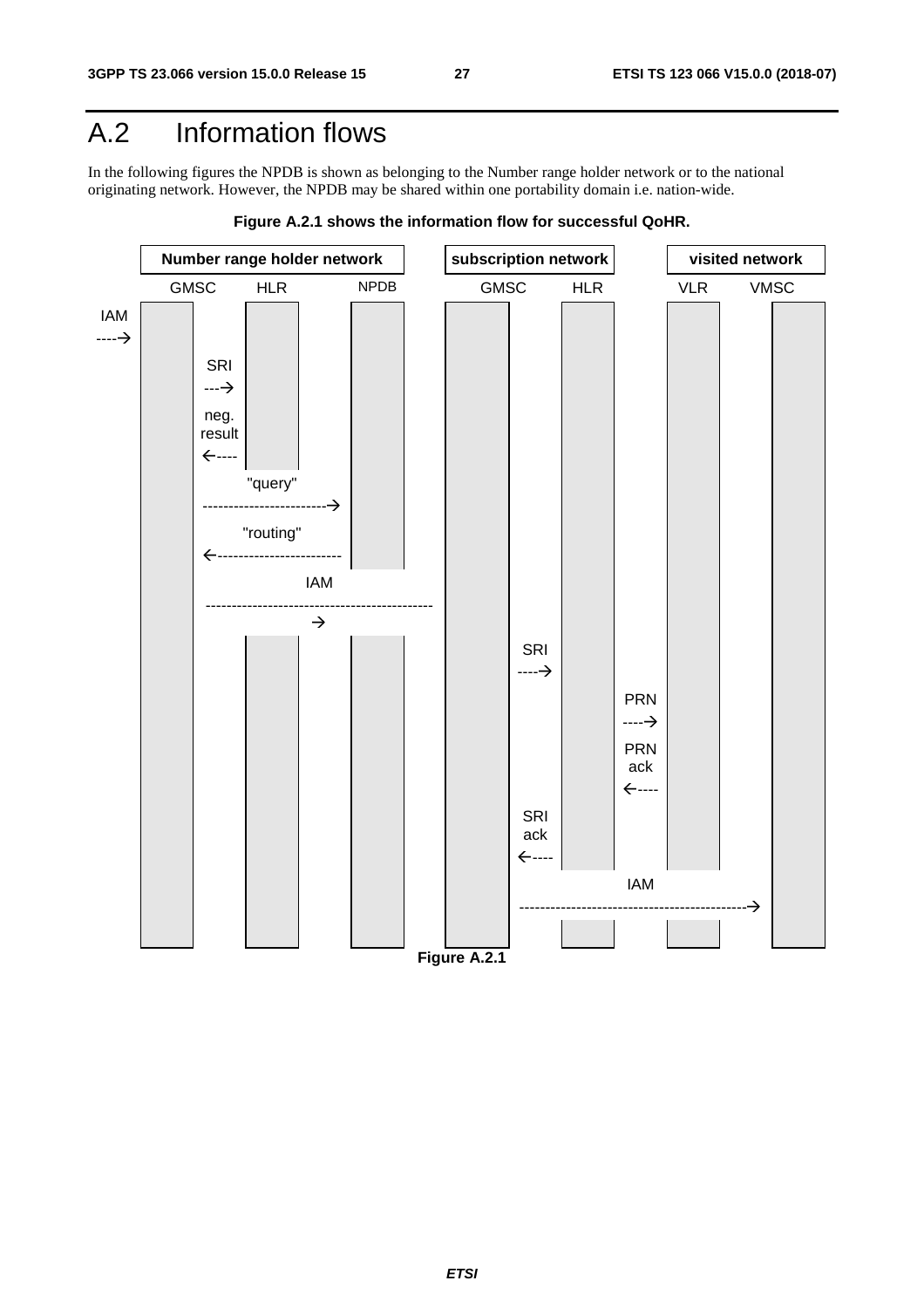

**Figure A.2.2 shows the information flow for unsuccessful QoHR (unallocated number).** 



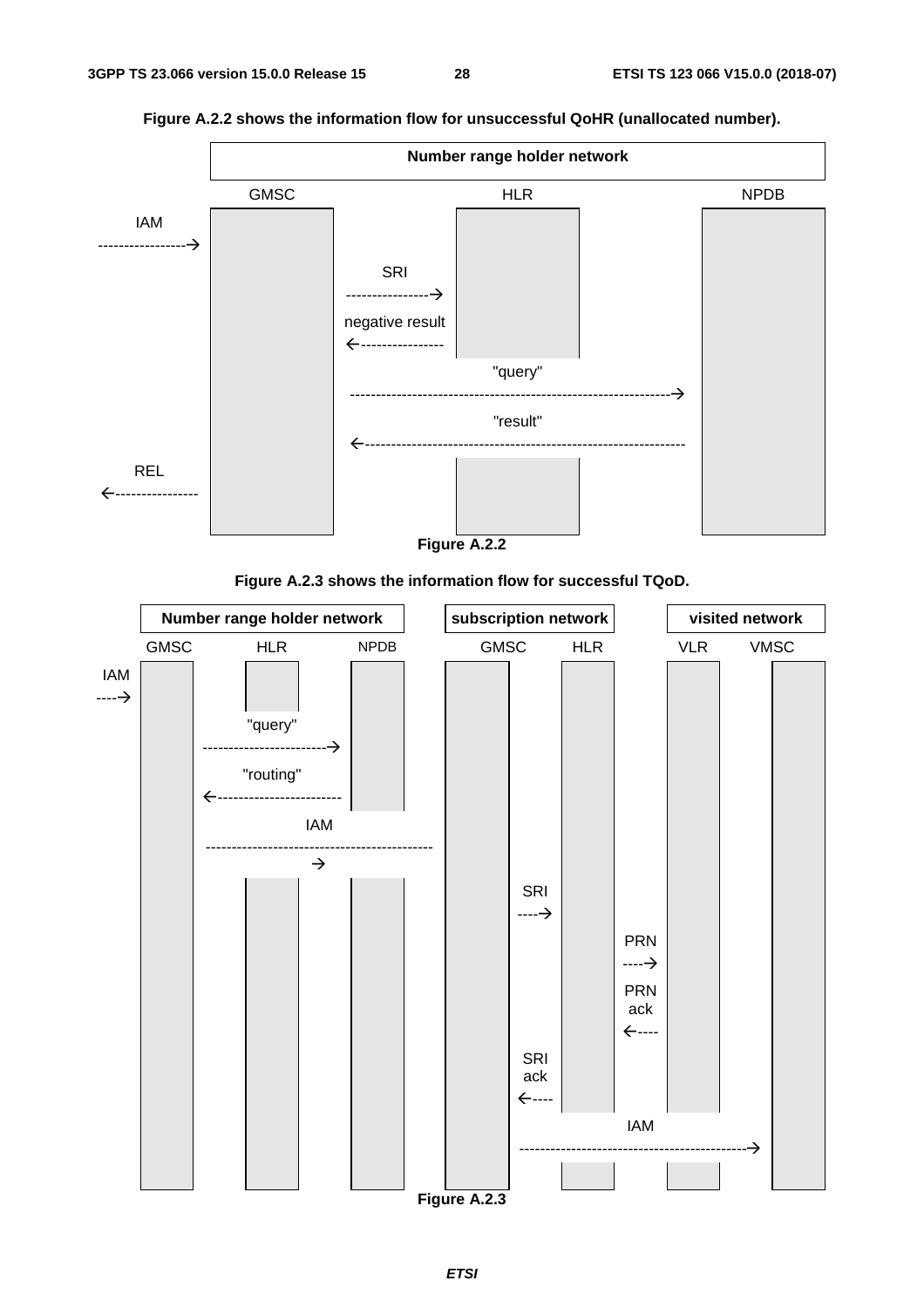

**Figure A.2.4 shows the information flow for unsuccessful TQoD (number not ported).**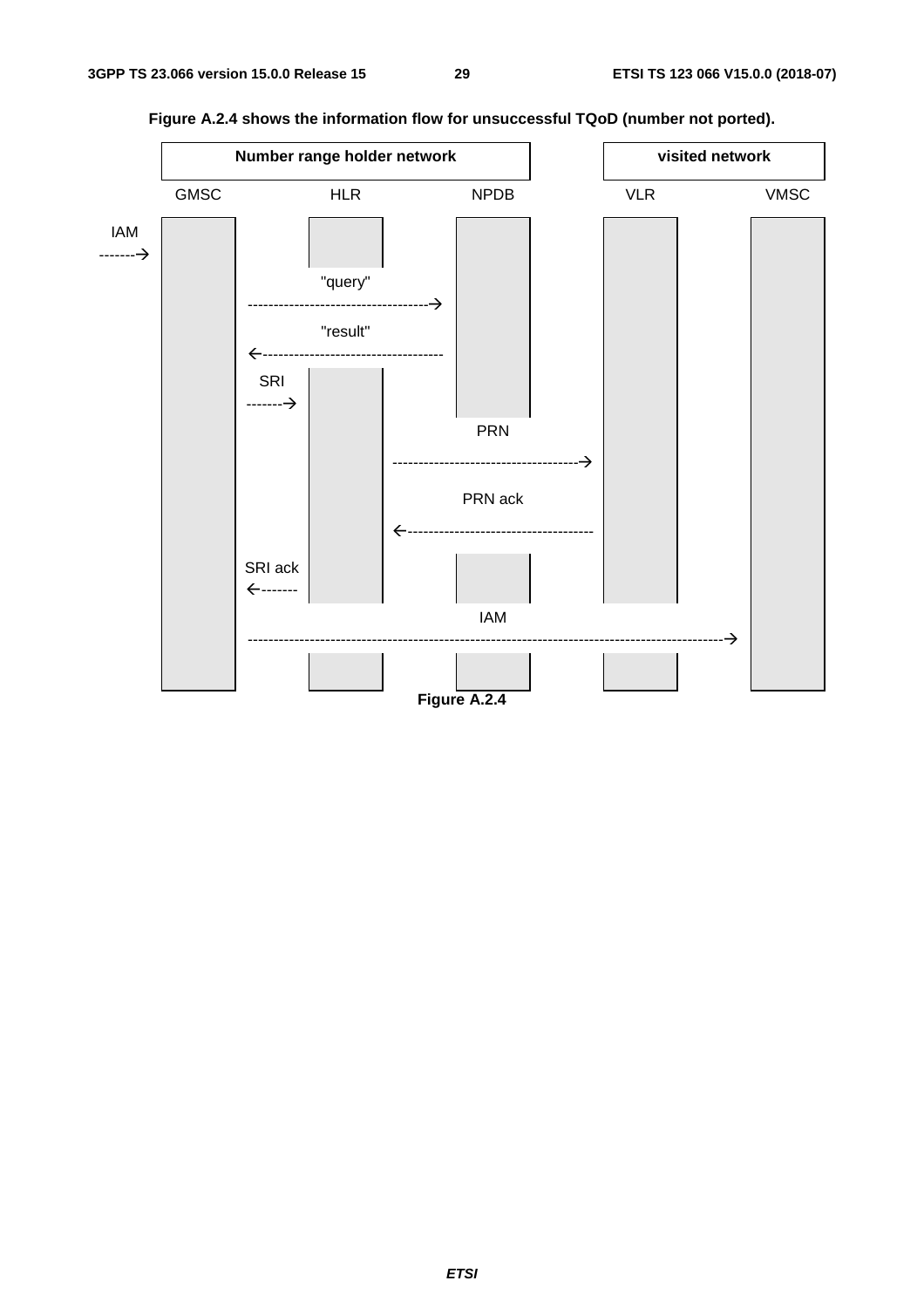

**Figure A.2.5 shows the information flow for successful OQoD (number ported).**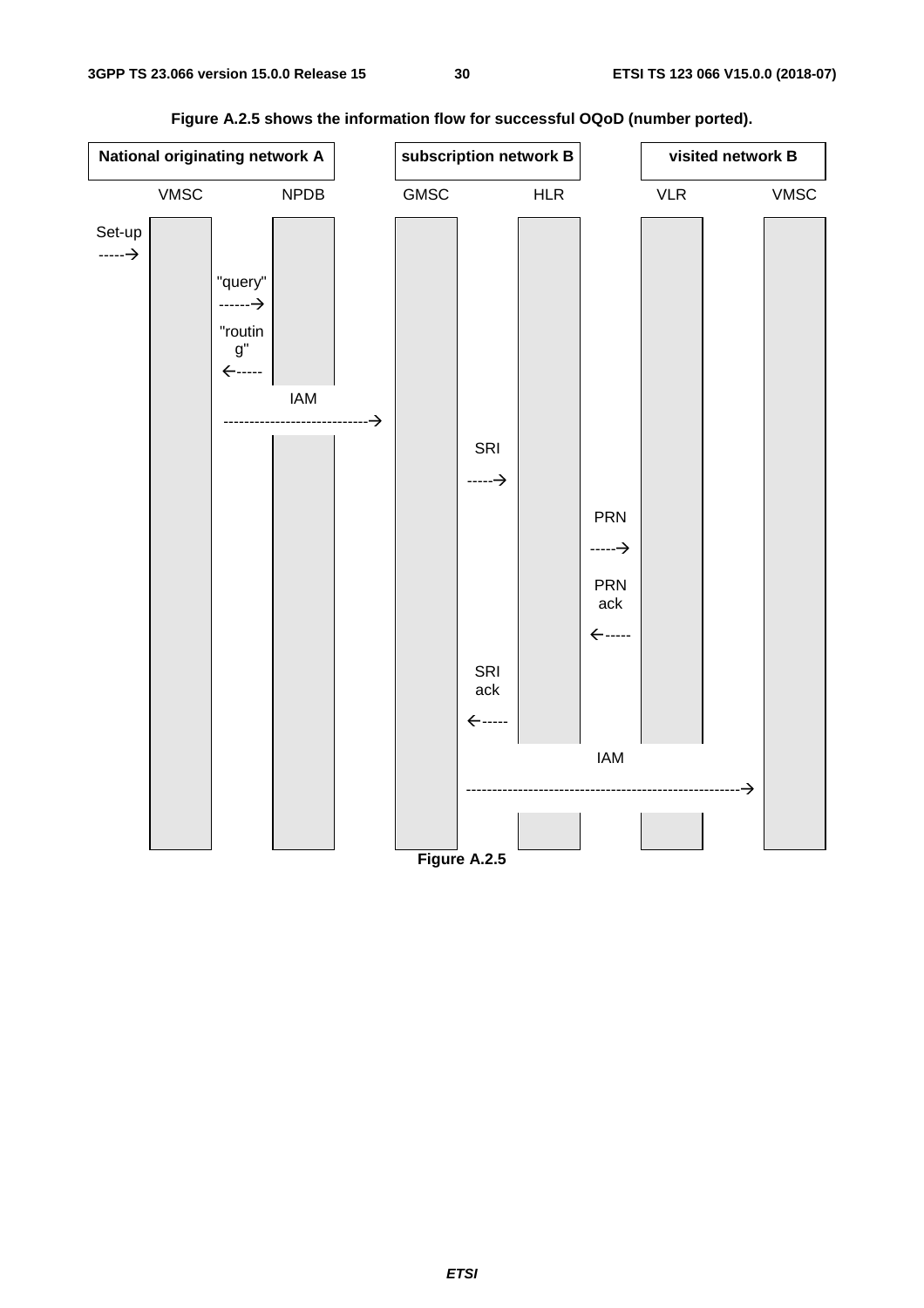

**Figure A.2.6 shows the information flow for unsuccessful OQoD (number not ported in).** 

**Figure A.2.6**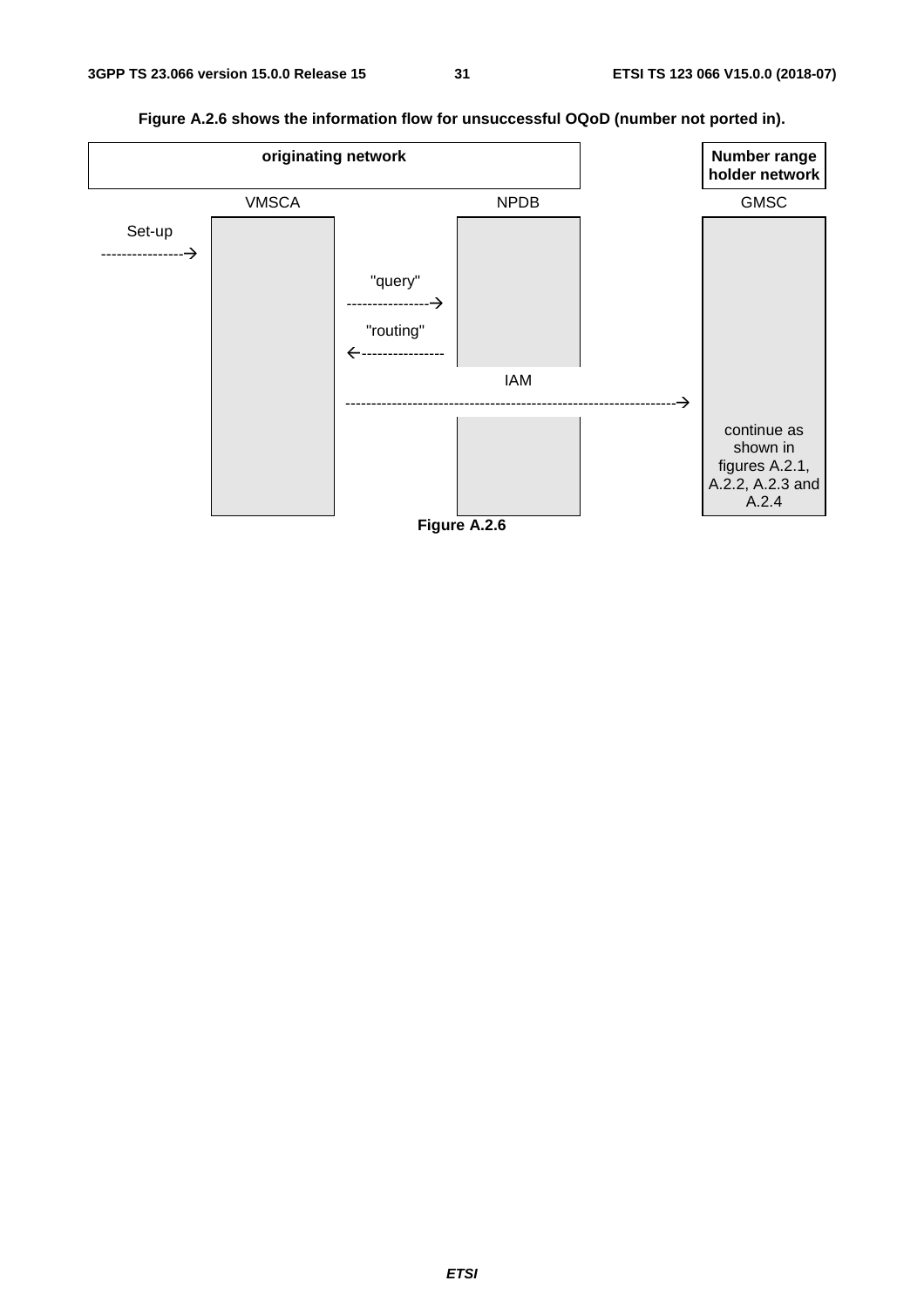## A.3 Functional requirements of network entities

## A.3.1 Functional requirement of GMSC

### A.3.1.1 Procedure MOBILE\_NUMBER\_PORTABILITY\_IN\_QoHR

The procedure MOBILE\_NUMBER\_PORTABILITY\_IN\_QoHR is shown in figure A.1.3. It is called from the procedure Obtain\_Routeing\_Address defined in 3G TS 23.018 [3].

The text in this clause is a supplement to the definition in the SDL diagrams; it does not duplicate the information in the SDL diagrams.

The query to NPDB contains the service key for MNP query and the called party's MSISDN.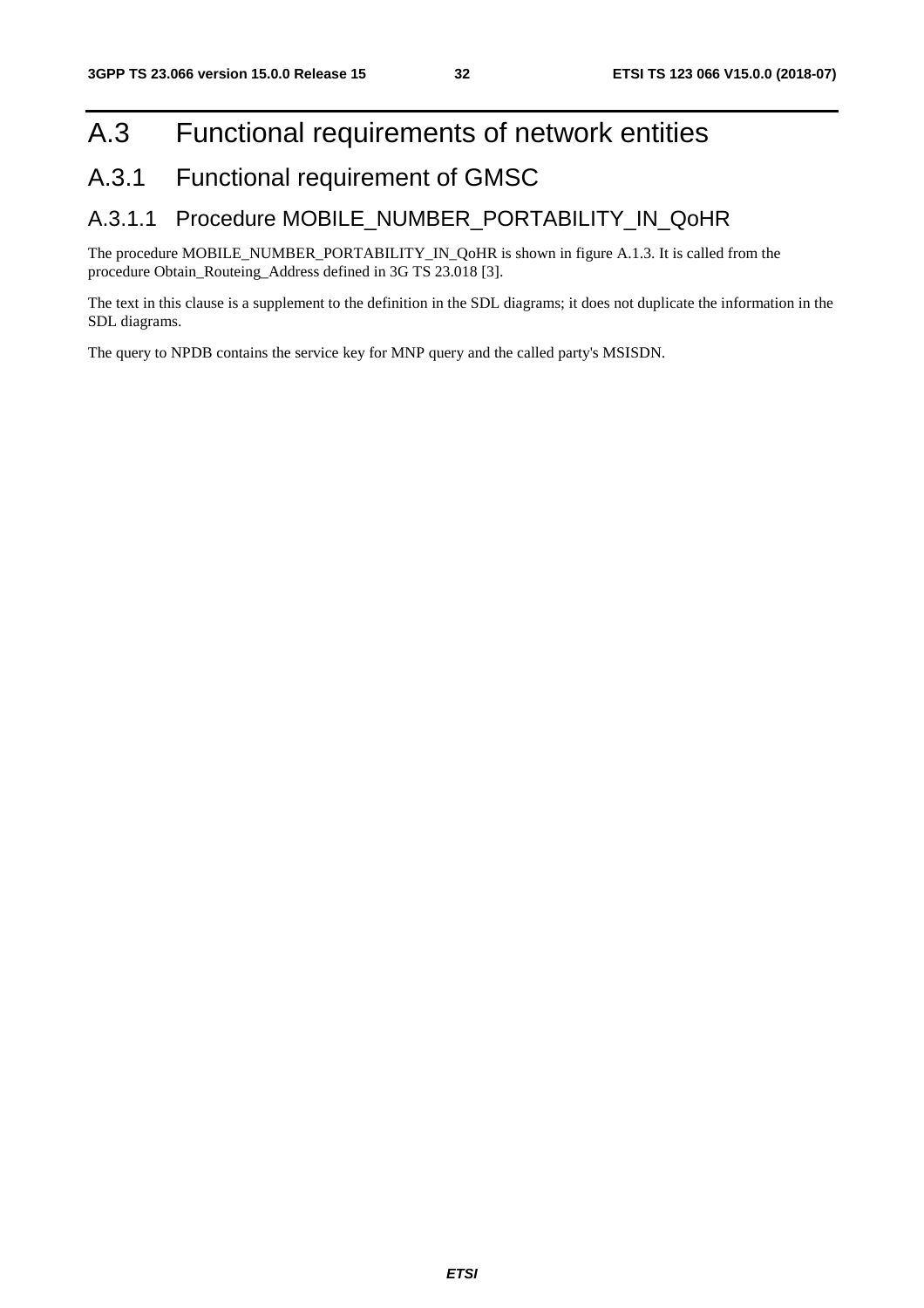

**Figure A.3.1.1: Procedure MOBILE\_NUMBER\_PORTABILITY\_IN\_QoHR**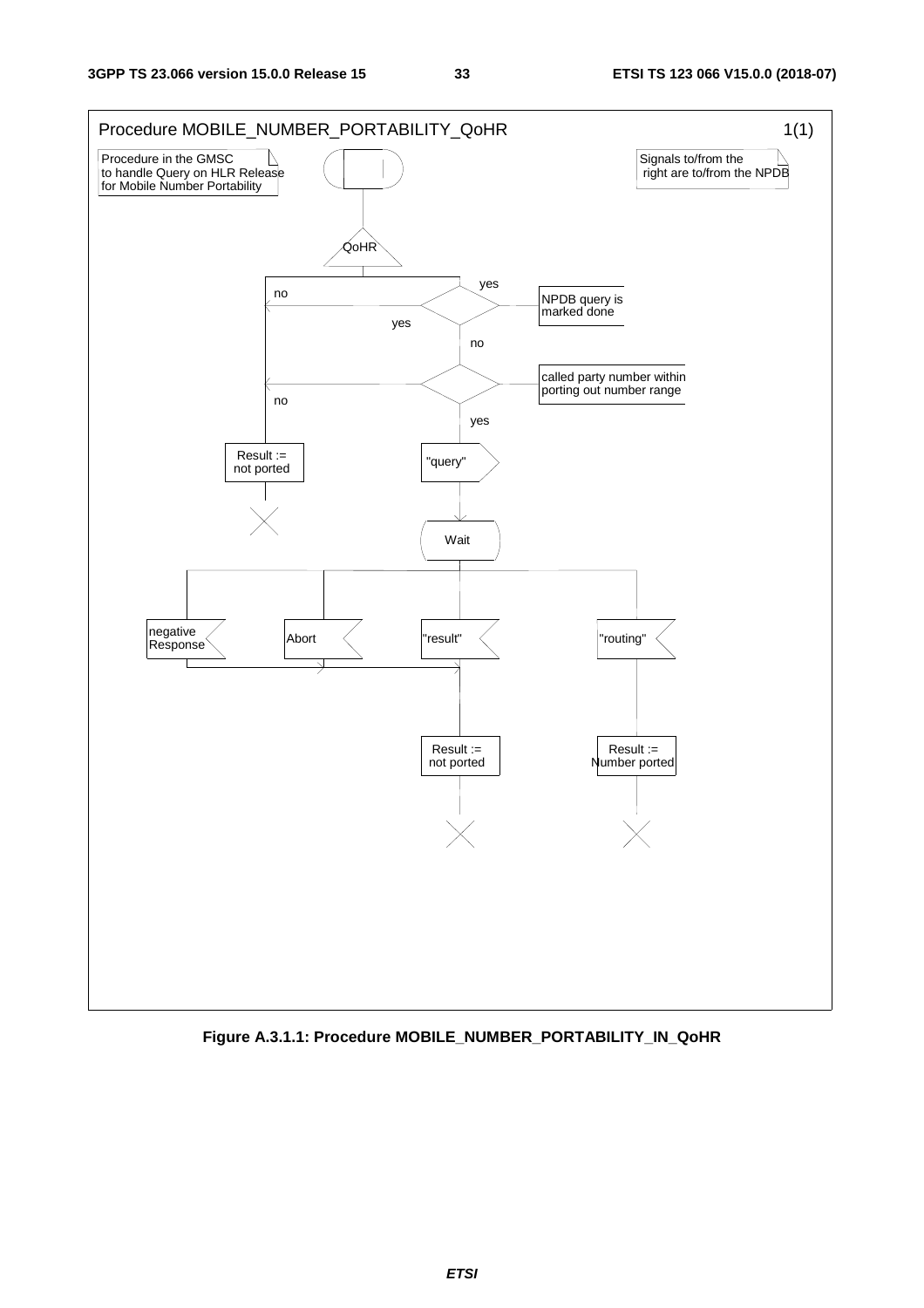### A.3.1.2 Procedure MOBILE\_NUMBER\_PORTABILITY\_IN\_TQoD

The procedure MOBILE\_NUMBER\_PORTABILITY\_IN\_TQoD is shown in figure A.3.1.2. It is called from the procedure Obtain\_Routeing\_Address defined in 3G TS 23.018 [3].

The text in this clause is a supplement to the definition in the SDL diagrams; it does not duplicate the information in the SDL diagrams.

The "query" to NPDB contains the service key for MNP query and the called party's MSISDN.



**Figure A.3.1.2: Procedure MOBILE\_NUMBER\_PORTABILITY\_IN\_TQoD**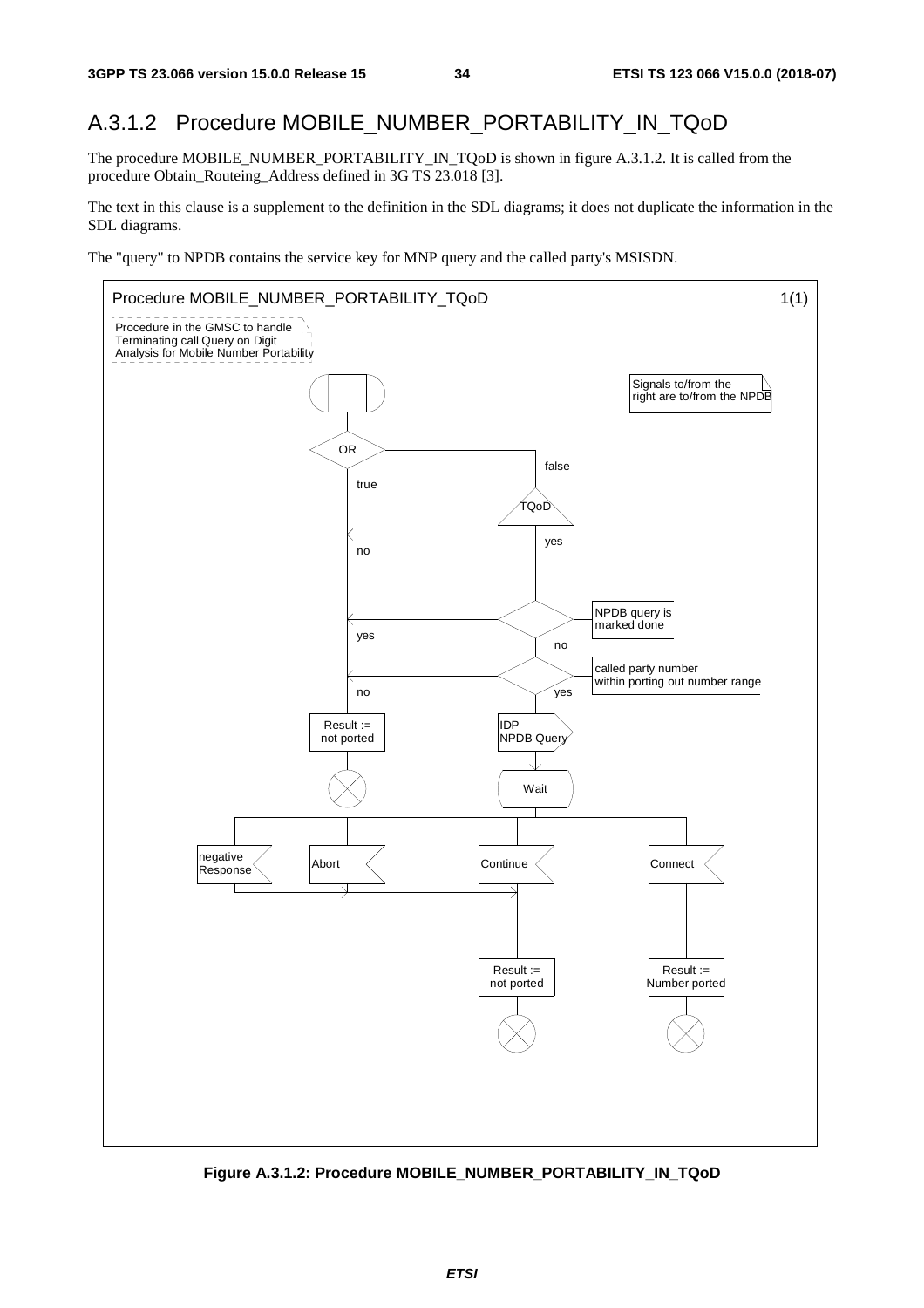### A.3.2 Functional requirement of MSC

### A.3.2.1 Procedure MOBILE\_NUMBER\_PORTABILITY\_IN\_OQoD

The procedure MOBILE\_NUMBER\_PORTABILITY\_IN\_OQoD is shown in figure A.3.2.1. It is called from the procedure Outgoing\_Call\_Setup\_MSC and from the process MT\_CF\_MSC defined in 3G TS 23.018 [3].

The text in this clause is a supplement to the definition in the SDL diagrams; it does not duplicate the information in the SDL diagrams.

The MSC may recognise own numbers as not being within the ported number range. For foreign numbers however, the MSC will not in general know whether the number is portable. The test "called party number is a portable national MSISDN" takes the "yes" exit if the number is a foreign national MSISDN or an own portable MSISDN.

The "query" to NPDB contains the service key for MNP query and the called party's MSISDN.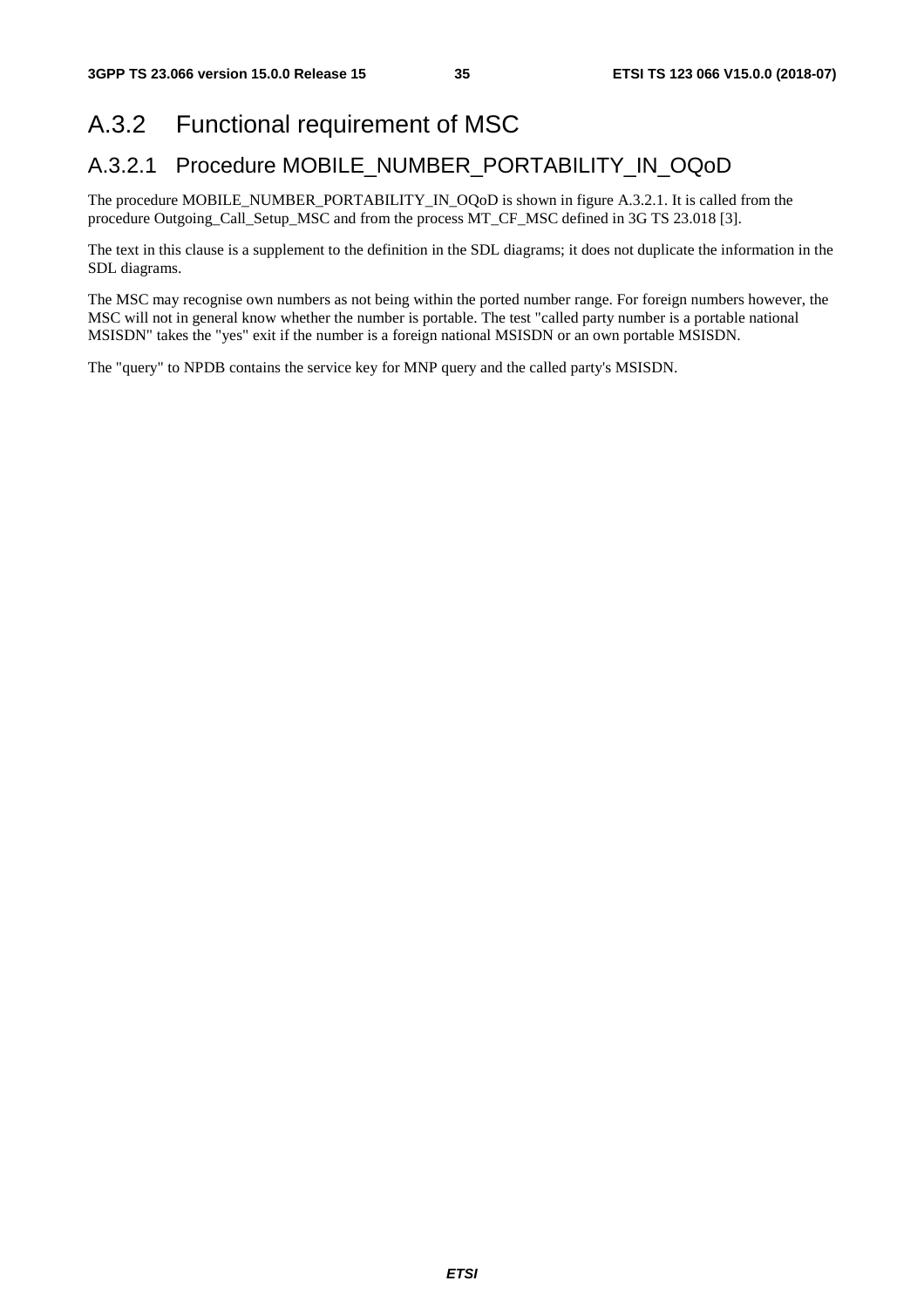

**Figure A.3.2.1: Procedure MOBILE\_NUMBER\_PORTABILITY\_IN\_OQoD**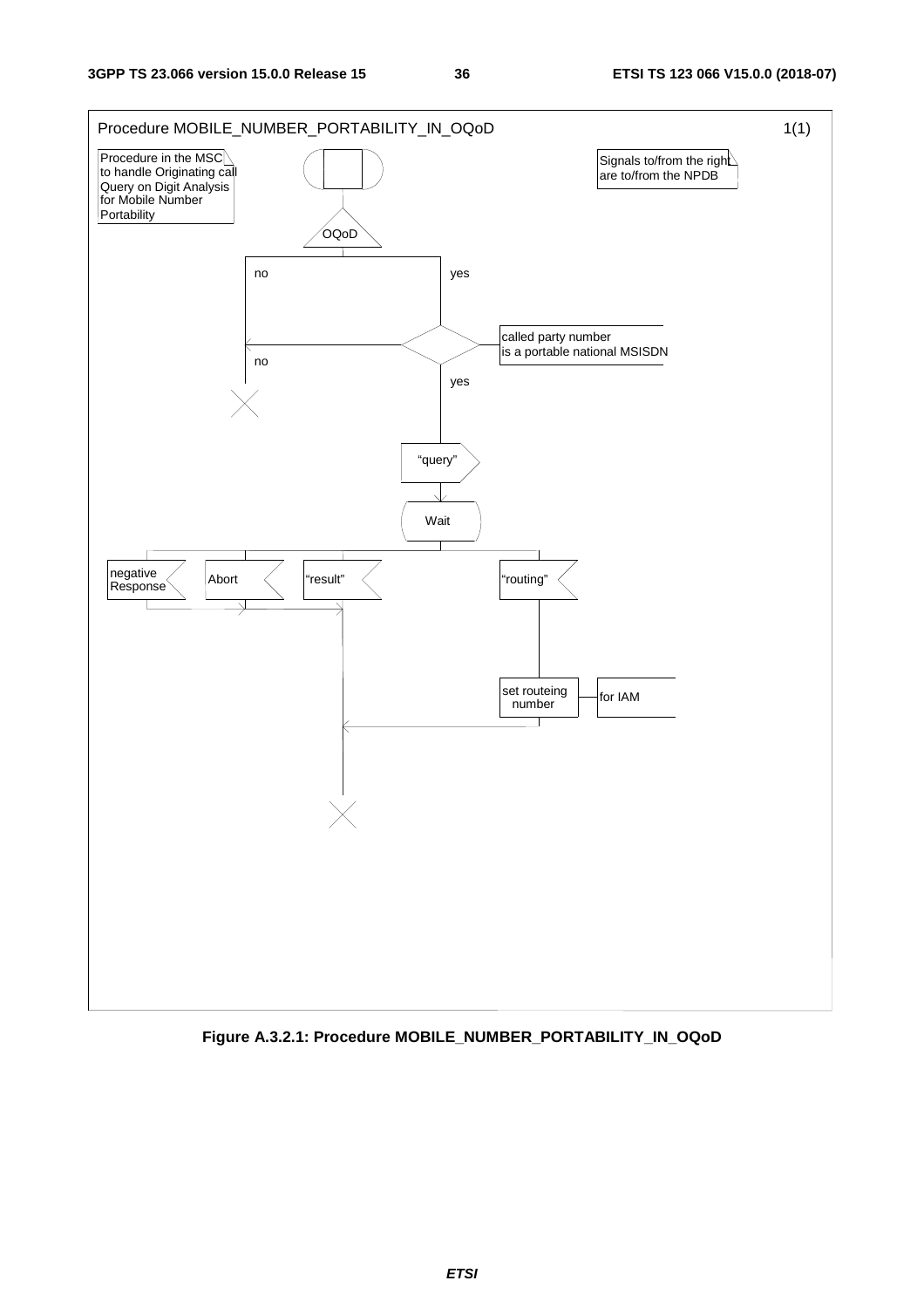# A.3.3 Functional requirement of NPDB

### A.3.3.1 Process IN\_QUERY\_NPDB

The process IN\_QUERY\_NPDB is shown in figure A.3.3.1.



**Figure A.3.3.1: Process IN\_QUERY\_NPDB**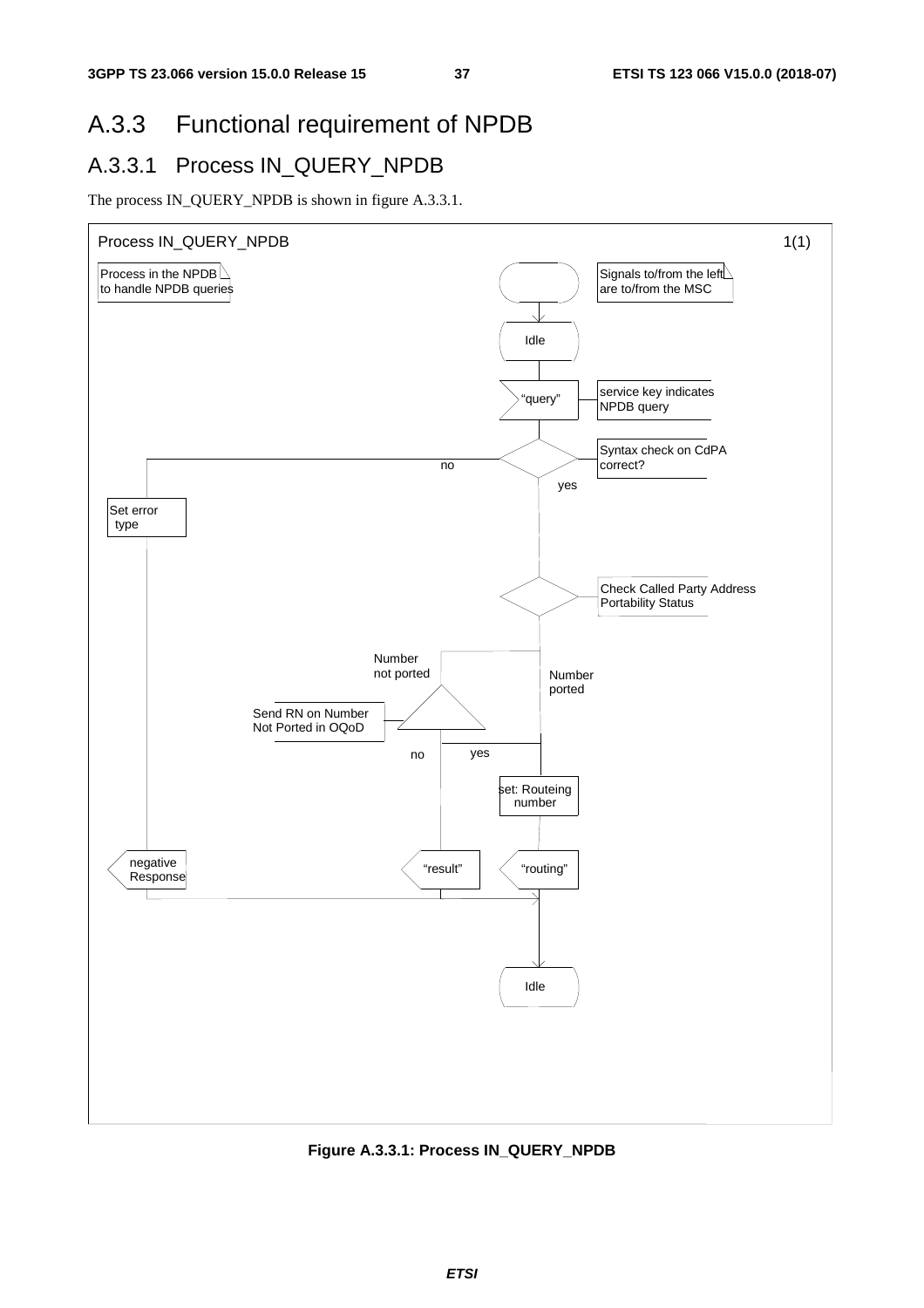# A.4 Contents of messages

This clause specifies the content of the following messages:

On the ISUP interface:

IAM.

On the MSC - NPDB interface:

"query";

"routing";

"result".

#### **Messages in the MSC – NPDB interface are mapped into ETSI Core INAP or ANSI IN Query messages according to the protocols on this interface. This is listed in the following table:**

| <b>Messages in MSC-NPDB</b><br>interface | <b>INAP messages</b>                   | <b>ANSI IN Query messages</b> |
|------------------------------------------|----------------------------------------|-------------------------------|
| "query"                                  | <b>INITIAL DP</b>                      | ProvideInstruction:Start      |
| "routing"                                | <b>CONNECT</b><br><b>CONTINUE</b>      | ConnectionControl:Connect     |
| "result"                                 | <b>CONTINUE</b><br><b>RELEASE CALL</b> | ConnectionControl:Connect     |

In the tables that follow, information elements are shown as mandatory (M), conditional (C) or optional (O). A mandatory information element shall always be present. A conditional information element shall be present if certain conditions are fulfilled; if those conditions are not fulfilled it shall be absent. An optional element may be present or absent, at the discretion of the application at the sending entity.

#### A.4.1 Messages on the ISUP interface

#### A.4.1.1 IAM for ETSI ISUP interface

This message is specified in [14]. It is necessary for the IAM to contain the information needed to route the call to the subscription network of the ported subscriber. The ways in which this may be coded are shown in [14].

#### A.4.1.2 IAM for ANSI ISUP interface

This message is specified in [8] and [9]. It is necessary for the IAM to contain the information needed to route the call to the subscription network of the ported subscriber. The ways in which this may be coded are shown in [8] and [9].

### A.4.2 Messages on the MSC - NPDB interface

#### A.4.2.1 INITIAL DP

**This message is specified in [5]. The following information elements are required:** 

| Information element name | <b>Required</b> | <b>Description</b>                              |
|--------------------------|-----------------|-------------------------------------------------|
| Service Key              | M               | Identifies the requested IN service (MNP query) |
| Called Party Number      | M               | The possibly ported MSISDN                      |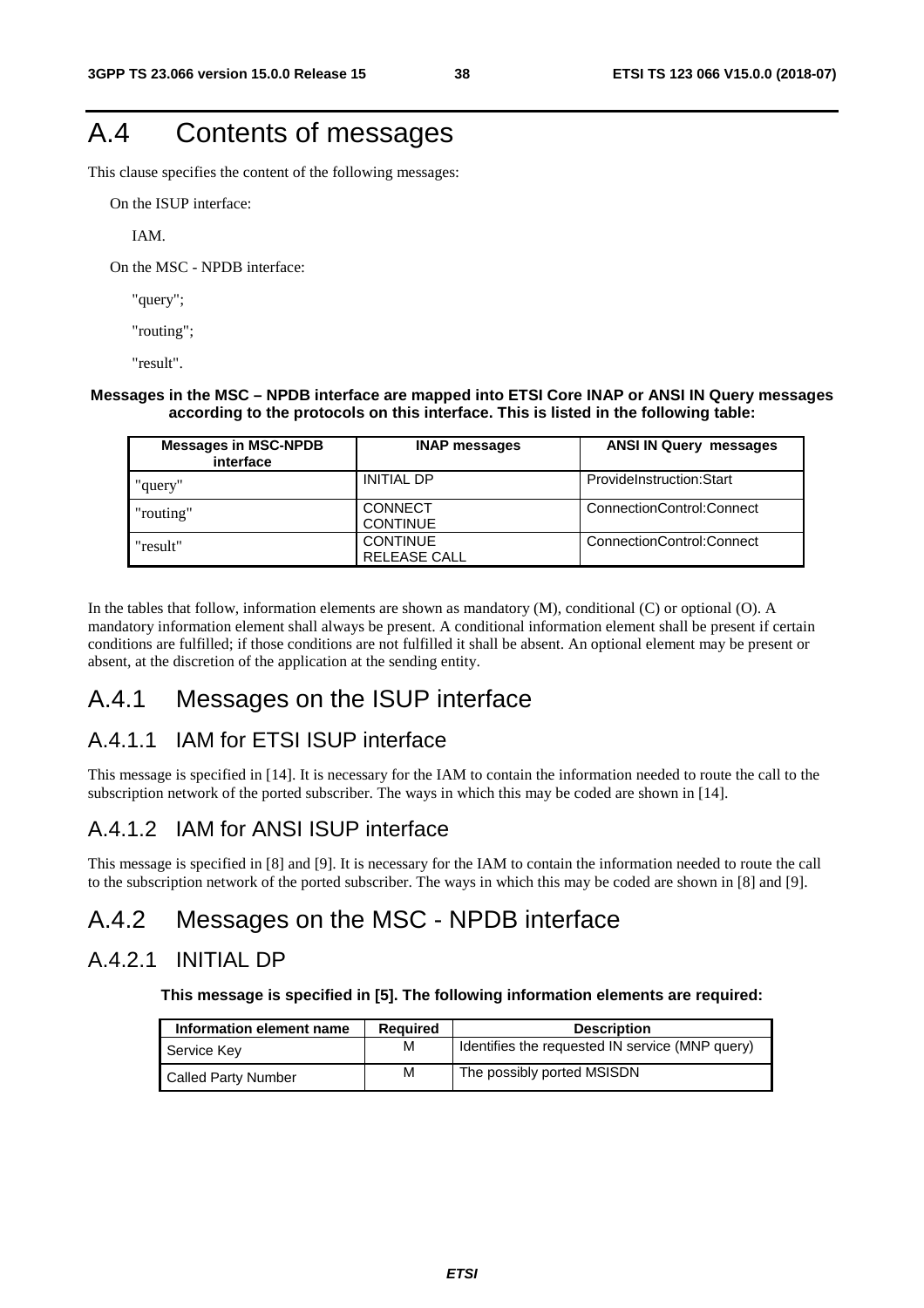### A.4.2.2 INITIAL DP negative response

This message is specified in [5]. The negative response information element can take the following values:

- 1. missing parameter;
- 2. unexpected data value;
- 3. unexpected parameter;
- 4. system failure.

#### A.4.2.3 CONNECT

This message is specified in [5]. It shall be ensured that the information in the Connect message shall be aligned with the coding supported in the ISUP signalling.

#### A.4.2.4 CONTINUE

This message is specified in [5]. This message does not contain any information element.

#### A.4.2.5 RELEASE CALL

#### **This message is specified in [5]. The following information elements are required:**

| Information element name | <b>Required</b> | <b>Description</b>                          |
|--------------------------|-----------------|---------------------------------------------|
| Cause                    | м               | Indicates the reason for releasing the call |

#### A.4.2.6 ProvideInstruction:Start

| <b>Parameter</b>                 | Type           | <b>Number of Octets</b> | <b>Contents</b>                           |
|----------------------------------|----------------|-------------------------|-------------------------------------------|
| Package Type Identifier          | М              |                         | Query with Permission                     |
| Component Type Identifier        | M              |                         | Invoke (last)                             |
| <b>Operation Code Identifier</b> | м              |                         | <b>National TCAP</b>                      |
| <b>Operation Code</b>            | м              | 2                       | provideInstruction:Start (reply required) |
| Service Key                      | м              | $11*$                   | 10 digit called party number digits       |
| Digits (calling party number)    | M <sup>1</sup> | $6-9$                   | 3,6 or 10 ANI digits                      |
| Digits (LATA)                    | M <sup>1</sup> | 6                       | <b>LATA ID</b>                            |
| <b>Originating Station Type</b>  | M <sup>1</sup> |                         | Binary value of ANI II digits             |

Note:

- $*$  = Value specific for number portability
- 1

 = This mandatory parameter is required for the message but the content is not essential for number portability.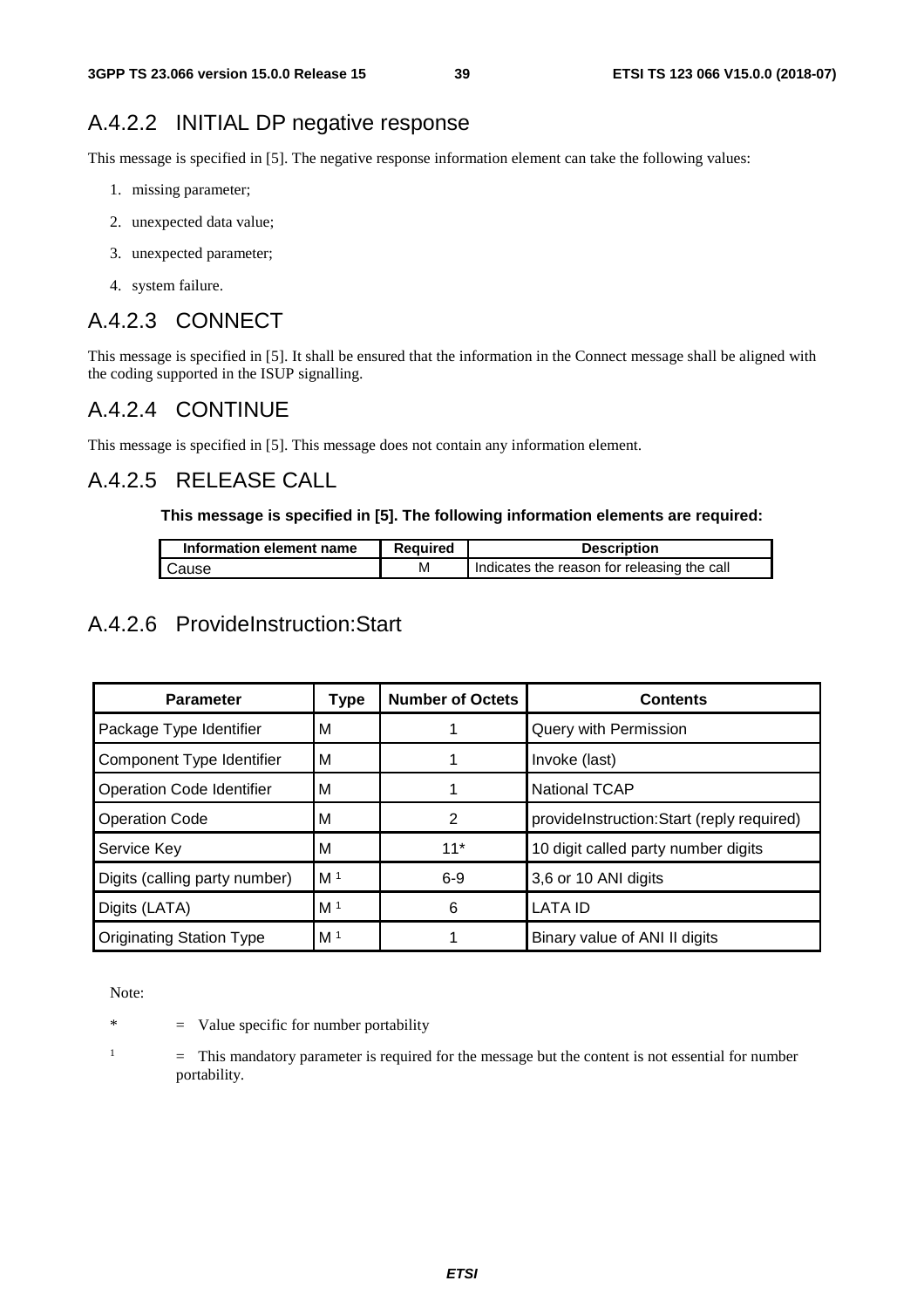## A.4.2.7 ConnectionControl:Connect

| <b>Parameter</b>                 | Type           | Number of<br><b>Octets</b> | <b>Contents</b>                                  |
|----------------------------------|----------------|----------------------------|--------------------------------------------------|
| Package Type Identifier          | М              |                            | Response                                         |
| Component Type Identifier        | м              |                            | Invoke (last)                                    |
| <b>Operation Code Identifier</b> | M              | 1                          | <b>National TCAP</b>                             |
| <b>Operation Code</b>            | М              | $\mathfrak{p}$             | connectionControl:Connect (no<br>reply required) |
| Digits (Carrier)                 | M <sup>1</sup> | 6                          | 3 or 4 digit CIC                                 |
| Digits (Routing Number)          | M              | $9^*$                      | 10 digit RN or Dialed Number                     |
| <b>Billing Indicators</b>        | M <sup>1</sup> | 4                          | Unspecified                                      |

Note:

\* = Value specific for number portability

1 = This mandatory parameter is required for the message but the content is not essential for number portability.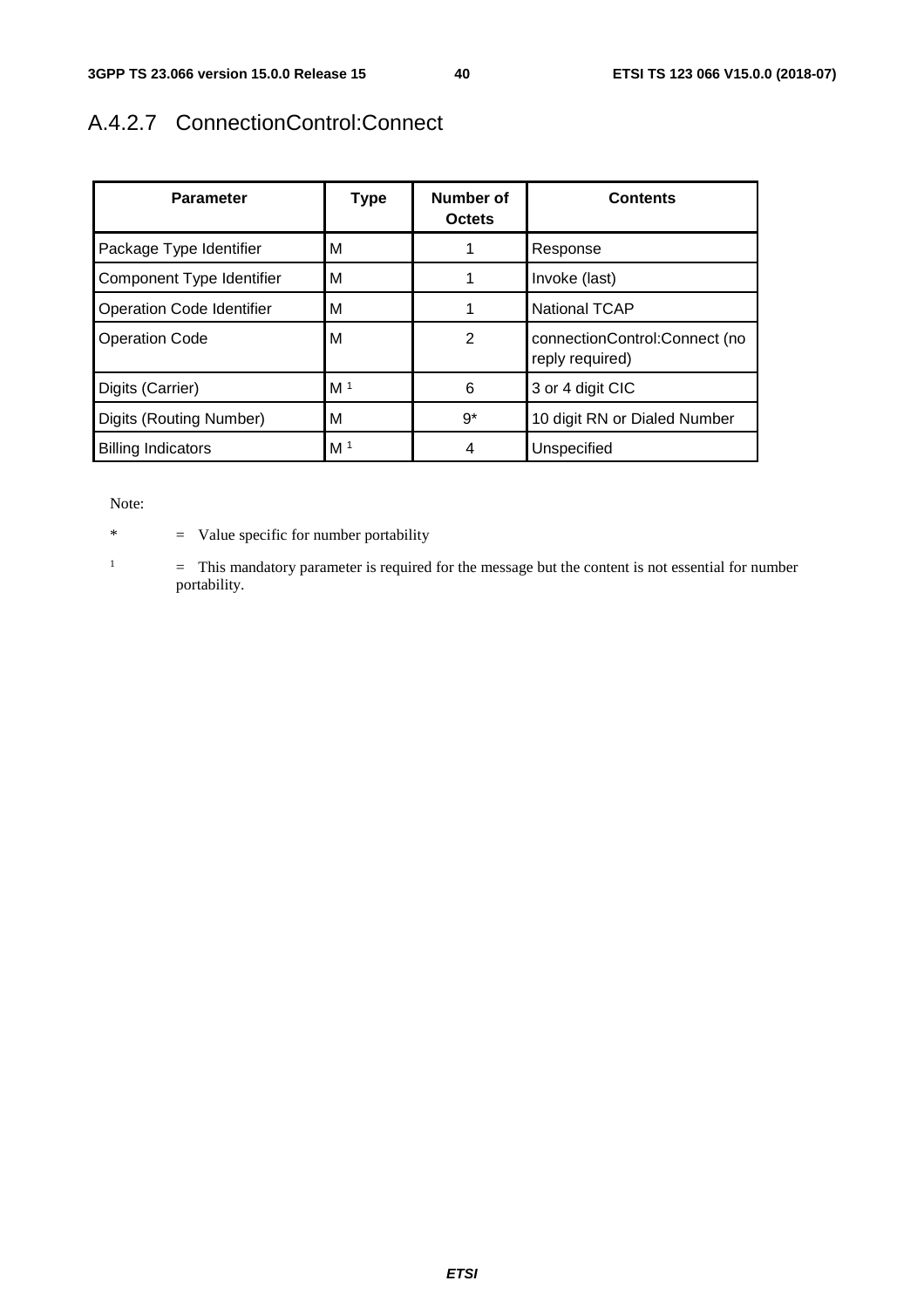# Annex B (normative): Handling of Non-Call Related Signalling

# B.1 Handling of Non-call Related Signalling

## B.1.1 Routeing Conventions

Figure B.1.1 illustrates the routeing of non-call related signalling messages between networks in a number portability environment.



#### **Figure B.1.1: Routeing of non-call related signalling messages in a number portability environment**

If a non-call related signalling message is originated outside the portability domain, this message (1) is received by the number range holder network. The number range holder network routes the message (5) onward to the subscription network.

If a non-call related signalling message is originated in a network inside the portability domain and this network supports direct routeing, this message (3) is routed to the subscription network.

If a non-call related signalling message is originated in a network inside the portability domain and this network does not support direct routeing, the message (2, 4) is routed to the number range holder network. The number range holder network routes the message (5) onward to the subscription network. This is referred to as indirect routeing.

# B.1.2 Network Architecture

In a PLMN that supports MNP, non-call related signalling messages as mentioned in section B.1.1 are relayed by an MNP-Signalling Relay Function (MNP-SRF). The MNP-SRF provides re-routeing capability for signalling messages addressed using the MSISDN. The MNP-SRF obtains routeing information from the NP database to identify the subscription network associated with a particular national MSISDN. The interface between the MNP-SRF and the NP database is considered implementation dependent and is not detailed further. For further details see clause 4.3.

From the perspective of the PLMN in which the MNP-SRF resides, the MSISDN in the CdPA represents either:

- 1 An own number ported out.
- 2 An own number not ported out.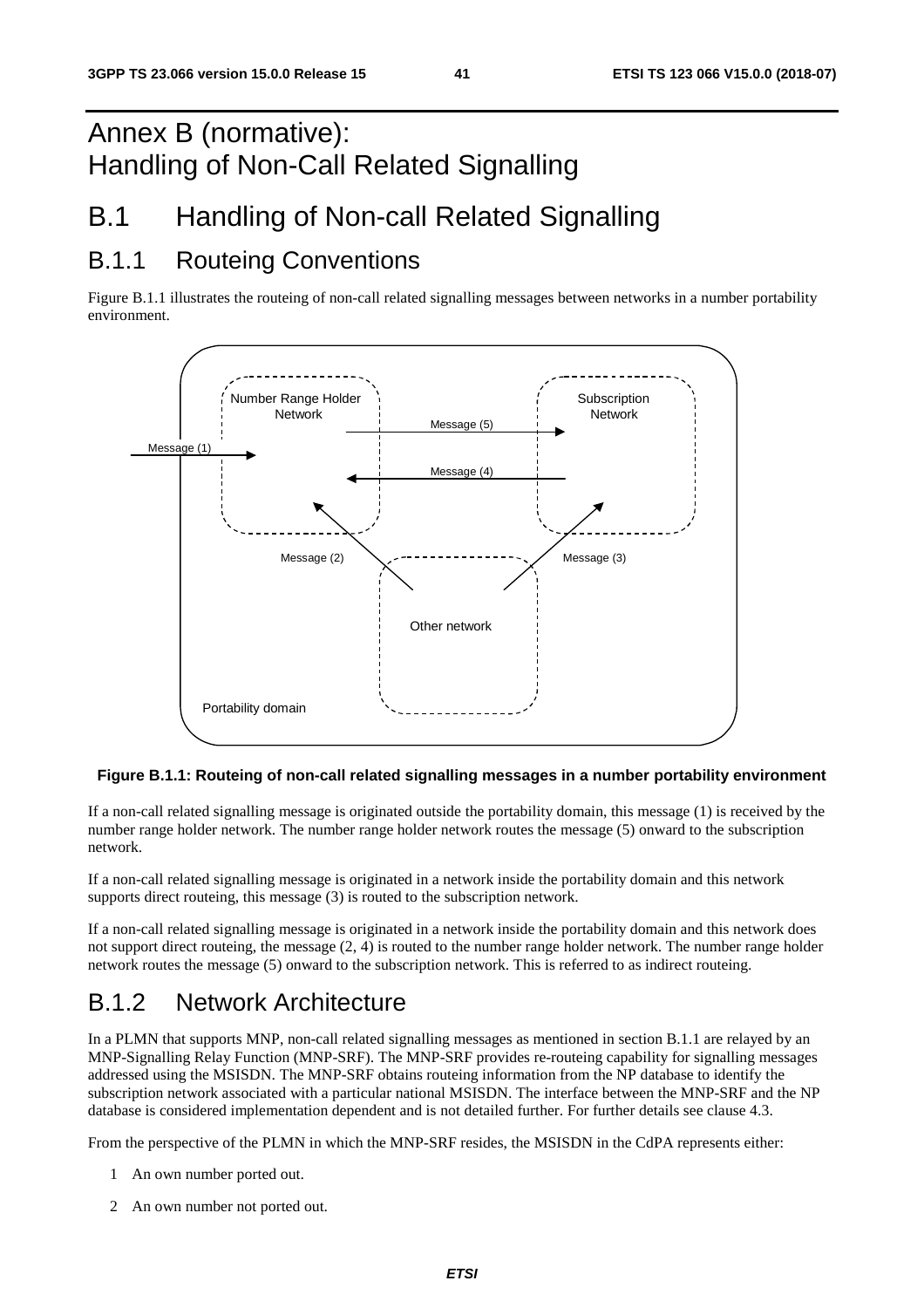- 3 A foreign number ported in.
- 4 A foreign number ported to a foreign network.
- 5 A foreign number not known to be ported.

When a PLMN supports direct routeing (clause B.1.1), all non-call related signalling messages where the MSISDN in the CdPA belongs to a number range owned by a PLMN in the portability domain and all non-call related signalling messages which are relayed towards the network, are routed to the PLMN's MNP-SRF for treatment.

In case 2 and 3 the MNP-SRF relays the message to the Subscriber Database supporting the Network Service e.g. HLR and Calling Name Database.

In case 1, 4 and 5 the MNP-SRF relays the message to subscription network.

When a PLMN does not support direct routeing, only non-call related signalling messages where the MSISDN in the CdPA belongs to a number range owned by the PLMN itself and all non-call related signalling messages which are relayed towards the network are routed to the PLMN's MNP-SRF for treatment. All other messages are routed to the number range holder network.

For this routeing convention, only cases 1, 2 and 3 are applicable:

In case 2 and 3 the MNP-SRF relays the message to the Subscriber Database supporting the Network Service e.g. HLR and Calling Name Database.

In case 1 the MNP-SRF relays the message to the subscription network.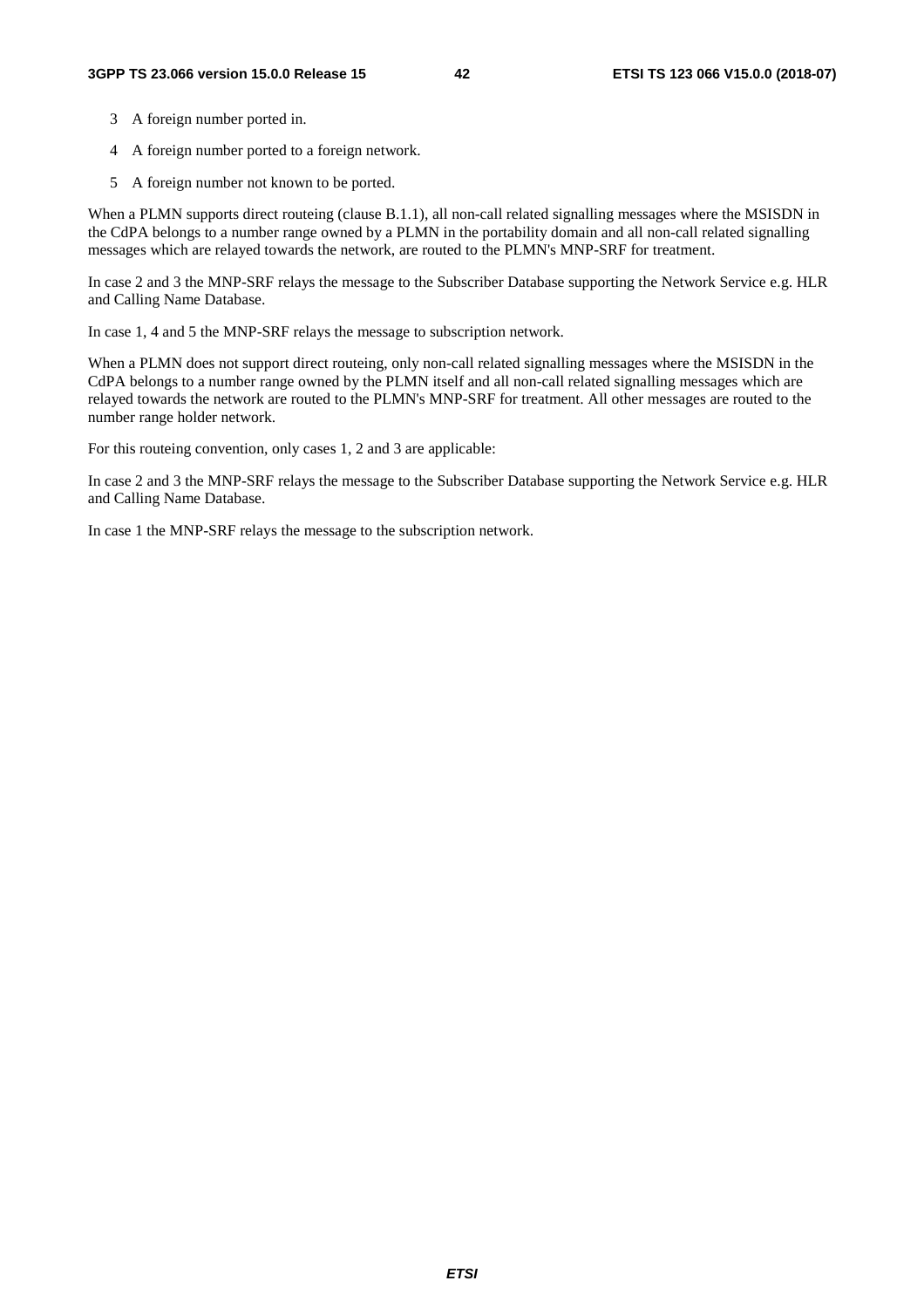# B.2 Signalling Scenarios

### B.2.1 Non-call Related Signalling Message for a Non-ported Number – Indirect Routeing

Figure B.2.1 shows the MNP-SRF operation for routeing a non-call related signalling message for a non-ported number where the interrogating network is inside the portability domain and indirect routeing is used or the interrogating network is outside the portability domain.



#### **Figure B.2.1: MNP-SRF operation for routeing a non-call related signalling message for a non-ported number where the interrogating network is inside the portability domain and indirect routeing is used or the interrogating network is outside the portability domain**

NOTE: that the TT may have a different value, e.g. TT=17 in the case of CCBS Requests and TT=14 in the case of ANSI Routing of SRI\_For\_Short Message.

The Interrogating Network Entity (INE) submits a non-call related signalling message. When MNP-SRFB receives the message, MNP-SRF operation is triggered. The MNP-SRF functionality analyses the MSISDN in the CdPA and identifies the MSISDN as being non-ported using information that may be retrieved from an NP database. Figure B.2.1 shows an example where the MNP-SRF function then re-routes the message to HLRB.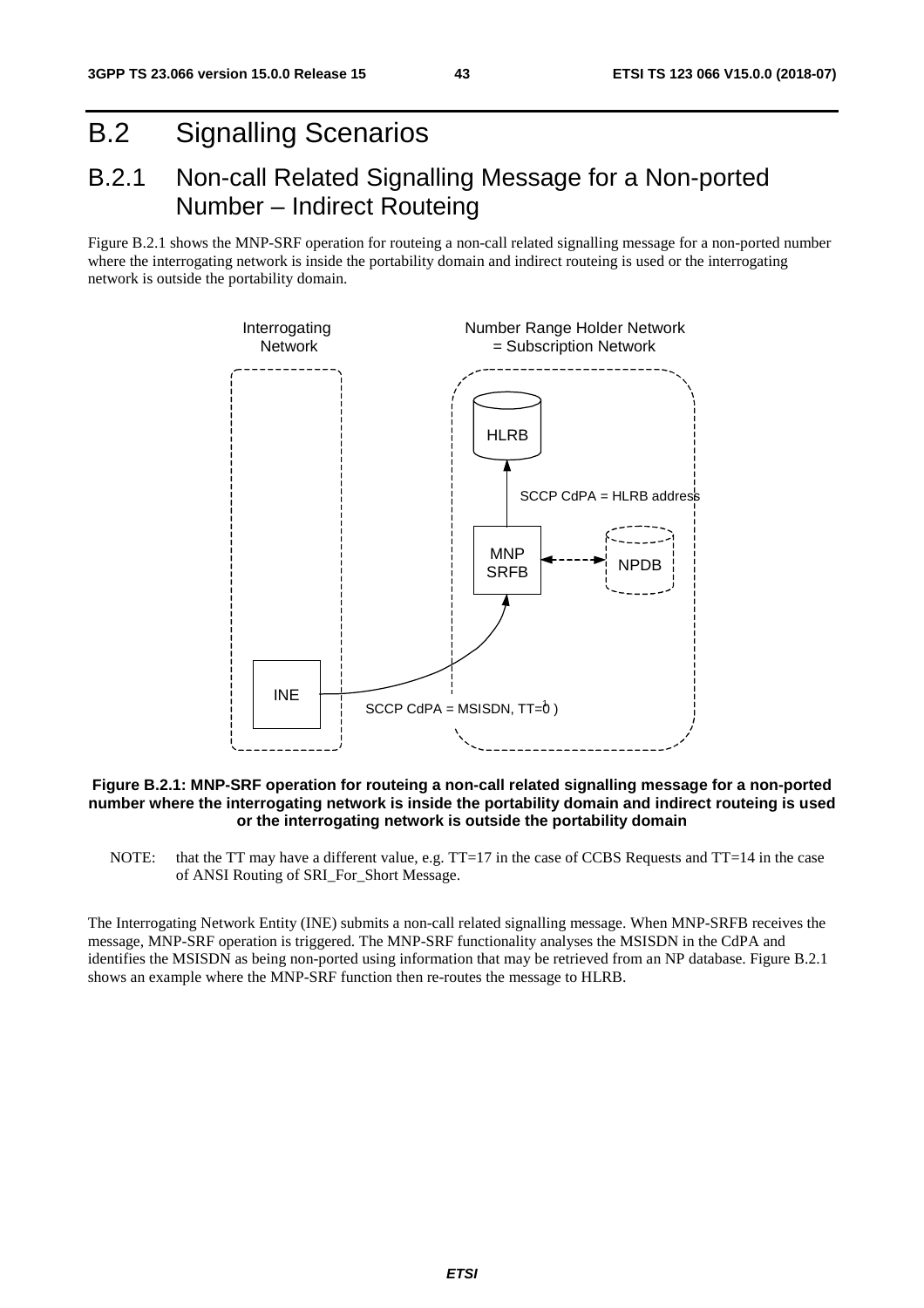## B.2.2 Non-call Related Signalling Message for a Ported or Non-ported Number – Direct Routeing

Figure B.2.2 shows the MNP-SRF operation for routeing a non-call related signalling message for a ported or nonported number where the interrogating network supports direct routeing. If the interrogating network is the subscription network, MNP-SRFA and MNP-SRFB coincide; i.e. the signalling message passes the MNP-SRF only once.



#### **Figure B.2.2: MNP-SRF operation for routeing a non-call related signalling message for a ported or non-ported number where the interrogating network supports direct routeing**

- NOTE 1: the TT may have a different value, e.g. TT=17 in the case of CCBS Requests and TT=14 in the case of ANSI Routing of SRI\_For\_Short Message .
- NOTE 2: the CdPA may have different values in the GT address and the nature of address fields.

The Interrogating Network Entity (INE) submits a non-call related signalling message. When MNP-SRFA receives the message, MNP-SRF operation is triggered. The MNP-SRF functionality analyses the MSISDN in the CdPA and identifies the subscription network using information that may be retrieved from an NP database. The MNP-SRF function then modifies the CdPA according to the rules agreed for the portability domain and routes the message to MNP-SRFB in the subscription network.

When MNP-SRFB receives the message, MNP-SRF operation is triggered. The MNP-SRF functionality analyses the MSISDN in the CdPA and identifies the MSISDN as being ported into the network using information that may be retrieved from an NP database. Figure B.2.2 shows an example where the MNP-SRF function then re-routes the message to HLRB.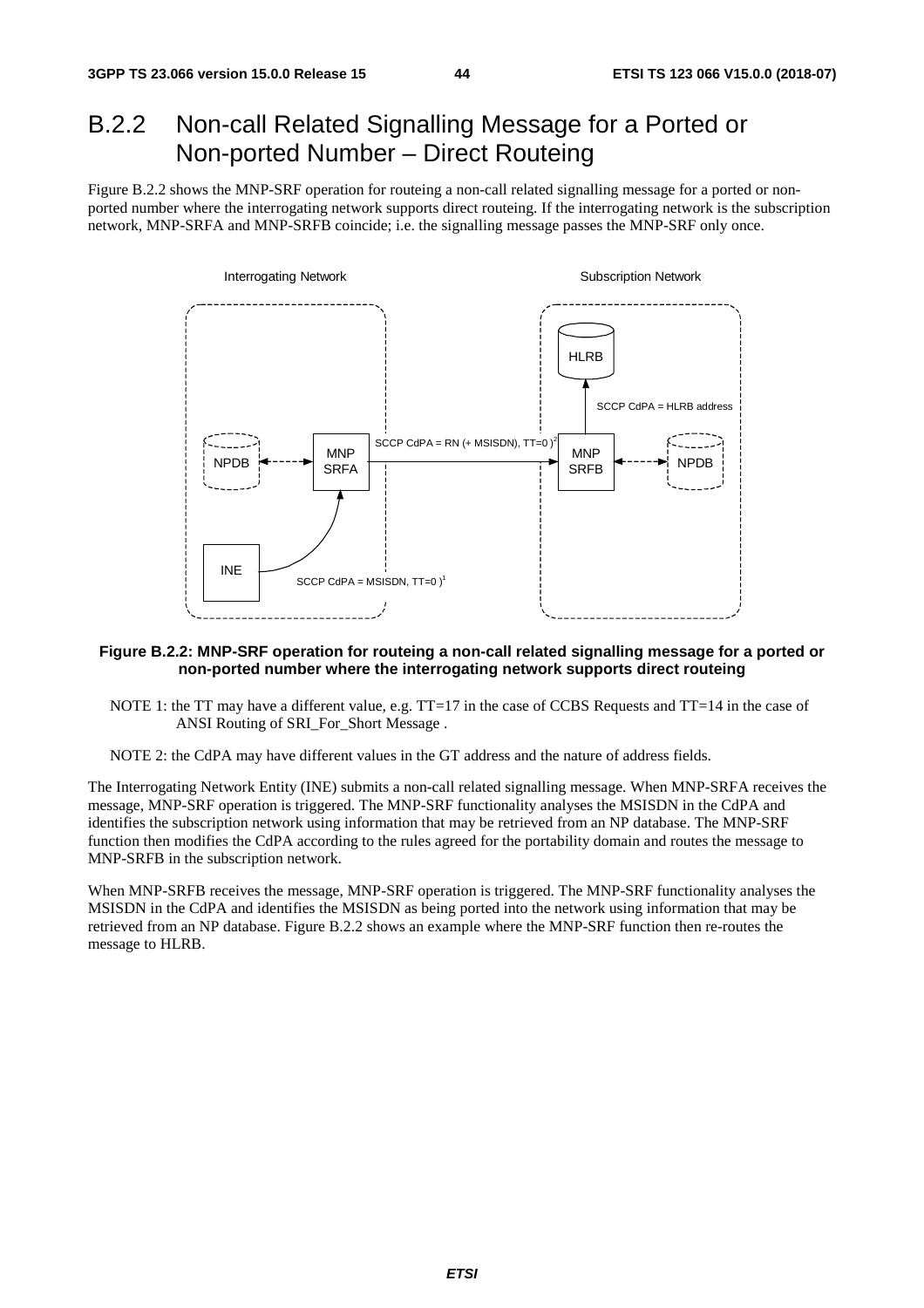## B.2.3 Non-call Related Signalling Message for a Ported Number - Indirect Routeing

Figure B.2.3 shows the MNP-SRF operation for indirectly routeing (i.e. via the number range holder network) a noncall related signalling message for a ported subscriber.



#### **Figure B.2.3: MNP-SRF operation for indirectly routeing (i.e. via the number range holder network) a non-call related signalling message for a ported subscriber**

- NOTE 1: the TT may have a different value, e.g. TT=17 in the case of CCBS Requests and TT=14 in the case of ANSI Routing of SRI\_For\_Short Message.
- NOTE 2: the CdPA may have different values in the GT address and the nature of address fields.

The Interrogating Network Entity (INE) submits a non-call related signalling message. This message is routed on MSISDN global title to MNP-SRFA in the number range holder network.

When MNP-SRFA receives the message, MNP-SRF operation is triggered. The MNP-SRF functionality analyses the MSISDN in the CdPA and identifies the subscription network using information that may be retrieved from an NP database. The MNP-SRF function then modifies the CdPA according to the rules agreed for the portability domain and routes the message to MNP-SRFB in the subscription network.

When MNP-SRFB receives the message, MNP-SRF operation is triggered. The MNP-SRF functionality analyses the MSISDN in the CdPA and identifies the MSISDN as being ported into the network using information that may be retrieved from an NP database. Figure B.2.3 shows an example where the MNP-SRF function then re-routes the message to HLRB.

## B.3 Functional Requirements of Network Entities

#### B.3.1 Procedure MNP\_SRF\_Non\_Call\_Related

Figure B.3.1 shows the procedure MNP\_SRF\_Non\_Call\_Related. This procedure handles non-call related signalling messages. It is called from the process MNP\_SRF (see chapter 4.3).

The check "CdPA contains own number ported out?" identifies all mobile numbers from number ranges allocated to the network the MNP-SRF is located in and which are ported to other networks. In this case the message is relayed to the subscription network.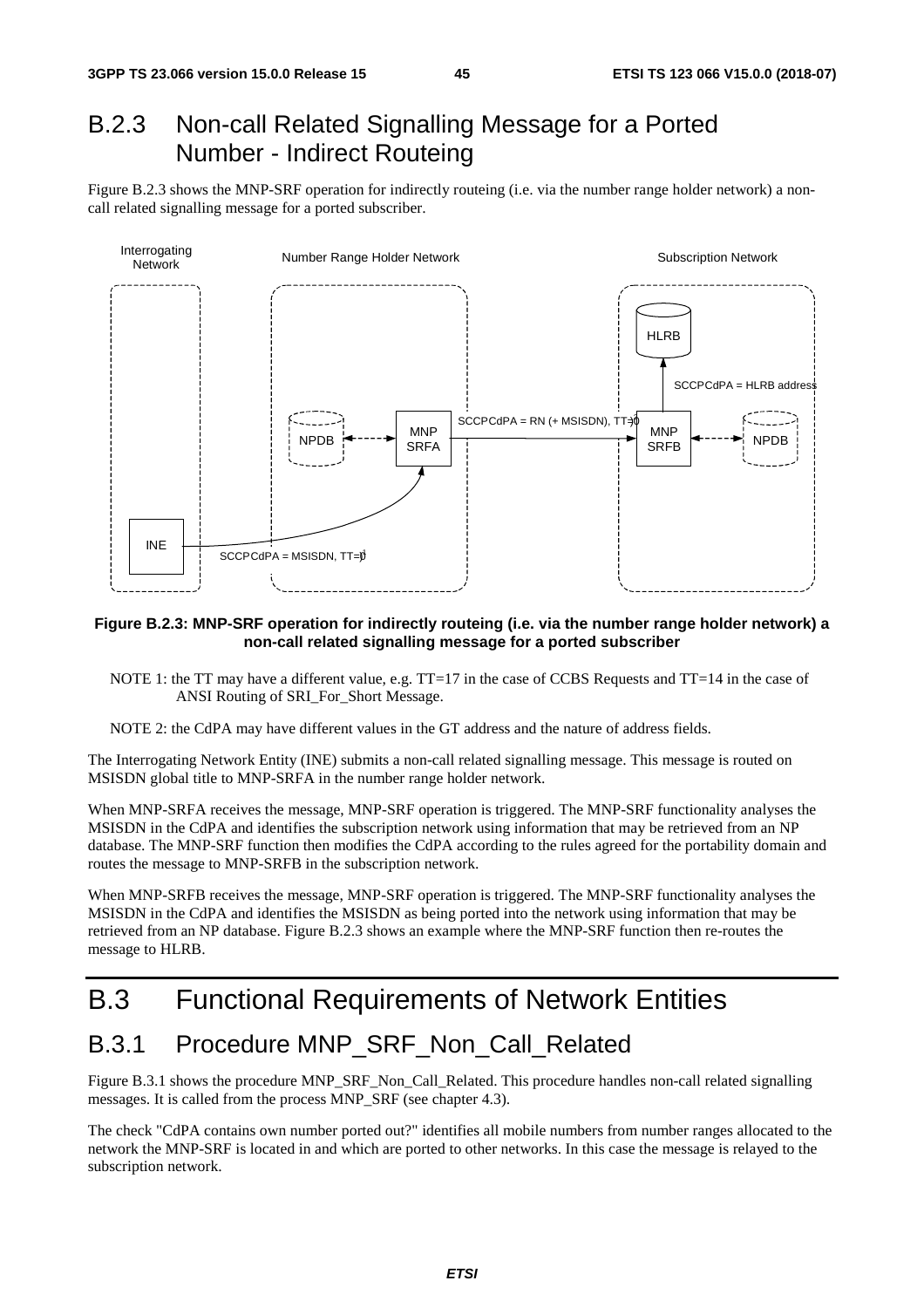The check "CdPA contains own number not ported out?" identifies all mobile numbers from the number ranges allocated to the network the MNP-SRF is located in and which are still served by the network the MNP-SRF is located in, i.e. the numbers are not ported out. In this case the message is relayed to the HLR in the network.

The check "CdPA contains foreign number ported in?" identifies all mobile numbers from the number ranges not allocated to the network the MNP-SRF is located in and which are served by the network the MNP-SRF is located in, i.e. the numbers are ported in. In this case the message is relayed to the HLR in the network.

The check "CdPA contains foreign number ported to a foreign network?" identifies all mobile numbers from the number ranges not allocated to the network the MNP-SRF is located in and which are not served by the MNP-SRF is located in and not served by the network the number range is allocated to, i.e. the numbers are ported to a foreign network. In this case the message is relayed to the subscription network.

The remaining numbers "CdPA contains number not known to be ported ?" are mobile numbers from the number ranges not allocated to the network the MNP-SRF is located in and which are also not served by the network the MNP-SRF is located in. In this case the message is relayed to the number range holder network.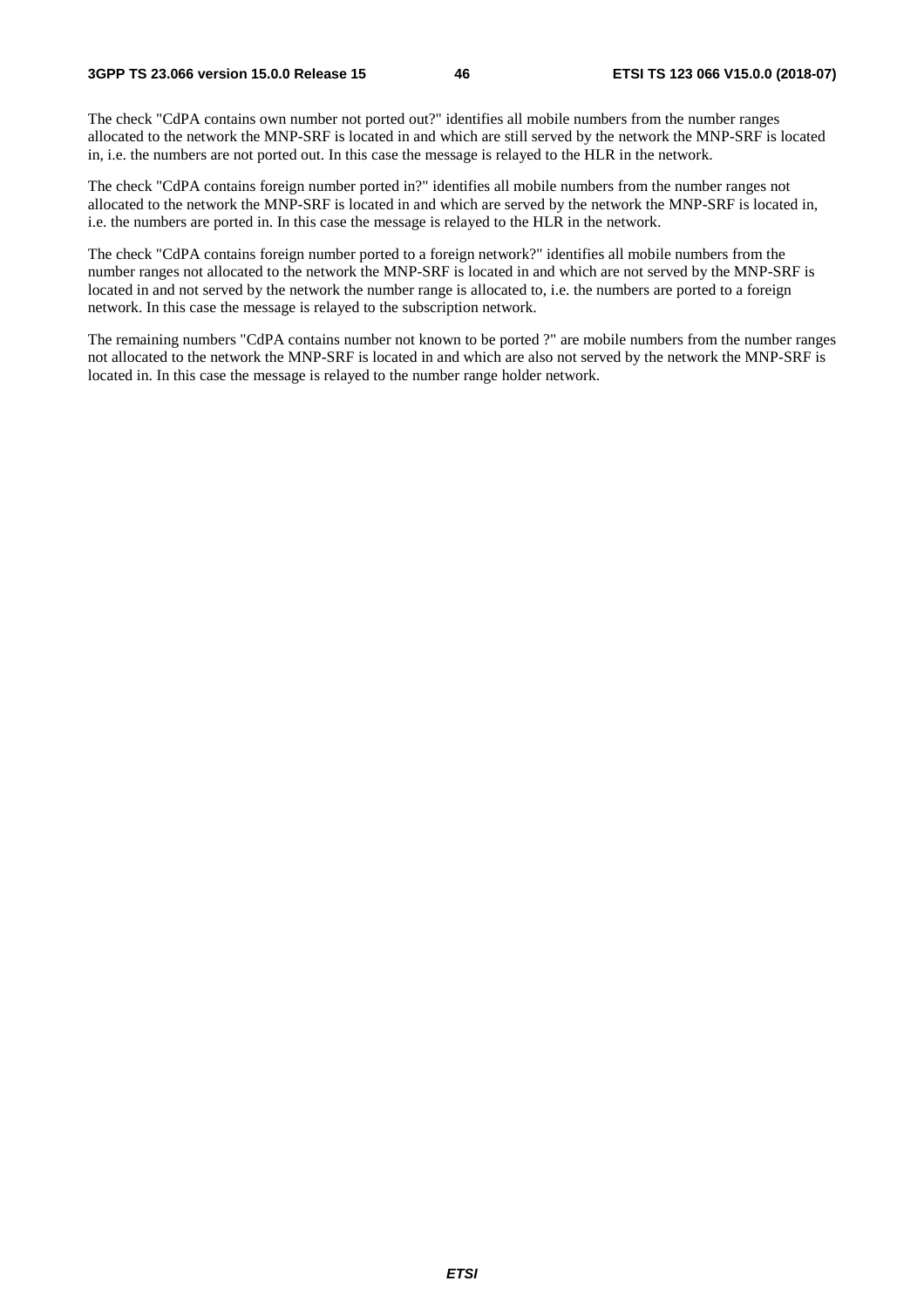

**Figure B.3.1: Procedure MNP\_SRF\_Non\_Call\_Related**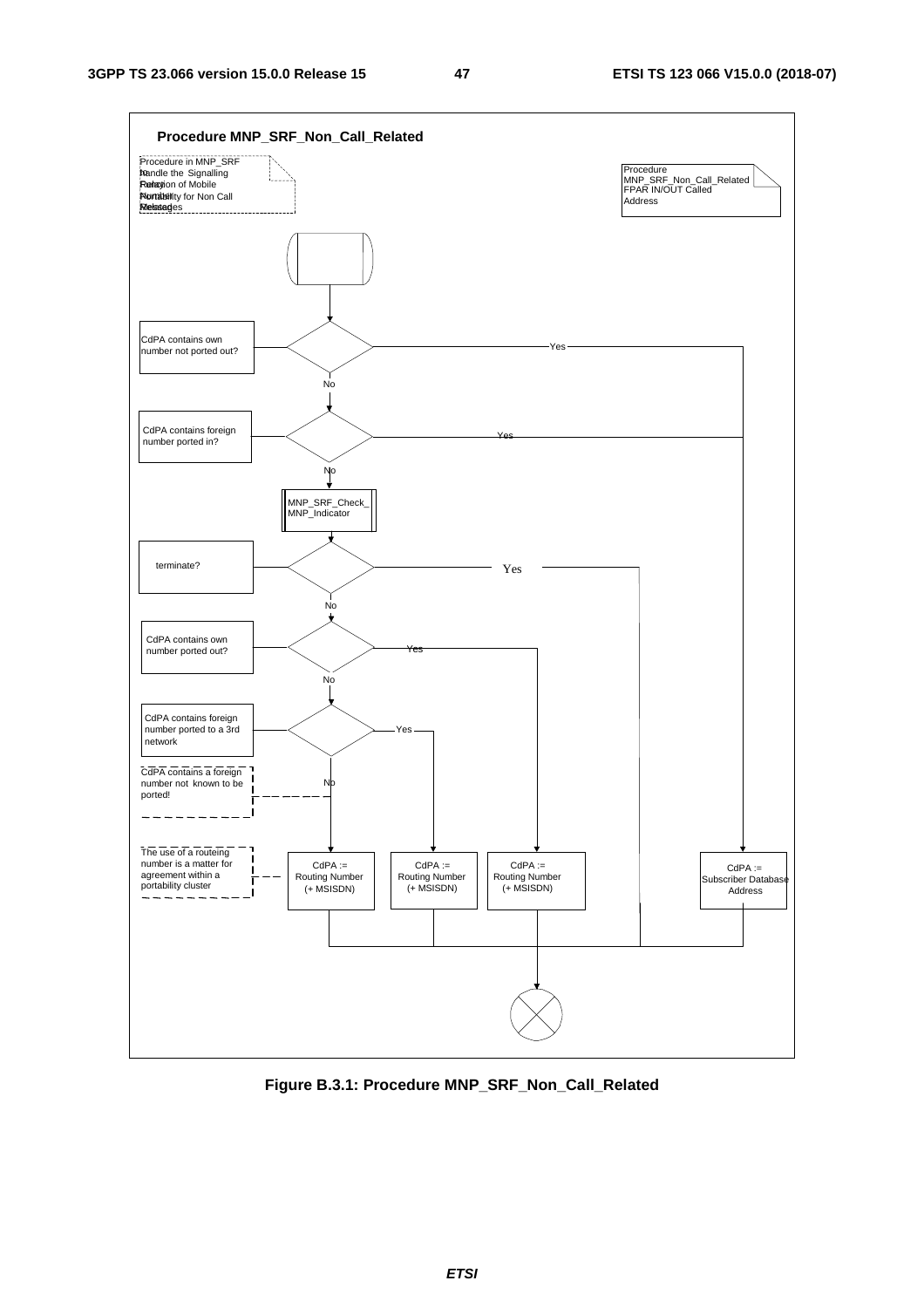# B.4 Signalling Scenarios (informative)

This (informative) chapter contains examples of signalling scenarios.

### B.4.1 Delivery of SMS to a Non-ported Number – Direct Routeing – MNP-SRF acts as SCCP Relay

Figure B.4.1 shows the MNP-SRF operation for delivering an SMS message to a non-ported number.



#### **Figure B.4.1: SRF operation for delivering an SMS message to a non-ported number where the SRI\_for\_SM message is submitted by a national interrogating network**

- 1. The SMSC forwards a SM to the SMS-GMSC via a proprietary interface.
- 2. The SMS-GMSC generates a routeing enquiry for SM delivery. The MAP SRI\_for\_SM message is routed to the network's MNP-SRF.
- 3. When MNP-SRFB receives the message, MNP-SRF operation is triggered. The MNP-SRF functionality analyses the MSISDN in the CdPA and identifies the MSISDN as being non-ported using information which may be retrieved from an NP database. The MNP-SRF function then populates the CdPA with an HLRB address. After modifying the CdPA, the message is routed to HLRB.
- 4. HLRB responds to the routeing enquiry by sending back an SRI\_for\_SM ack with the address of the VMSC.
- 5. The SMS-GMSC can now deliver the message to the VMSCB using a Forward\_SMS message.
- 6. VMSCB further delivers the message to MSB.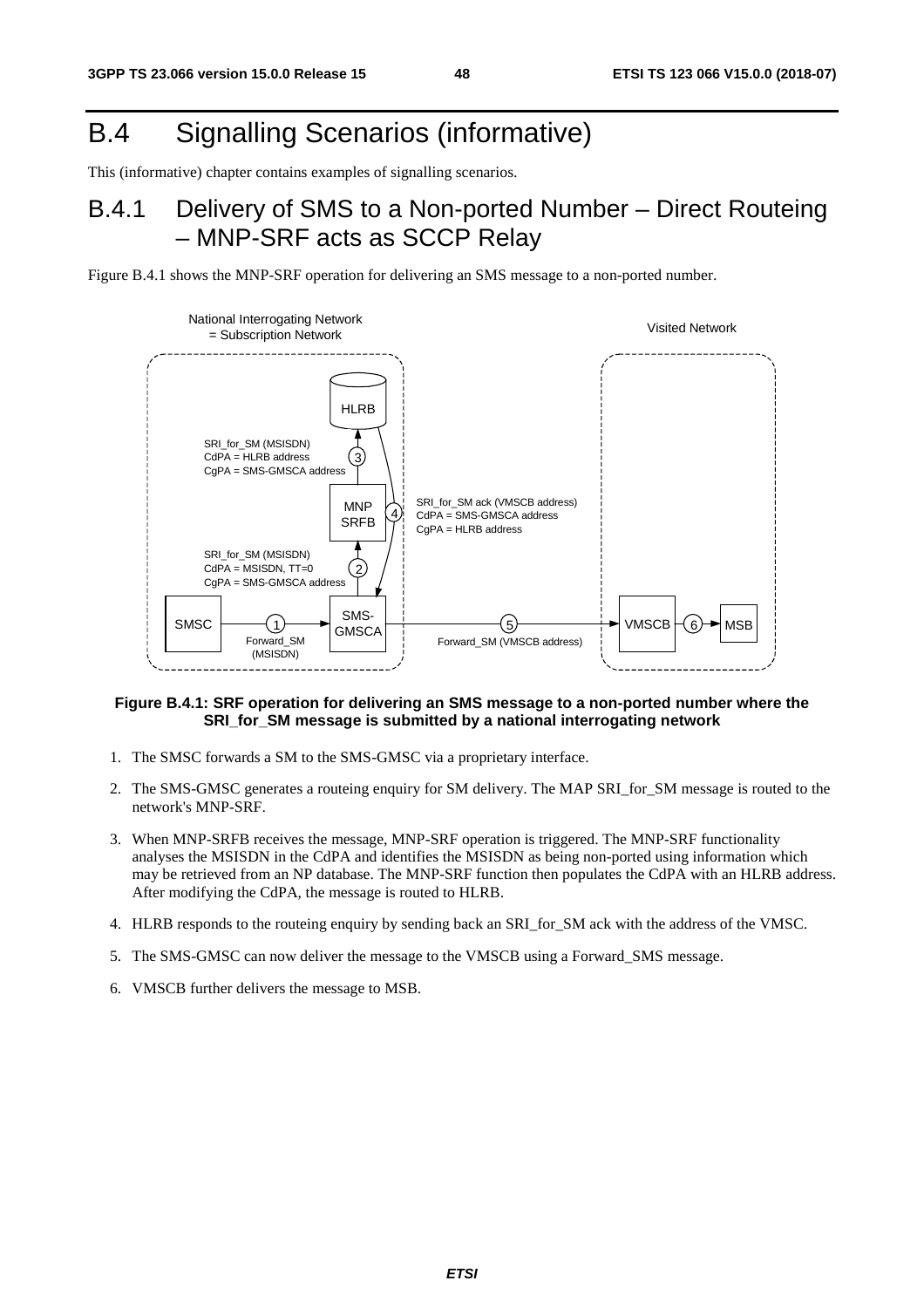### B.4.2 Delivery of SMS to a Non-ported Number - Direct Routeing – MNP-SRF acts as Higher-level Relay

Figure B.4.2 shows the MNP-SRF operation for delivering an SMS message to a non-ported number where the SRI\_for\_SM message is submitted by a national interrogating network. For further details of the higher level relay function (e.g. TC relay), the reader is referred to [7].



#### **Figure B.4.2: SRF operation for delivering an SMS message to a non-ported number where the SRI\_for\_SM message is submitted by a national interrogating network**

- 1. The SMSC forwards a SM to the SMS-GMSC via a proprietary interface.
- 2. The SMS-GMSC generates a routeing enquiry for SM delivery. The MAP SRI\_for\_SM message is routed to the network's MNP-SRF.
- 3. When MNP-SRFB receives the message it terminates the TCAP dialogue and an MNP-SRF operation is triggered. The MNP-SRF functionality analyses the MSISDN in the TCAP portion of the message and identifies the MSISDN as being non-ported using information which may be retrieved from an NP database. The MNP-SRF function then initiates a new dialogue and routes the message to HLRB.
- 4. HLRB responds to the routeing enquiry by sending back an SRI\_for\_SM ack with the address of the VMSC.
- 5. MNP-SRFB responds to the routeing enquiry by sending back an SRI\_for\_SM ack with the address of the VMSC to the SMS-GMSCA.
- 6. The SMS-GMSC can now deliver the message to the VMSCB using a Forward\_SMS message.
- 7. VMSCB further delivers the message to MSB.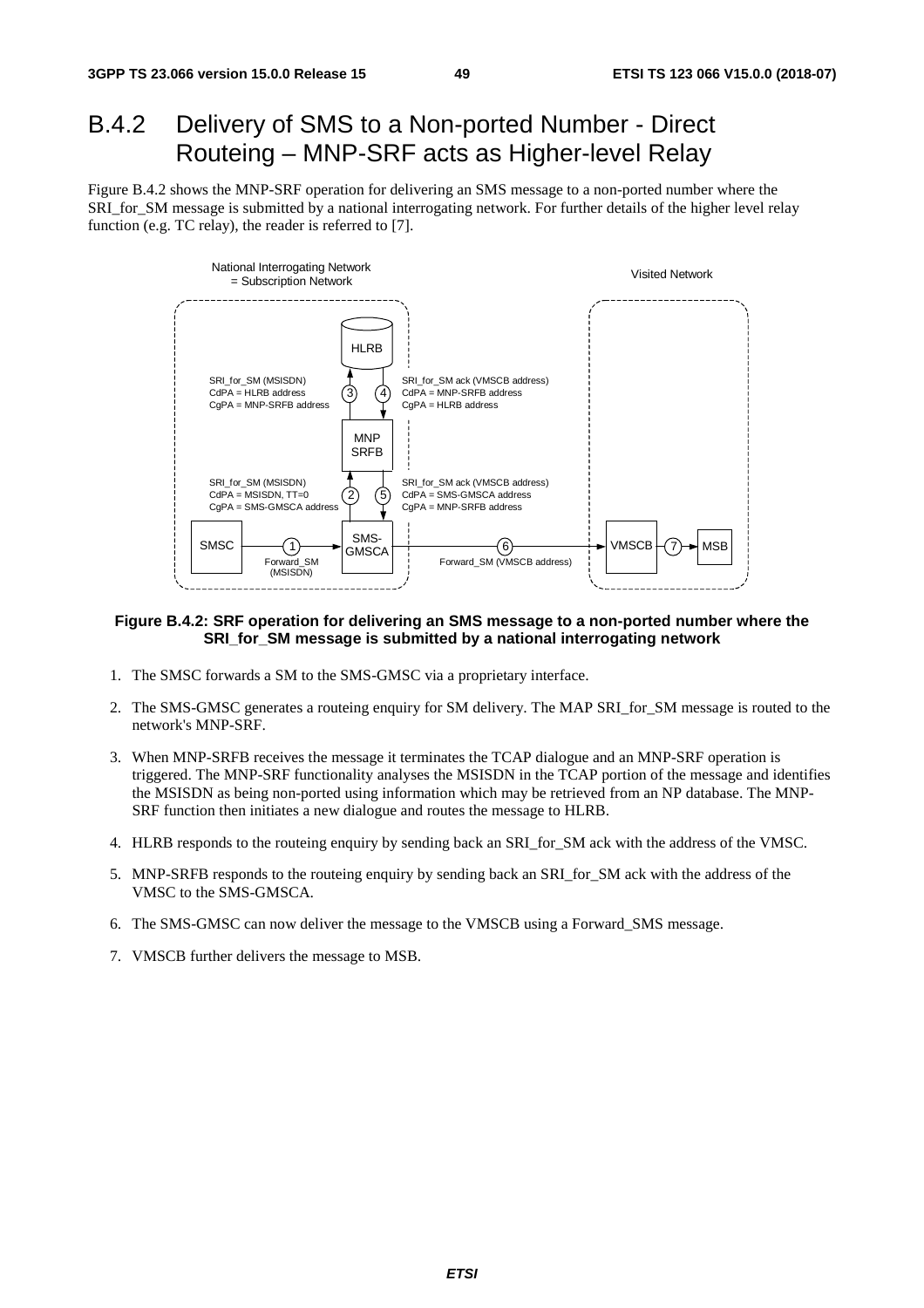### B.4.3 Delivery of SMS to a Ported Number – Indirect Routeing

Figure B.4.3 shows the MNP-SRF operation for delivering an SMS message to a ported number where the interrogating network does not support direct routeing.

The message flows for this scenario are based on the use of an SCCP-relay function in the MNP-SRF(s). If the MNP-SRF(s) use(s) a higher-level relay function (e.g. TC-relay), then the response message will go via the MNP-SRF as shown in B.4.2. For further details of the signalling relay functions, the reader is referred to [7].



#### **Figure B.4.3: SRF operation for delivering an SMS message to a ported number where the interrogating network does not support direct routeing**

- 1. The SMSC forwards a SM to the SMS-GMSC via a proprietary interface.
- 2. The SMS-GMSC generates a routeing enquiry for SM delivery. The MAP SRI\_for\_SM message is routed to the number range holder network's MNP-SRF.
- 3. When MNP-SRFB' receives the message, MNP-SRF operation is triggered. The MNP-SRF functionality analyses the MSISDN in the CdPA and identifies the MSISDN as being ported using information which may be retrieved from an NP database. As the message is non-call related, the MNP-SRF function then populates the CdPA with either a routeing number or a concatenation of a routeing number and MSISDN. After modifying the CdPA, the message is routed to MNP-SRFB in the subscription network.
- 4. When MNP-SRFB receives the message, MNP-SRF operation is triggered. The MNP-SRF functionality analyses the MSISDN in the CdPA and identifies the MSISDN as being ported into the network using information which may be retrieved from an NP database. The MNP-SRF function then populates the CdPA with an HLRB address. After modifying the CdPA, the message is routed to HLRB.
- 5. HLRB responds to the routeing enquiry by sending back an SRI\_for\_SM ack with the address of the VMSC.
- 6. The SMS-GMSC can now deliver the message to the VMSCB using a Forward\_SMS message.
- 7. VMSCB further delivers the message to MSB.

#### B.4.4 Delivery of SMS to a Ported Number – Direct Routeing

Figure B.4.4 shows the MNP-SRF operation for delivering an SMS message to a ported number where the interrogating network supports direct routeing.

The message flows for this scenario are based on the use of an SCCP-relay function in the MNP-SRFs. If the MNP-SRFs use a higher-level relay function (e.g. TC-relay), then the response message will go via the MNP-SRF as shown in B.4.2. For further details of the signalling relay functions, the reader is referred to [7].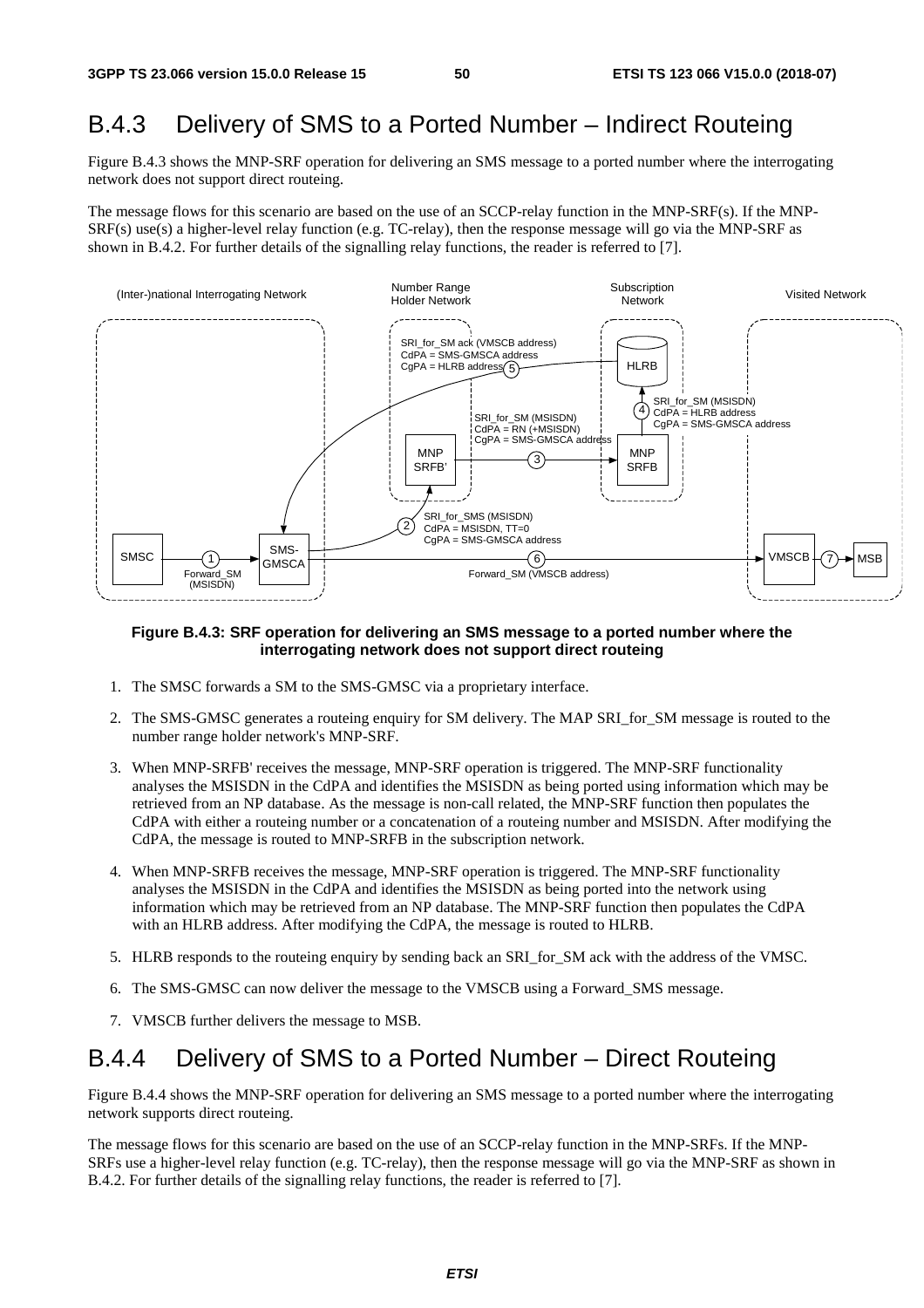

#### **Figure B.4.4: SRF operation for delivering an SMS message to a ported number where the interrogating network supports direct routeing**

- 1. The SMSC forwards a SM to the SMS-GMSC via a proprietary interface.
- 2. The SMS-GMSC generates a routeing enquiry for SM delivery. The MAP SRI\_for\_SM message is routed to the network's MNP-SRF.
- 3. When MNP-SRFA receives the message, MNP-SRF operation is triggered. The MNP-SRF functionality analyses the MSISDN in the CdPA and identifies the MSISDN as being ported using information which may be retrieved from an NP database. As the message is non-call related, the MNP-SRF function then populates the CdPA with either a routeing number or a concatenation of a routeing number and MSISDN. After modifying the CdPA, the message is routed to MNP-SRFB in the subscription network.
- 4. When MNP-SRFB receives the message, MNP-SRF operation is triggered. The MNP-SRF functionality analyses the MSISDN in the CdPA and identifies the MSISDN as being ported into the network using information which may be retrieved from an NP database. The MNP-SRF function then populates the CdPA with an HLRB address. After modifying the CdPA, the message is routed to HLRB.
- 5. HLRB responds to the routeing enquiry by sending back an SRI\_for\_SM ack with the address of the VMSC.
- 6. The SMS-GMSC can now deliver the message to the VMSCB using a Forward\_SMS message.
- 7. VMSCB further delivers the message to MSB.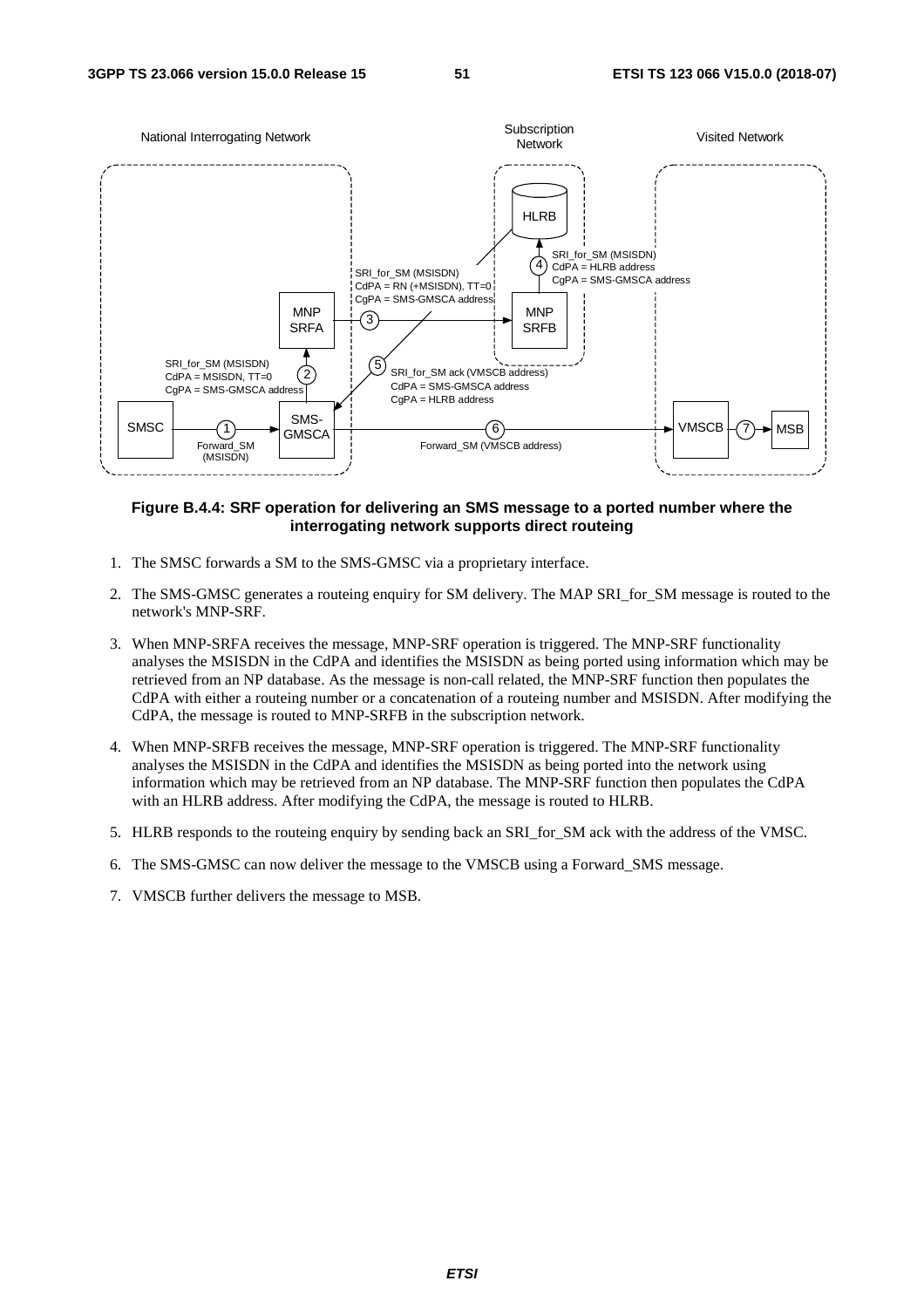### B.4.5 International SOR for a Non-ported Number

Figure B.4.5 shows the MNP-SRF operation for optimally routeing an international call to a non-ported number.

The message flows for this scenario are based on the use of an SCCP-relay function in the MNP-SRF. If the MNP-SRF uses a higher-level relay function (e.g. TC-relay), then the response message will go via the MNP-SRF as shown in B.4.2. For further details of the signalling relay functions, the reader is referred to [7].



#### **Figure B.4.5: SRF operation for optimally routeing an international call to a non-ported number**

- 1. MSA originates a call to MSISDN.
- 2. VMSCA routes the call to the originating network's GMSCA.
- 3. When GMSCA receives the ISUP IAM, it requests routeing information by submitting a MAP SRI with SOR parameter set to the number range holder network of the dialled MSISDN. Within the number range holder network, the message is routed to the network's MNP-SRF.
- 4. When MNP-SRFB receives the message, MNP-SRF operation is triggered. The MNP-SRF functionality analyses the MSISDN in the CdPA and identifies the MSISDN as being non-ported using information which may be retrieved from an NP database. The MNP-SRF function then populates the CdPA with an HLRB address. After modifying the CdPA, the message is routed to HLRB.
- 5. When HLRB receives the SRI, it responds to the GMSCA by sending back an SRI ack with a MSRN.
- 6. GMSCA uses the MSRN to route the call to VMSCB.
- 7. VMSCB further establishes a traffic channel to MSB.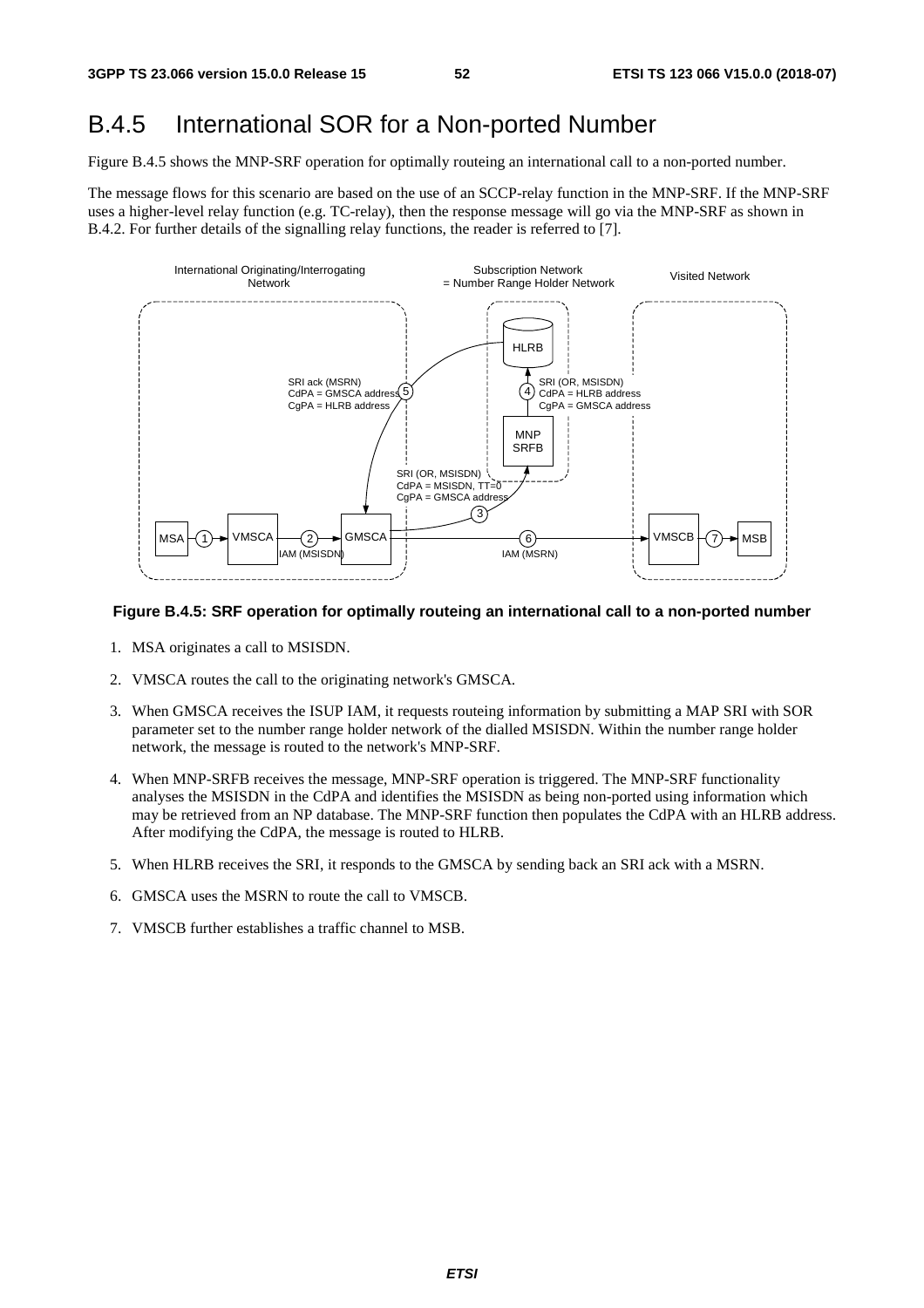## B.4.6 SOR for a Ported Number – Indirect Routeing

Figure B.4.6 shows the MNP-SRF operation for optimally routeing a call (using SOR) to a ported number where the interrogating network does not support direct routeing.

The message flows for this scenario are based on the use of an SCCP-relay function in the MNP-SRFs. If the MNP-SRFs use a higher-level relay function (e.g. TC-relay), then the response message will go via the MNP-SRF as shown in B.4.2. For further details of the signalling relay functions, the reader is referred to [7].



#### **Figure B.4.6: MNP-SRF operation for optimally routeing a call (using SOR) to a ported number where the interrogating network does not support direct routeing**

- 1. MSA originates a call to MSISDN.
- 2. VMSCA routes the call to the network's GMSCA.
- 3. When GMSCA receives the ISUP IAM, it requests routeing information by submitting a MAP SRI with SOR parameter set to the number range holder network of the dialled MSISDN. Within the number range holder network, the message is routed to the network's MNP-SRF.
- 4. When MNP-SRFB' receives the message, MNP-SRF operation is triggered. The MNP-SRF functionality analyses the MSISDN in the CdPA and identifies the MSISDN as being ported using information which may be retrieved from an NP database. As the message is non-call related, the MNP-SRF function then populates the CdPA with either a routeing number or a concatenation of a routeing number and MSISDN. After modifying the CdPA, the message is routed to MNP-SRFB in the subscription network.
- 5. When MNP-SRFB receives the message, MNP-SRF operation is triggered. The MNP-SRF functionality analyses the MSISDN in the CdPA and identifies the MSISDN as being ported into the network using information which may be retrieved from an NP database. The MNP-SRF function then populates the CdPA with an HLRB address. After modifying the CdPA, the message is routed to HLRB.
- 6. When HLRB receives the SRI, it responds to the GMSCA by sending back an SRI ack with a MSRN.
- 7. GMSCA uses the MSRN to route the call to VMSCB.
- 8. VMSCB further establishes a traffic channel to MSB.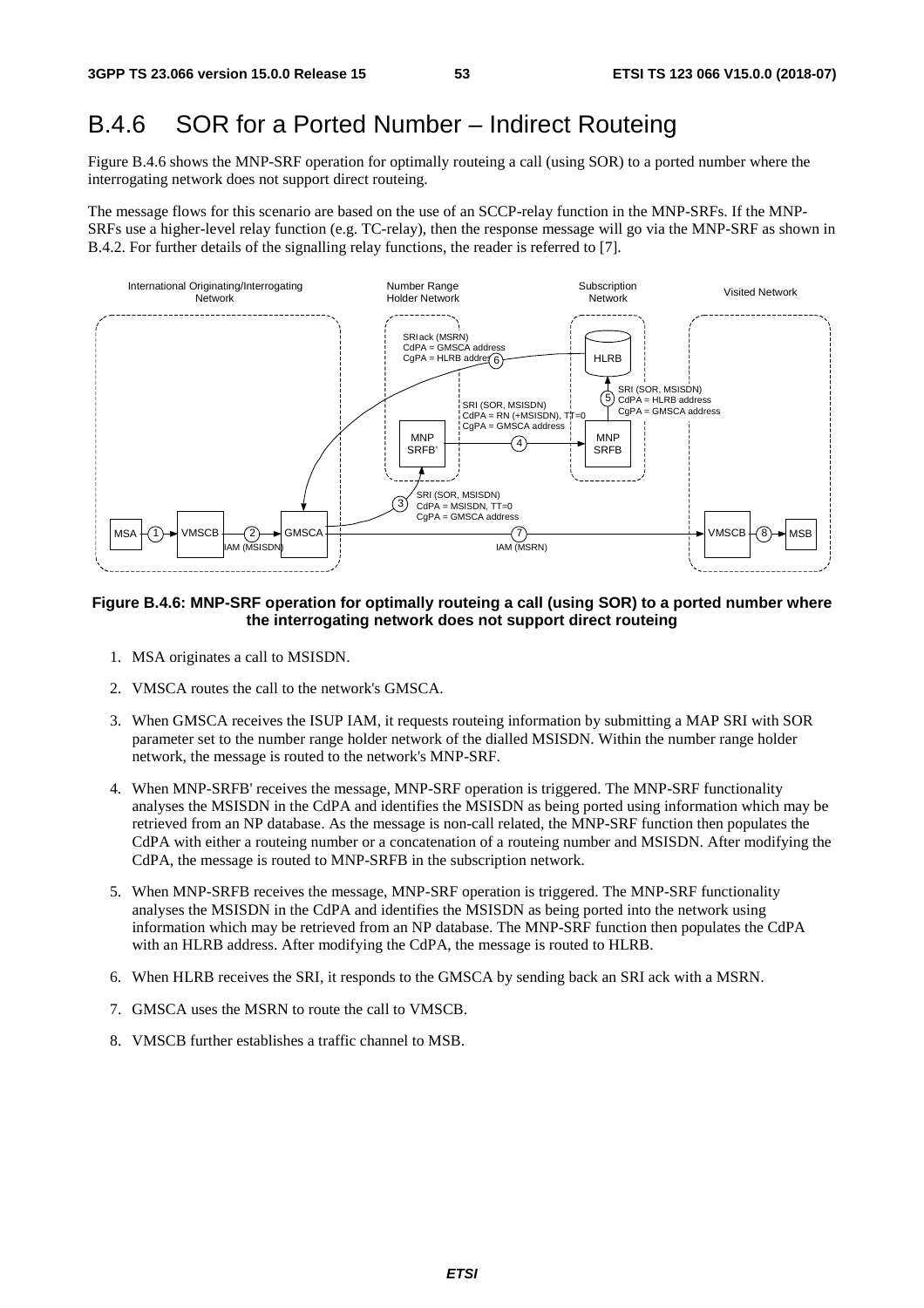### B.4.7 Any Time Interrogation for a Ported Number – Indirect **Routeing**

Figure B.4.7 shows the MNP-SRF operation for routeing an Any\_Time\_Interrogation message for a ported number where the interrogating network does not support direct routeing.

The message flows for this scenario are based on the use of an SCCP-relay function in the MNP-SRFs. If the MNP-SRFs use a higher-level relay function (e.g. TC-relay), then the response message will go via the MNP-SRF as shown in B.4.2. For further details of the signalling relay functions, the reader is referred to [7].



#### **Figure B.4.7: MNP-SRF operation for routeing an Any\_Time\_Interrogation message for a ported number where the interrogating network does not support direct routeing**

- 1. The gsmSCF generates an Any\_Time\_Interrogation (ATI) message. The message is routed to the number range holder network's MNP-SRF.
- 2. When MNP-SRFB' receives the message, MNP-SRF operation is triggered. The MNP-SRF functionality analyses the MSISDN in the CdPA and identifies the MSISDN as being ported using information which may be retrieved from an NP database. As the message is non-call related, the MNP-SRF function then populates the CdPA with either a routeing number or a concatenation of a routeing number and MSISDN. After modifying the CdPA, the message is routed to MNP-SRFB in the subscription network.
- 3. When MNP-SRFB receives the message, MNP-SRF operation is triggered. The MNP-SRF functionality analyses the MSISDN in the CdPA and identifies the MSISDN as being ported into the network using information which may be retrieved from an NP database. The MNP-SRF function then populates the CdPA with an HLRB address. After modifying the CdPA, the message is routed to HLRB.
- 4. HLRB responds to the ATI by sending back an ATI ack with the requested information.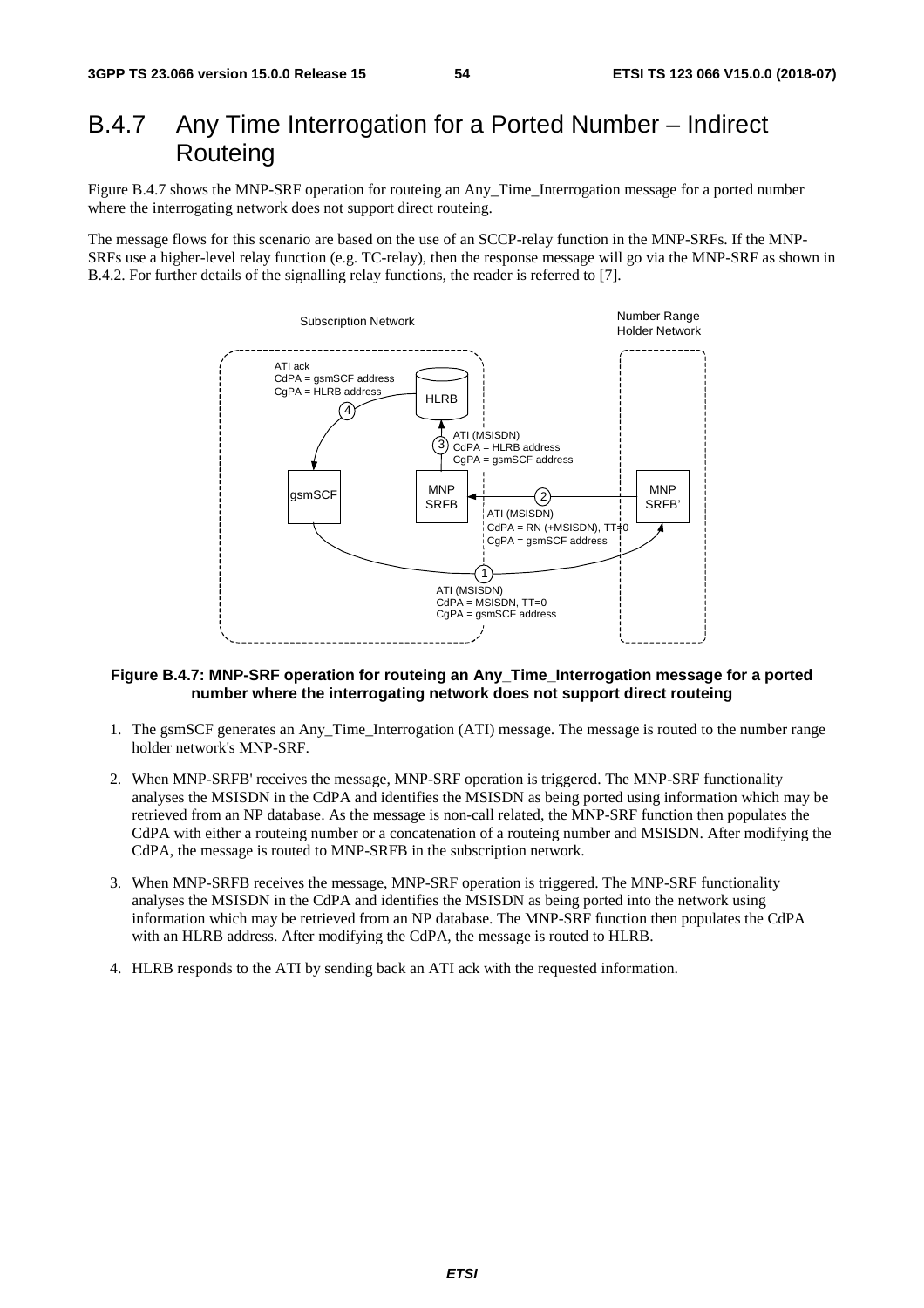## B.4.8 Any Time Interrogation for a Ported Number – Direct **Routeing**

Figure B.4.8 shows the MNP-SRF operation for routeing an Any\_Time\_Interrogation message for a ported number where the interrogating network supports direct routeing.

The message flows for this scenario are based on the use of an SCCP-relay function in the MNP-SRF. If the MNP-SRF uses a higher-level relay function (e.g. TC-relay), then the response message will go via the MNP-SRF as shown in B.4.2. For further details of the signalling relay functions, the reader is referred to [7].

#### Subscription Network



#### **Figure B.4.8: MNP-SRF operation for routeing an Any\_Time\_Interrogation message for a ported number where the interrogating network supports direct routeing**

- 1. The gsmSCF generates an Any\_Time\_Interrogation (ATI) message. The message is routed to the network's MNP-SRF.
- 2. When MNP-SRFB receives the message, MNP-SRF operation is triggered. The MNP-SRF functionality analyses the MSISDN in the CdPA and identifies the MSISDN as being ported into the network using information which may be retrieved from an NP database. The MNP-SRF function then populates the CdPA with an HLRB address. After modifying the CdPA, the message is routed to HLRB.
- 3. HLRB responds to the ATI by sending back an ATI ack with the requested information.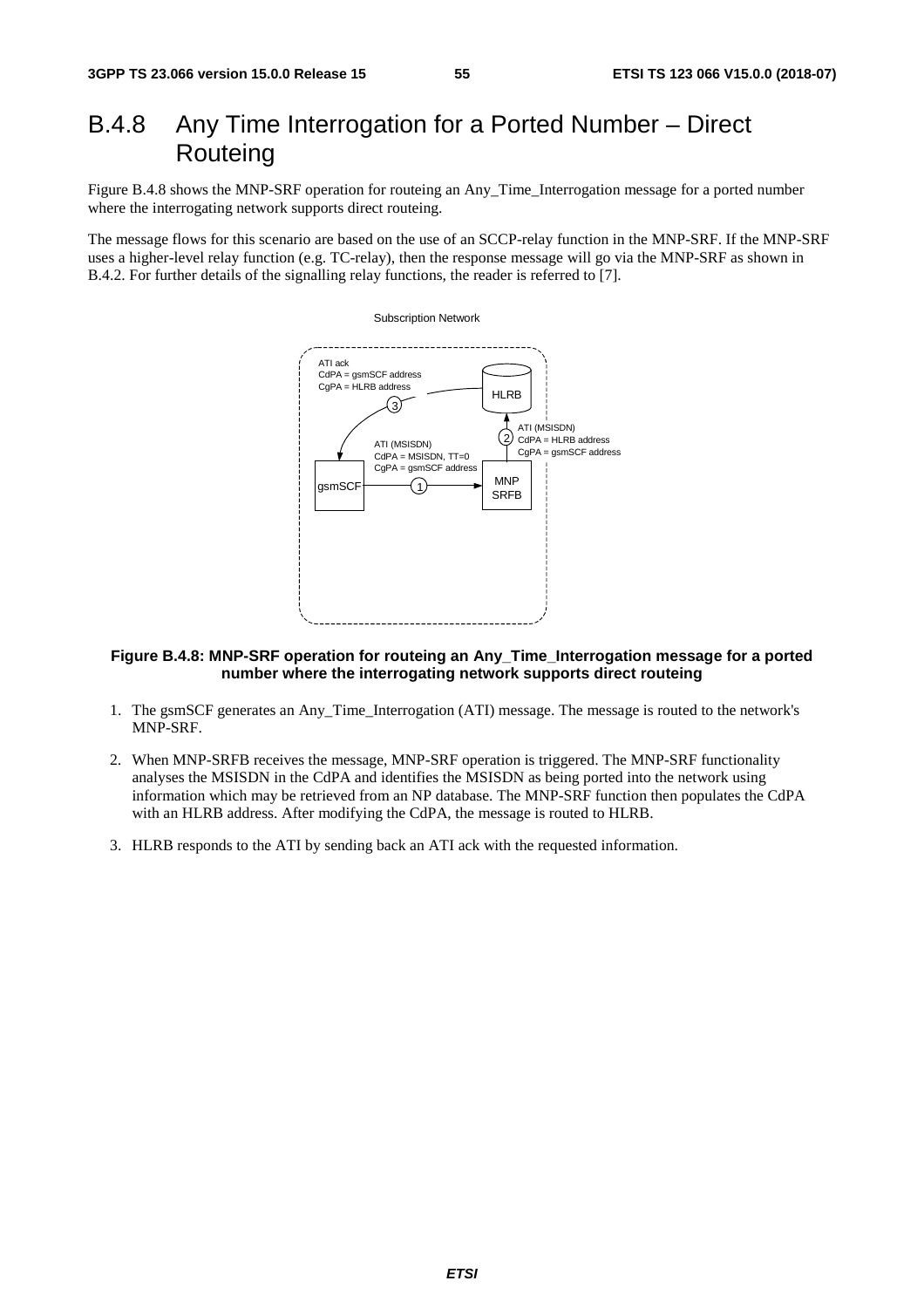### B.4.9 CCBS where the Busy Subscriber is a Ported Subscriber - Direct Routeing

Figure B.4.9 shows the MNP-SRF operation for routeing a CCBS Request for a ported number where the interrogating network supports direct routeing.

The message flows for this scenario are based on the use of an SCCP-relay function in the MNP-SRFs. If the MNP-SRFs use a higher-level relay function (e.g. TC-relay), then the response message will go via the MNP-SRF as shown in B.4.2. For further details of the signalling relay functions, the reader is referred to [7].



#### **Figure B.4.9: MNP-SRF operation for routeing a CCBS Request for a ported number where the interrogating network supports direct routeing**

- 1. The VMSCA receives a ISUP Release message with cause value 'subscriber busy' from VMSCB.
- 2. VLRA/VMSCA sends a Register\_CC\_Entry to HLRA using the HLRA address as CdPA on SCCP.
- 3. The HLRA sends a CCBS Request message to the networks MNP-SRFA.
- 4. When MNP-SRFA receives the message, MNP-SRF operation is triggered. The MNP-SRF functionality analyses the MSISDN in the CdPA and identifies the MSISDN as being ported using information which may be retrieved from an NP database. As the message is non-call related, the MNP-SRF function then populates the CdPA with either a routeing number or a concatenation of a routeing number and MSISDN. After modifying the CdPA, the message is routed to MNP-SRFB in the subscription network.
- 5. When MNP-SRFB receives the message, MNP-SRF operation is triggered. The MNP-SRF functionality analyses the MSISDN in the CdPA and identifies the MSISDN as being ported into the network using information which may be retrieved from an NP database. The MNP-SRF function then populates the CdPA with an HLRB address. After modifying the CdPA, the message is routed to HLRB.
- 6. HLRB can now respond to HLRA by sending back a CCBS ack message.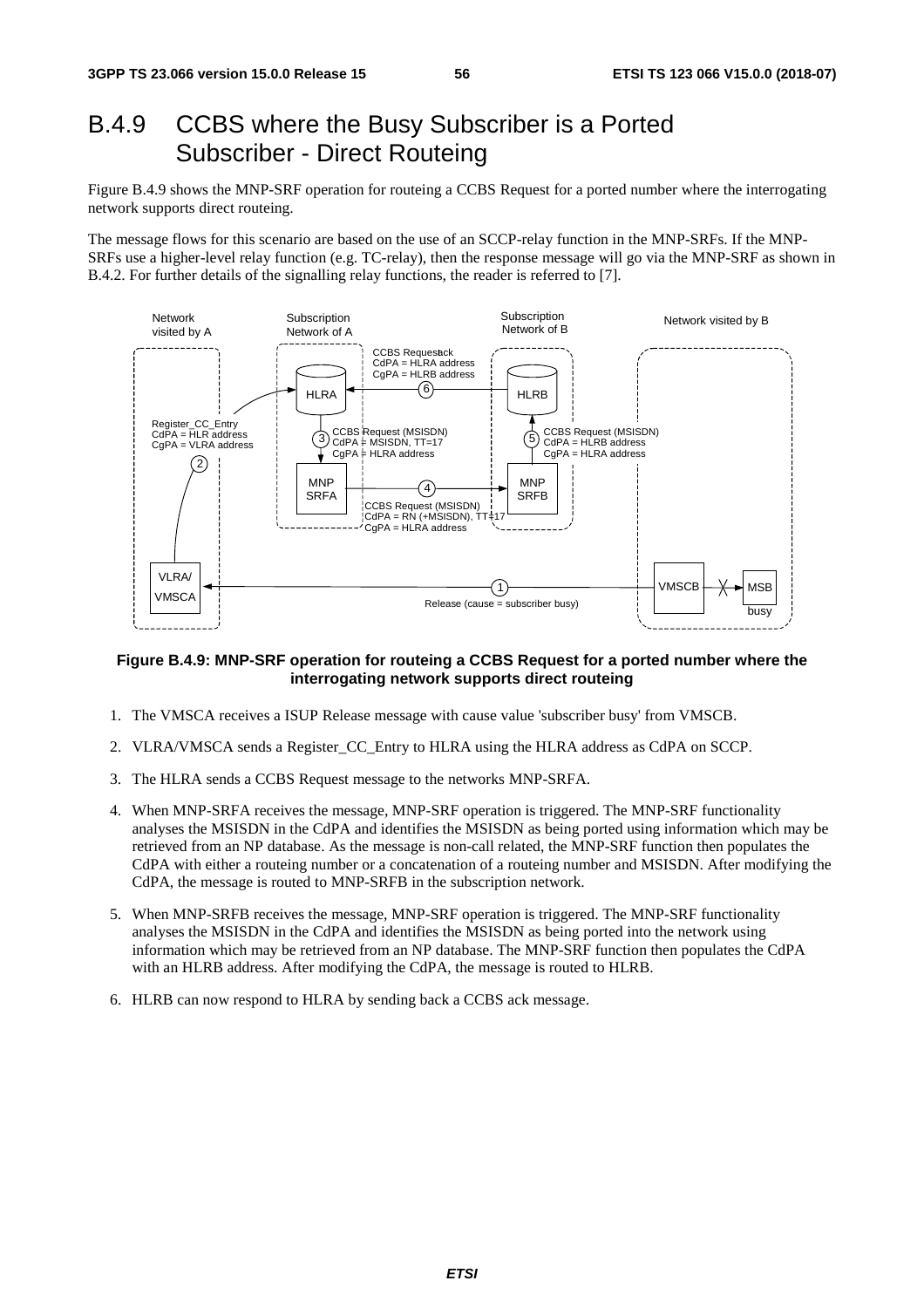## B.4.10 Calling Name Presentation Flows – MNP-SRF acts as SCCP Relay

Figure B.4.10 shows the MNP-SRF operation for delivering an CNAP message to an ANSI Calling Name Database.



#### **Figure B.4.10: SRF operation for delivering an CNAP message to the CNDB**

- 1. An incoming call ( an Initial Address message with Generic Name parameter set to "presentation allowed" is received at a MSC. The MSC inteerogates the VLR to determine if the called party is subscribed to the CNAP service. The VLR Response indicates that the called party is subscribed to CNAP;
- 2. The MSC generates a TCAP message "Query With Permission". The Query With Permission message is routed to the network's MNP-SRF;
- 3. When MNP-SRFB receives the message, MNP-SRF operation is triggered. The MNP-SRF functionality analyses the MSISDN in the CdPA and identifies which CNDB the MSISDN is populated using information which may be retrieved from an NP database. The MNP-SRF function then populates the CdPA with an CNDB address. After modifying the CdPA, the message is routed to CNDB;
- 4. CNDB responds to the routeing enquiry by sending back a Query With Permission ack with the address of the MSC. The MSC can now deliver the Calling Name to the terminating subscriber .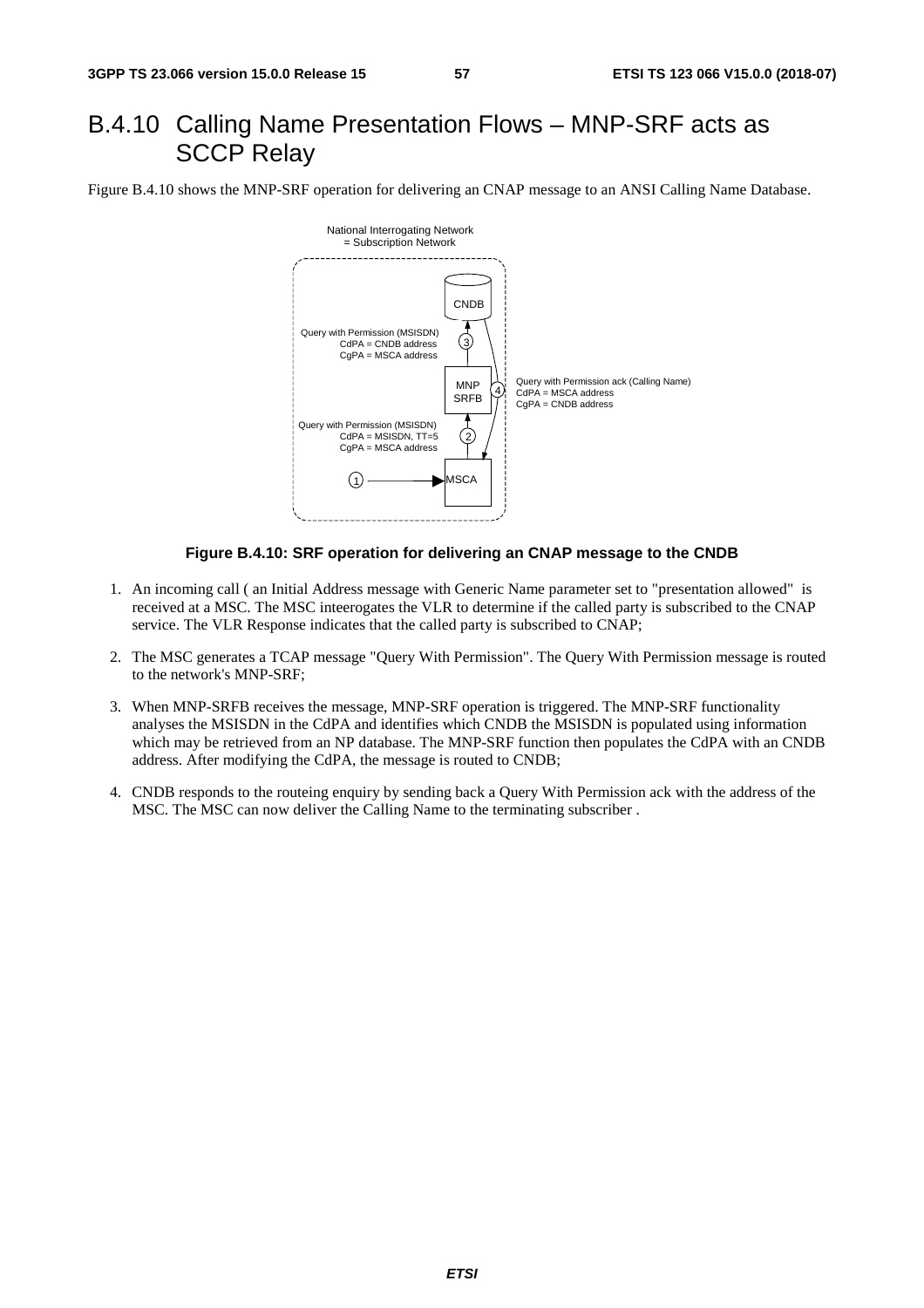# Annex C (normative): MNP Signalling Relay Function - Call Related Signalling

# C.1 Handling of Call Related Signalling

The MAP messages affected by MNP are the MAP\_SEND\_ROUTING\_INFORMATION (SRI) message without OR parameter set sent to the HLR and the MAP\_ANY\_TIME\_INTERROGATION (ATI) message with parameter MNPrequestedInfo present terminated in the MNP-SRF.

In a PLMN supporting MNP with direct routeing using signalling relay, all incoming calls and calls originated in the network for which the called party number is within the ranges owned by any network in the portability domain, the gateway MSCs will send an SRI such that it will be handled by the MNP-SRF in that network.

In a PLMN supporting MNP with direct routeing, where the called party number is within the ranges owned by any network in the portability domain, the INE sends an MNP Information request (ATI) such that it will be handled by the MNP-SRF in the network.

In a PLMN supporting MNP with indirect routeing using signalling relay, all incoming calls and calls originating in the network, for which the called party number is within the range owned by the network, the gateway MSCs will send SRI such that it will be handled by the MNP-SRF in that network.

In a PLMN supporting MNP with indirect routeing, the INE sends an MNP Information Request (ATI) such that it will be handled by the MNP-SRF in the Number Range Holder Network.

The MNP-SRF obtains routeing information from the NP database to identify the subscription network associated with a particular national MSISDN. The interface between the MNP-SRF and the NP database is considered implementation dependent and is not detailed further.

From the perspective of the PLMN in which the MNP-SRF resides, the CdPA represents one of:

- 1. An own number ported out.
- 2. An own number not ported out.
- 3. A foreign number ported in.
- 4. A foreign number ported to a foreign network.
- 5. A foreign number not known to be ported.

Cases 4 and 5 are applicable only for direct routeing.

For SRI:

In case 1, the MNP-SRF may perform one of the following depending on agreements within the number portability domain.

- a. An SRI response is sent containing the necessary routeing information to route the call to the subscription network. This is performed by an internal MAP Application Termination Function (MATF) known as the Number Portability Location Register (NPLR).
- b. If indirect routeing of calls with reference to the subscription network is used, the message is relayed to the MNP-SRF in the subscription network, whose NPLR provides the necessary routeing information in an SRI response. The use of an NPLR in the subscription network can only be by agreement within the number portability domain.

In cases 2 and 3, the MNP-SRF relays the message to the HLR. For further details of the signalling relay function, the reader is referred to [7].

In case 4, an SRI response is sent, containing the necessary routeing information to route the call to the subscription network.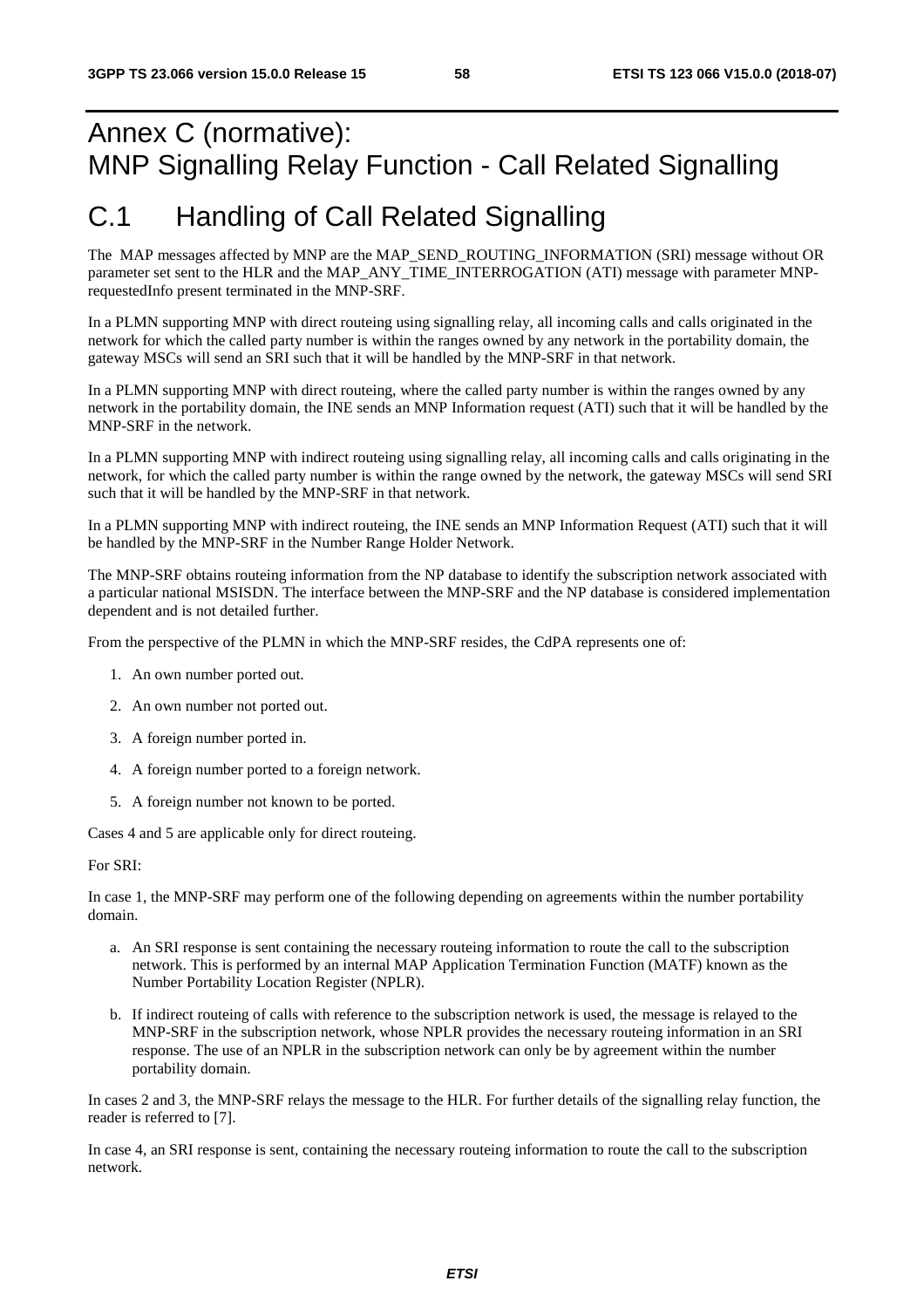In case 5, an SRI response is sent, containing the necessary routeing information to route the call to the number range holder network.

For ATI:

In all cases the MNP information request (ATI) is sent to the MNP\_SRF\_MATF\_Info\_Request procedure/ MAP Application Termination Function (MATF) for handling. A response is sent to the INE containing MNP information or an error is returned.

# C.2 Functional Requirements of Network Entities

## C.2.1 Procedure MNP\_SRF\_MATF\_Call\_Related

Figure C.2.2 shows the procedure MNP\_SRF\_MATF\_Call\_Related. This procedure handles call-related signalling messages. It is called from the process MNP\_SRF (see clause 4.3).

The check "message has been relayed" identifies all call related signalling messages which are relayed from the number range holder network towards the subscription network in the case of Indirect Routeing with reference to subscription network implementation. These messages only refer to numbers ported into the network.

The check "own number not ported out" identifies all mobile numbers from number ranges allocated to the network the MNP-SRF/MATF is located in and which are not ported to other networks. In this case the call related message is relayed to the HLR in the network.

The check "foreign number ported in" identifies all mobile numbers from the number ranges not allocated to the network the MNP-SRF/MATF is located in and which are served by the network the MNP-SRF/MATF is located in. In this case the call related message is relayed to the HLR in the network.

The check "foreign number not known to be ported" identifies all mobile numbers from the number ranges not allocated to the network the MNP-SRF/MATF is located in and which are also not served by the network the MNP-SRF/MATF is located in. In this case the call is sent to the SRF\_MATF procedure for handling.

The check "foreign number ported to foreign network" identifies all mobile numbers from the number ranges not allocated to the network the MNP-SRF/MATF is located in and which are not served by the network the MNP-SRF is located in and not served by the network the number range is allocated to, i.e. the number is ported between two other networks. In this case the call related message is sent to the SRF\_MATF procedure for handling.

The remaining cases "own number ported out" are mobile numbers allocated to the network the MNP-SRF/MATF is located in and which are served by other networks, i.e. the number is ported out to another network. In this case the call is relayed to the MATF in the subscription network if this option is the one used by the operator, or sent to the SRF\_MATF procedure for handling if not.

### C.2.2 Process SRI\_NPLR

Figure C.2.2.2 shows the process SRI\_NPLR.

The check "unknown subscriber" identifies a subscriber without any associated available information.

If the GMSC is in the database own network then a routeing number is provided to route to the number range holder network.

If the GMSC is not in the database own network then the enquiry has been routed from the number range holder network, so the call should fail.

The database query uses the MSISDN received at the application level in the SRI, rather then the CdPA of the SCCP level.

If an error must be set as a result of the check "terminate", the user error "unknown subscriber" shall be used. If version 3 or higher of the MAP protocol is in use, then the diagnostic "NPDB mismatch" may be used.

The check "HPLMN MSISDN Range" identifies if the MSISDN received in the SRI exists in a MSISDN Range owned by the HPLMN. This is a North American Network implementation option and allows a MAP Error "Unknown Subscriber" to be sent to the GMSC instead of the MSISDN.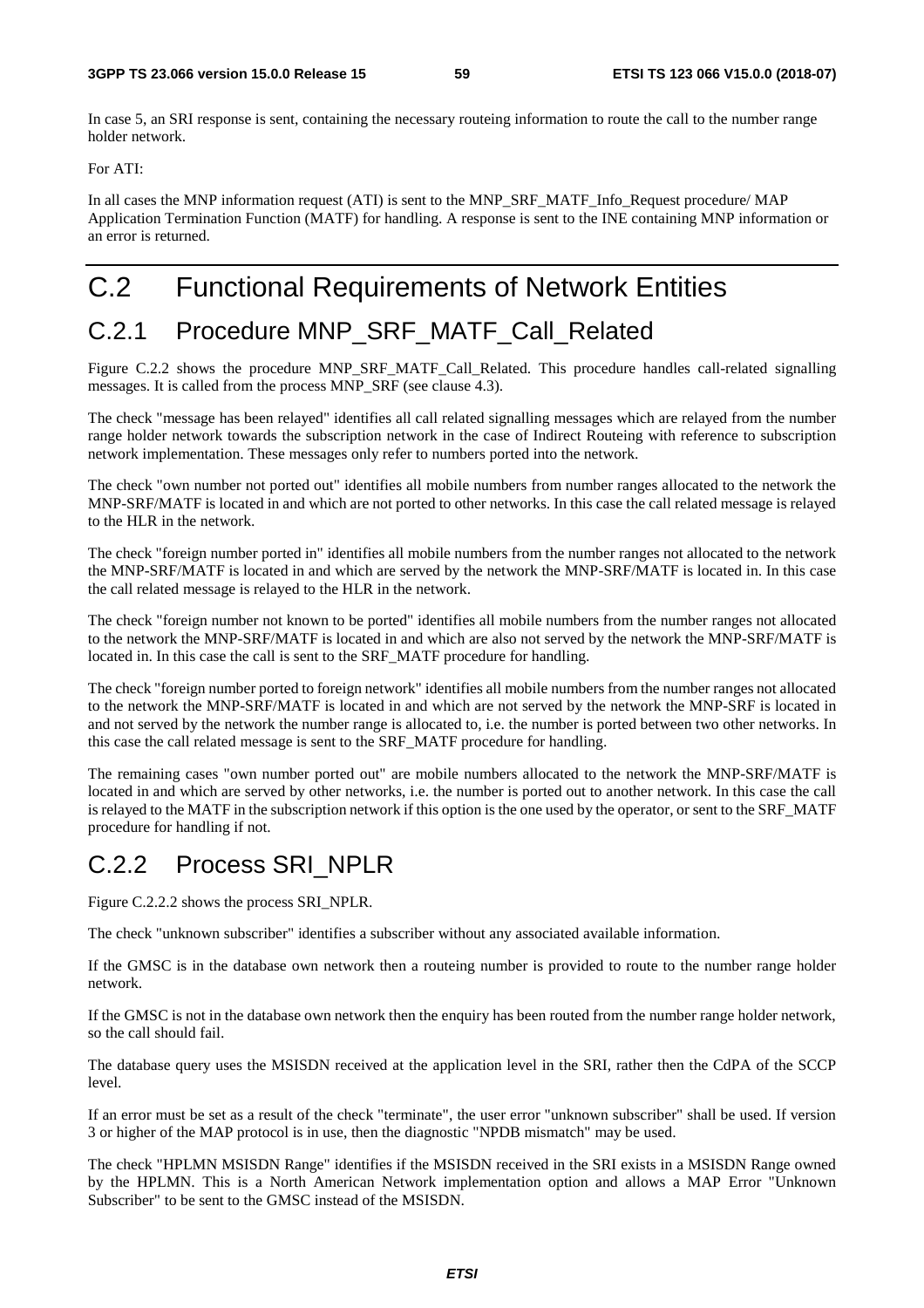The check "HPLMN RN Range" identifies if the Routeing Number assigned to the MSISDN within the SRI\_NPLR is assigned to the HPLMN. This is a North American Network implementation option and allows a MAP Error "Unknown Subscriber" to be sent to the GMSC instead of the RN+MSISDN.

### C.2.3 Procedure MNP\_SRF\_MATF\_Info\_Request

Figure C.2.3.1 shows the procedure MNP\_SRF\_MATF\_Info\_Request. This procedure handles an information request signalling message to provide MNP information for a subscriber. It is called from the process MNP\_SRF (see clause 4.3).

### C.2.4 Process ATI\_NPLR

Figure C.2.3.2 shows the process ATI\_NPLR.

The database query uses the MSISDN received at the application level in the ATI, rather than the CdPA of the SCCP level.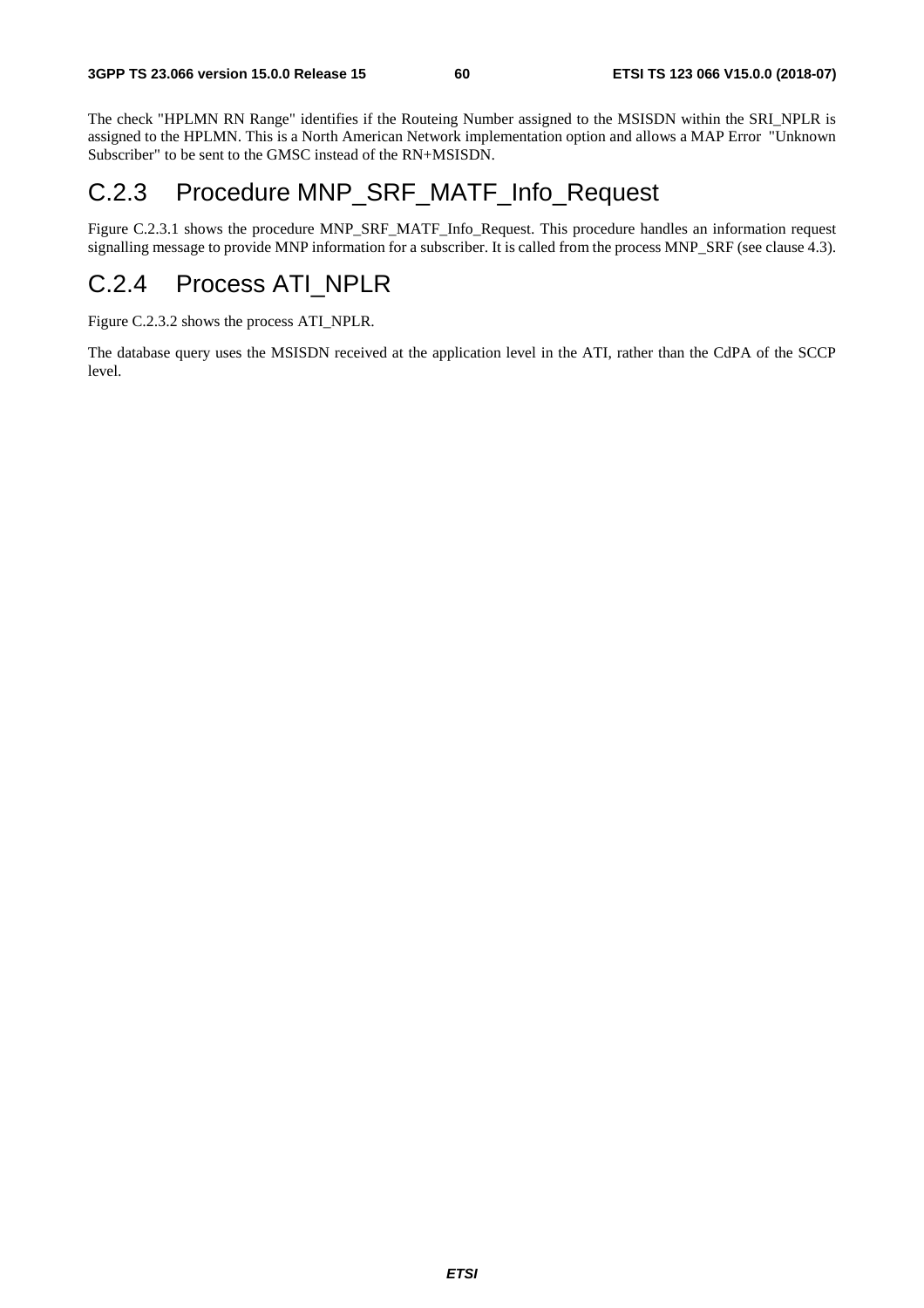

**Figure C.2.2: Procedure MNP\_SRF\_MATF\_Call\_Related**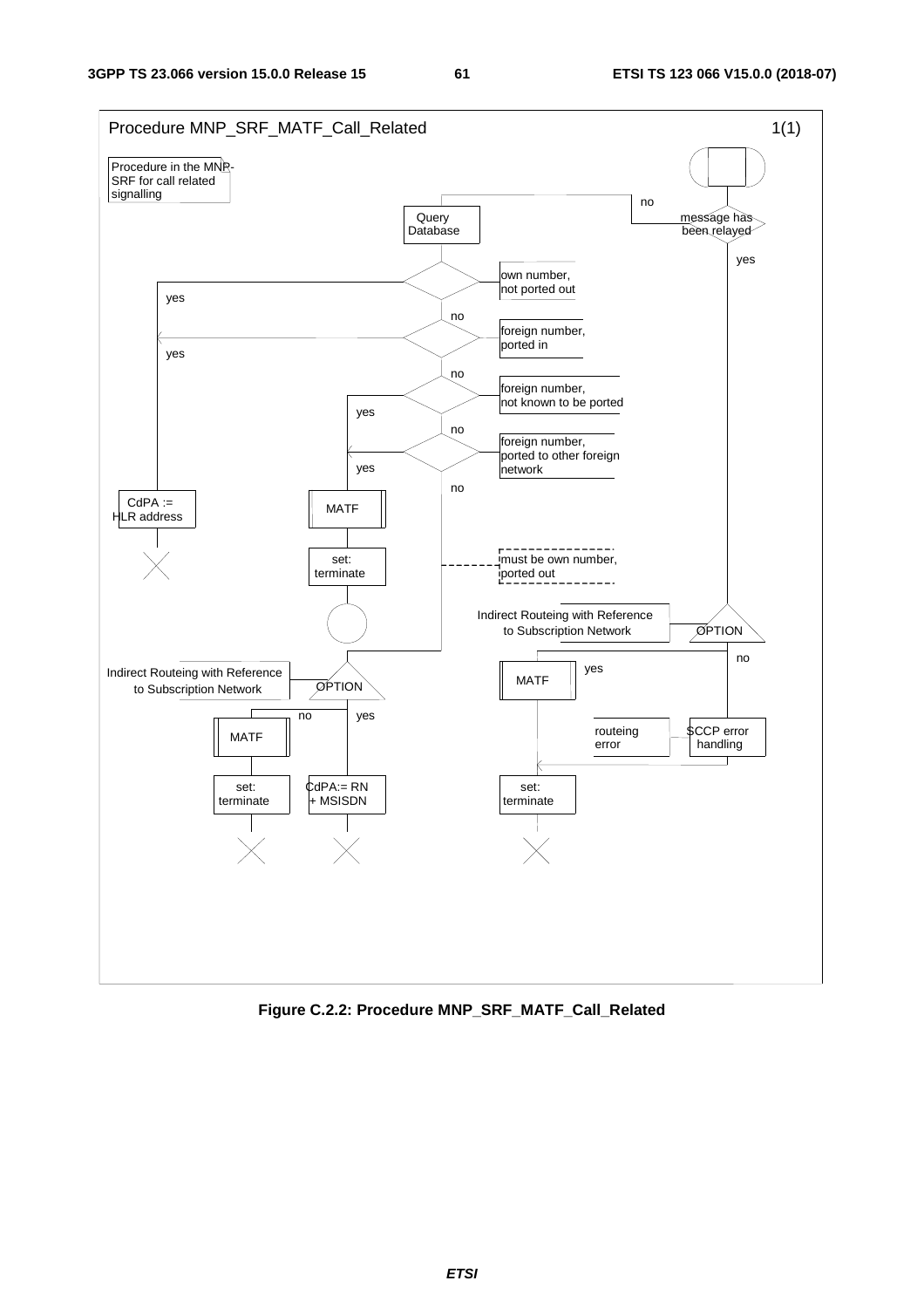

**Figure C.2.2.1: Procedure MATF**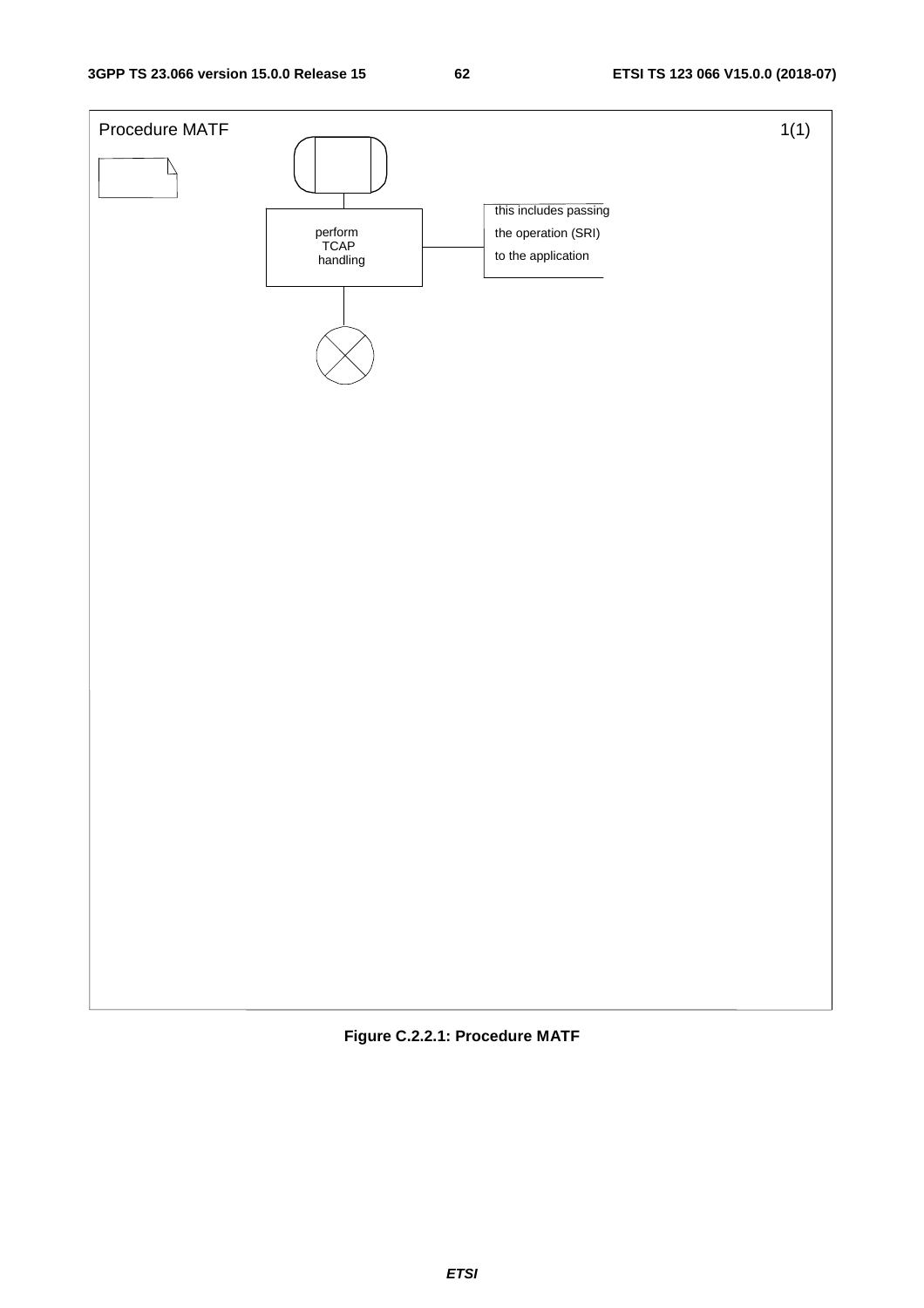

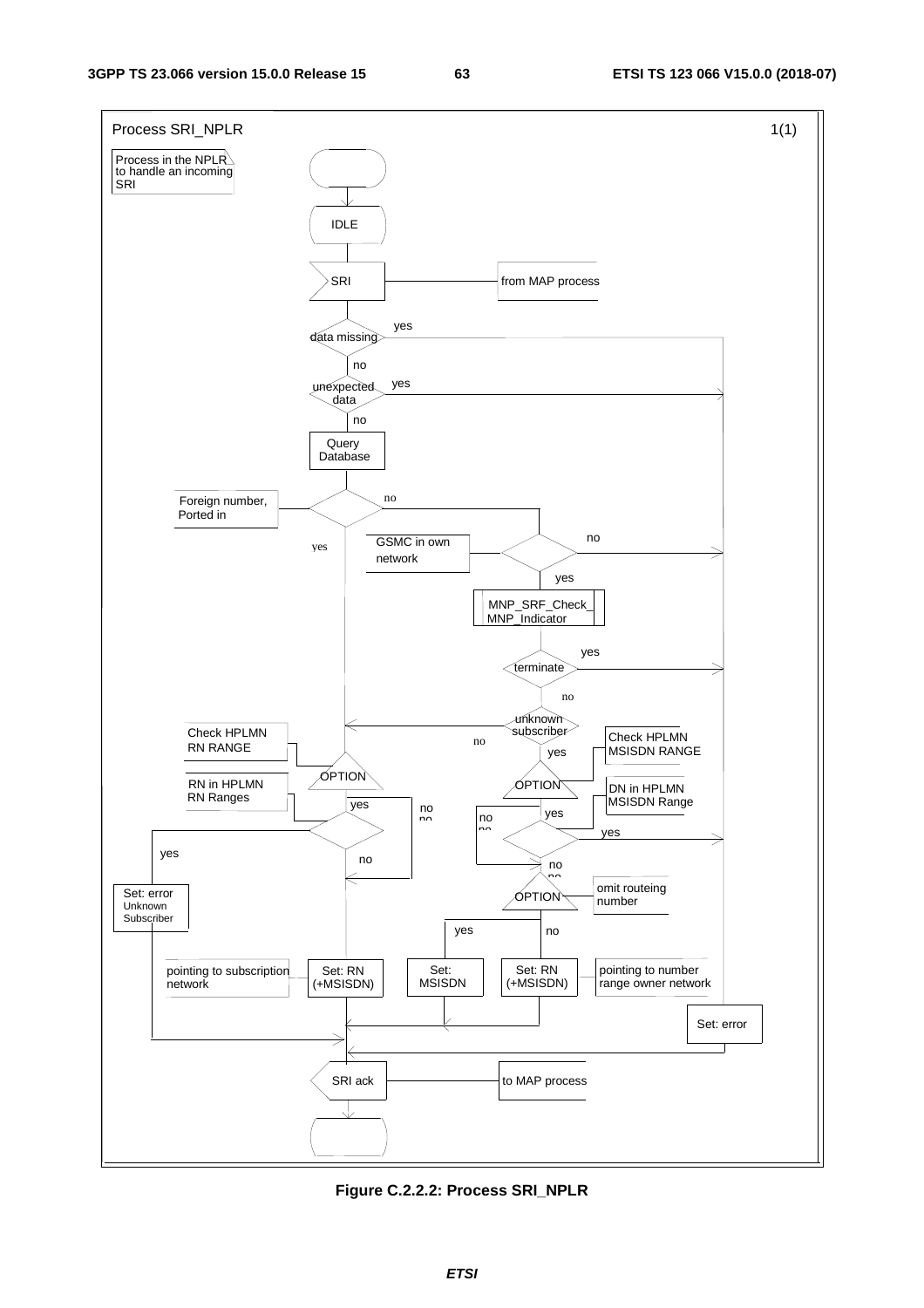

**Figure C.2.3.1: Procedure MATF\_Info\_Request**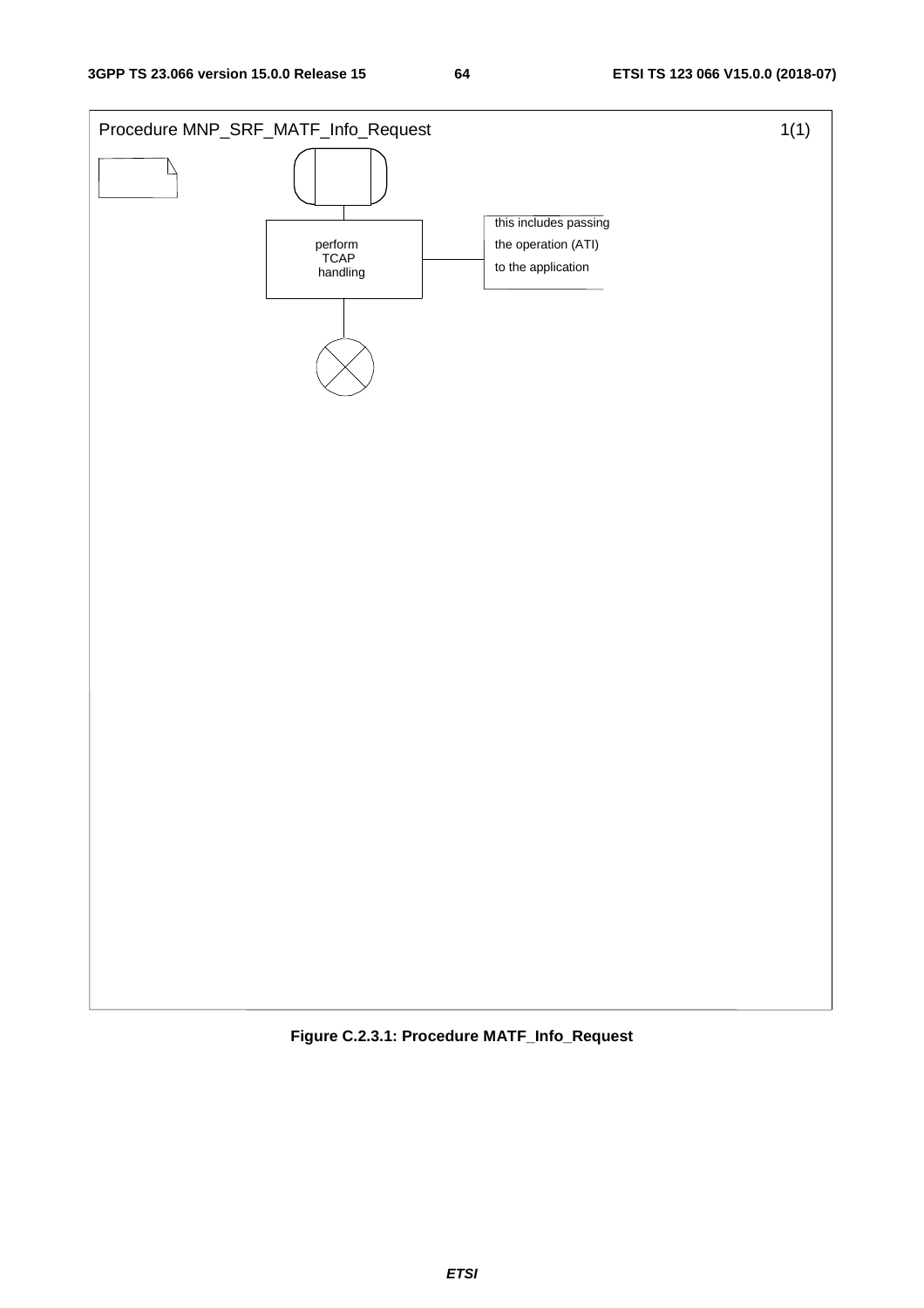

#### **Figure C.2.3.2: Process ATI\_NPLR**

# C.3 Call Scenarios

The notation TT=SRI in diagrams in this section assumes that SRI=CRMNP for ETSI and SRI = Translation Type 14 for ANSI. The use of other translation types is for further study. The message flows for the following scenarios are based on the use of an SCCP relay function in MNP-SRF(s). The message flows for the higher level relay function (e.g. TC relay) in MNP-SRF are not covered here, but the principle can be found in B.4.2. For further details of the signalling relay function, the reader is referred to [7].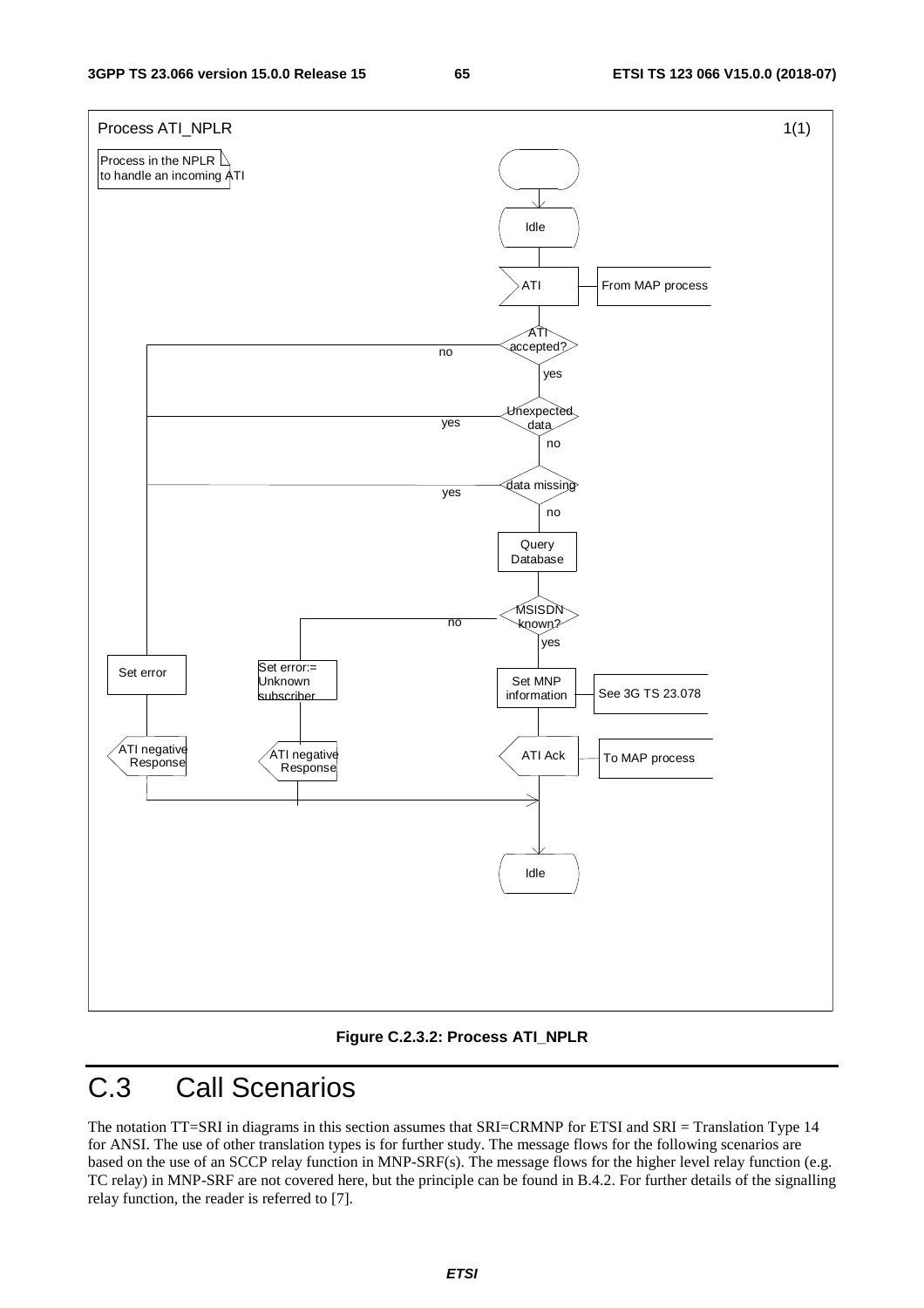### C.3.1 Call to a Non-Ported Number or Number Ported into the **Network**

Figure C.3.1 shows the signalling involved for a call to a non-ported number or number ported into the network (see 3G TS 23.018 [3]).



**Figure C.3.1: Call to a non-ported number** 

- 1. From an Originating Exchange a call is set up to MSISDN. The call is routed to the subscription network being the number range holder network, if the number is non-ported.
- 2. When GMSCB receives the ISUP IAM, it requests routeing information by submitting a MAP SRI to the MNP\_SRF/MATF. The TT on SCCP may be set to 'SRI'.
- 3. When the MNP\_SRF/MATF receives the message, the MNP\_SRF/MATF analyses the MSISDN in the CdPA and identifies the MSISDN as being non-ported. The MNP\_SRF/MATF function then replaces the CdPA by an HLRB address. After modifying the CdPA, the message is routed to HLRB.
- 4. When HLRB receives the SRI, it responds to the GMSCB by sending an SRI ack with an MSRN that identifies the MSB in the VMSCB.
- 5. GMSCB uses the MSRN to route the call to VMSCB.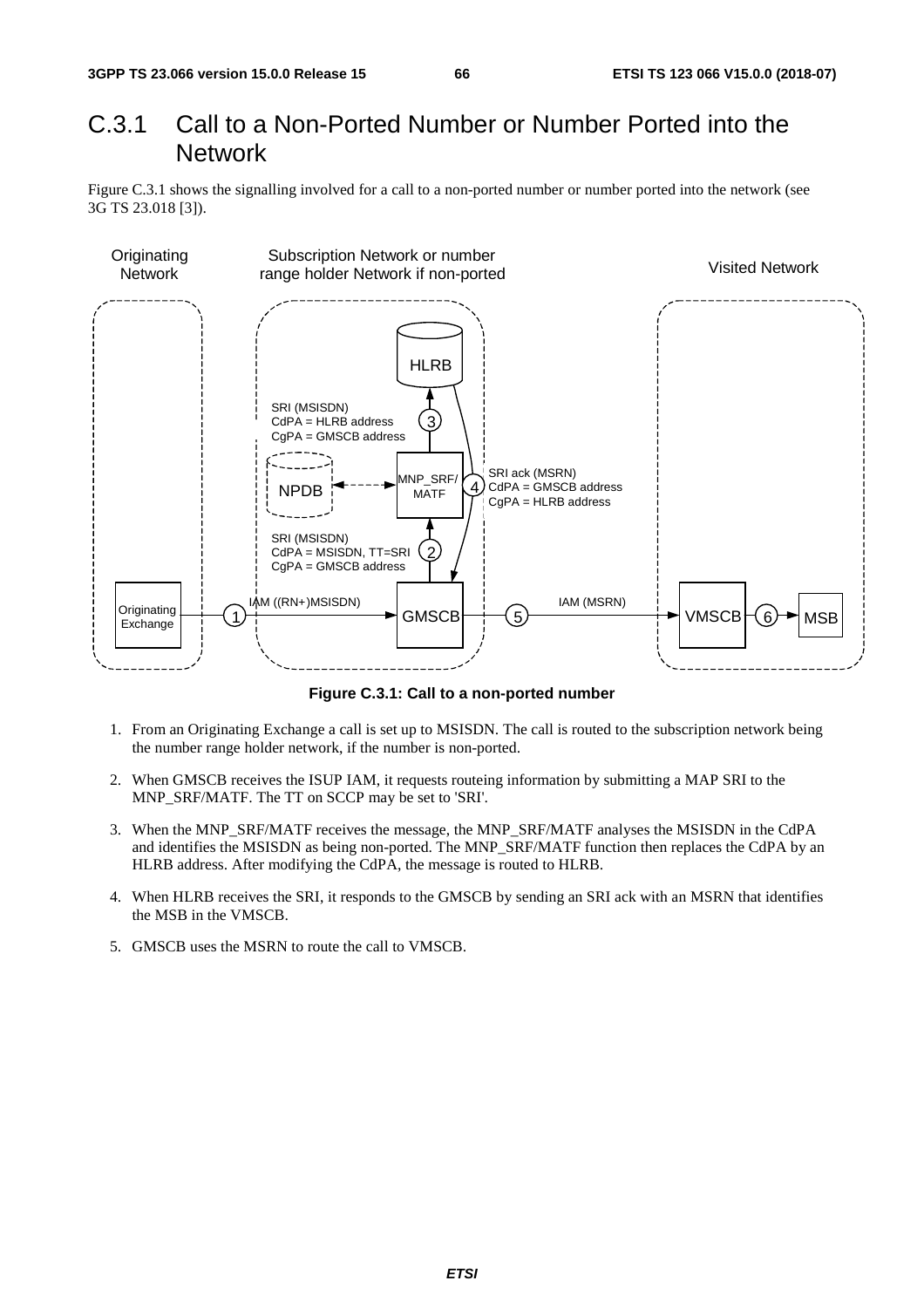# C.3.2 Call to a Ported Number – Originating Network = Subscription Network – Direct Routeing

Figure C.3.2 shows the signalling involved for a call to a ported number via direct routeing where the call is originated in the subscription network.



#### **Figure C.3.2: Call to a ported number via direct routeing where the call is originated in the subscription network**

- 1. MSA originates a call to MSISDN.
- 2. VMSCA routes the call to the network's GMSCA.
- 3. When GMSCA receives the ISUP IAM, it requests routeing information by submitting a MAP SRI to the MNP\_SRF/MATF. The TT on SCCP may be set to 'SRI'.
- 4. When the MNP\_SRF/MATF receives the message, it analyses the MSISDN in the CdPA and identifies the MSISDN as being ported into the network. The MNP\_SRF/MATF function then replaces the CdPA by an HLRA address. After modifying the CdPA, the message is routed to HLRA.
- 5. When HLRA receives the SRI, it responds to the GMSCA by sending an SRI ack with an MSRN that identifies the MSB in the VMSCB.
- 6. GMSCA uses the MSRN to route the call to VMSCB.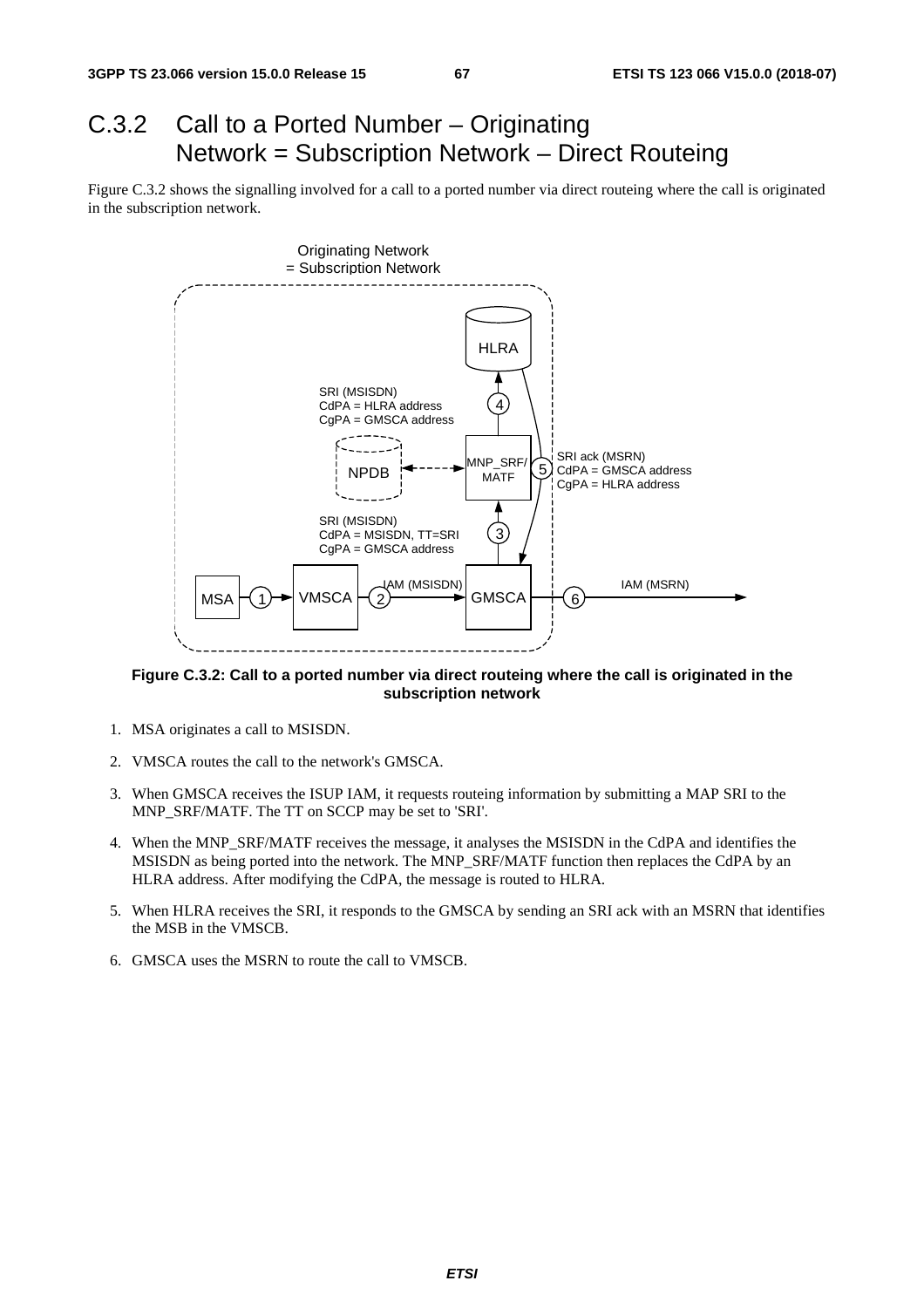## C.3.3 Mobile Originated Call to a Ported or not known to be Ported Number – Originating Network ≠Subscription Network– Direct Routeing

Figure C.3.3 shows the signalling involved for a national mobile originated call to a number not Subscribed in the originating network via direct routeing. The scenario describes signalling in the originating network using direct routeing in the cases when an own number is ported out, a foreign number is not known to be ported or a foreign number is ported to other foreign network.



**Figure C.3.3: National mobile originated call to a ported number via direct routeing** 

- 1. MSA originates a call to MSISDN.
- 2. VMSCA routes the call to the network's GMSCA.
- 3. When GMSCA receives the ISUP IAM, it requests routeing information by submitting a MAP SRI to the MNP\_SRF/MATF. The TT on SCCP may be set to 'SRI'.
- 4. When the MNP\_SRF/MATF receives the message, it analyses the MSISDN in the CdPA and identifies the MSISDN as not known to be ported or being ported to another network. As the message is a SRI message, the MNP\_SRF/MATF responds to the GMSCA by sending an SRI ack with a RN + MSISDN; For the case the number is not known to be ported the routeing number may be omitted.
- 5. GMSCA uses the (RN +) MSISDN to route the call to GMSCB in the subscription network. Depending on the interconnect agreement, the RN will be added in the IAM or not.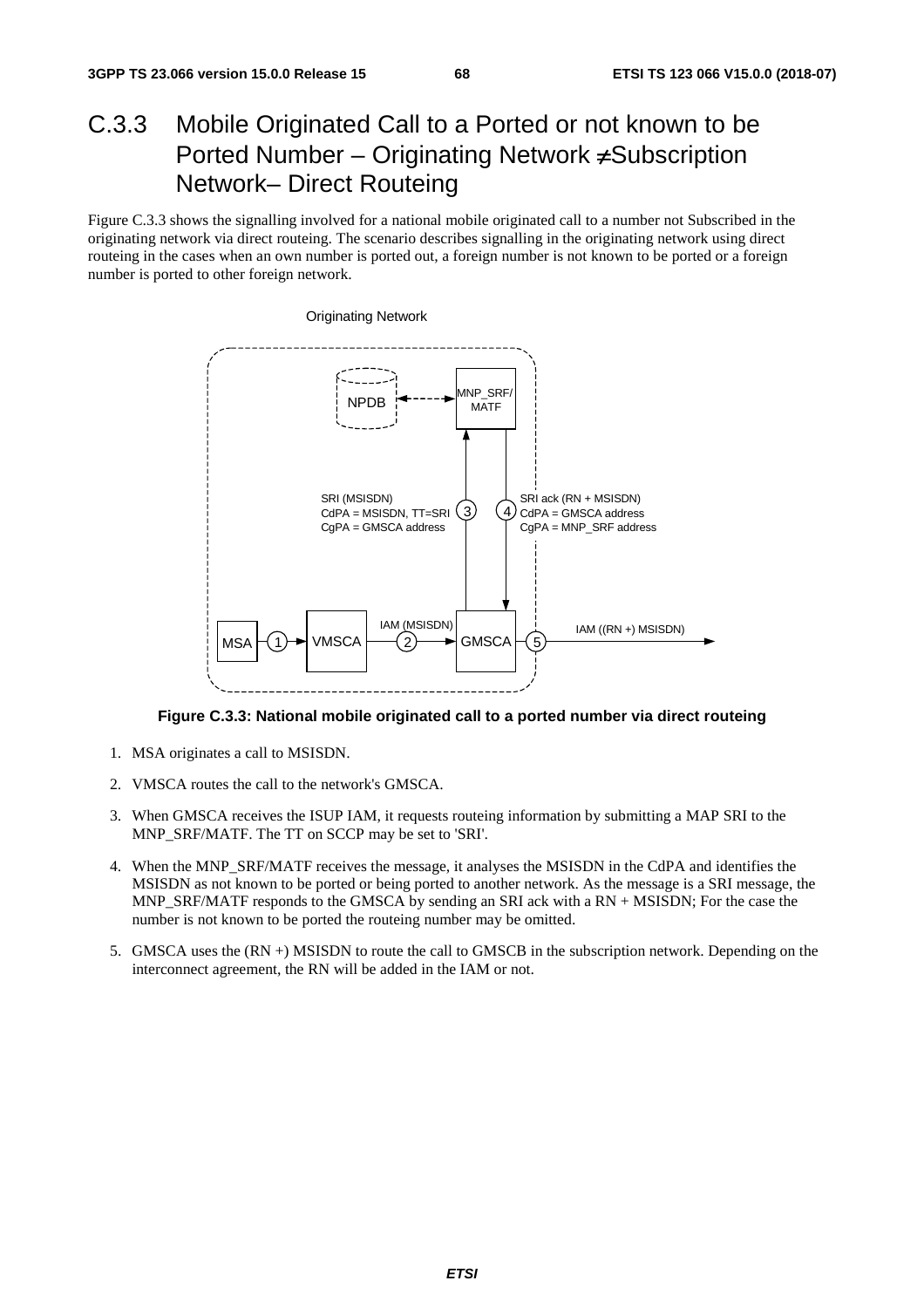### C.3.4 Call to a Ported Number – Indirect Routeing

Figure C.3.4 shows the signalling involved for a call to a ported number via indirect routeing.



**Figure C.3.4: Call to a ported number via indirect routeing** 

- 1. From an Originating Exchange a call is set up to MSISDN. The call is routed to the number range holder network.
- 2. When GMSCA in the number range holder network receives the ISUP IAM, it requests routeing information by submitting a MAP SRI to MNP\_SRF/MATF. The TT on SCCP may be set to 'SRI'.
- 3. When the MNP\_SRF/MATF receives the message, it analyses the MSISDN in the CdPA and identifies the MSISDN as being ported to another network. As the message is an SRI message, the MNP\_SRF/MATF responds to the GMSCA by sending an SRI ack with a RN + MSISDN.
- 4. GMSCA uses the RN + MSISDN to route the call to GMSCB in the subscription network. Depending on the interconnect agreement, the RN will be added in the IAM or not.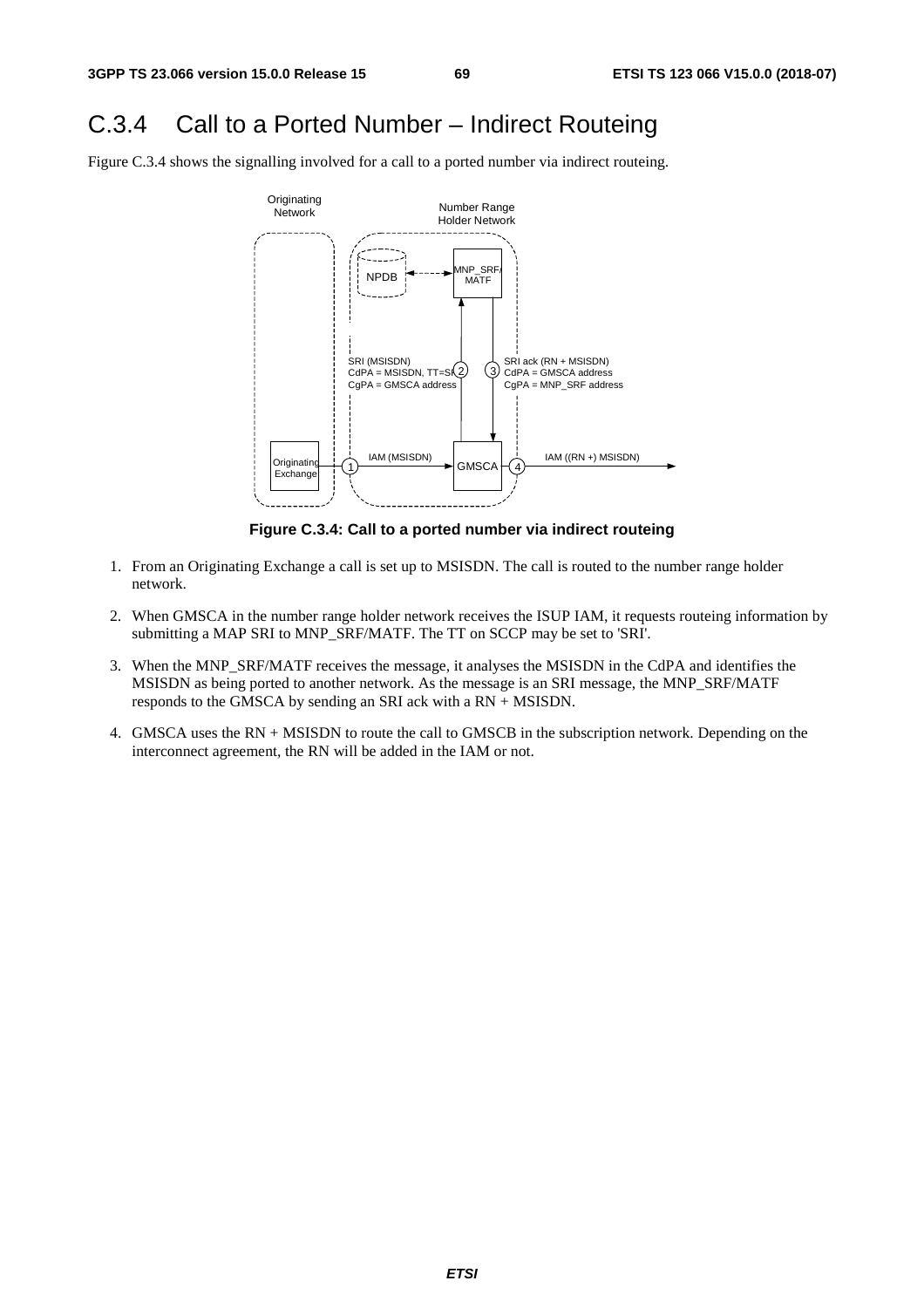### C.3.5 Call to a Ported Number – Indirect Routeing with Reference to Subscription Network

Figure C.3.5 shows the signalling involved for a call to a ported number where indirect routeing with reference to the subscription network is used.



#### **Figure C.3.5: National or international originated call to a ported number where indirect routeing with reference to the subscription network is used**

- 1. From an Originating Exchange a call is set up to MSISDN. The call is routed to the number range holder network.
- 2. When GMSCA in the number range holder network receives the ISUP IAM, it requests routeing information by submitting a MAP SRI to the MNP\_SRF/MATF. The TT on SCCP may be set to 'SRI'.
- 3. When MNP\_SRF/MATF receives the message, MNP\_SRF/MATF operation is triggered. The MNP\_SRF/MATF functionality analyses the MSISDN in the CdPA and identifies the MSISDN as being ported to another network. As the message is a SRI message, the MNP\_SRF/MATF function relays the message to the subscription network by adding a routeing number to the CdPA which information may be retrieved from a database. After modifying the CdPA, the message is routed to the subscription network.
- 4. When MNP\_SRF/MATF in the subscription network receives the SRI, it responds to the GMSCA in the number range holder network by sending a SRI ack with a RN + MSISDN.
- 5. GMSCA uses the (RN +) MSISDN to route the call to GMSCB in the subscription network; Depending on the interconnect agreement, the RN will be added in the IAM or not.
- 6. When GMSCB in the subscription network receives the ISUP IAM, it requests routeing information by submitting a MAP SRI to MNP\_SRF/MATF. The TT on SCCP may be set to 'SRI'.
- 7. When MNP\_SRF/MATF receives the message, MNP\_SRF/MATF operation is triggered. The MNP\_SRF/MATF functionality analyses the MSISDN in the CdPA and identifies the MSISDN as being ported into the network. The MNP\_SRF/MATF function then replaces the CdPA by an HLRB address which information may be retrieved from a database. After modifying the CdPA, the message is routed to HLRB.
- 8. When HLRB receives the SRI, it responds to the GMSCB by sending an SRI ack with an MSRN that identifies the MSB in the VMSCB.
- 9. GMSCB uses the MSRN to route the call to VMSCB.
- NOTE: The MNP\_SRF/MATF in this scenario has only information about all ported numbers to one subscription network, except those for which subscription information is held in the subscription networks HLR. In this scenario the routeing depends always on the number range holder and the subscription network.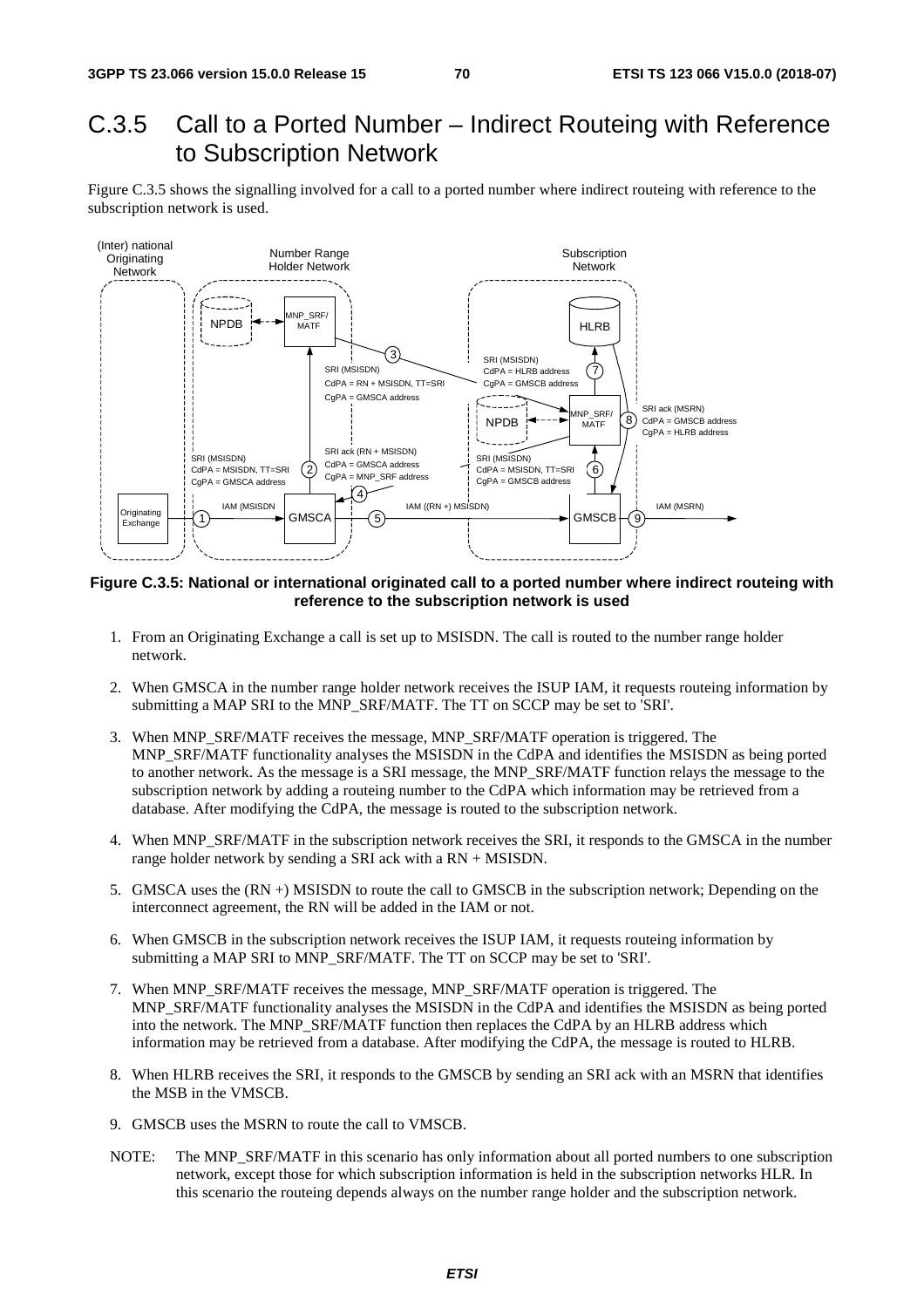# C.3.6 MNP Info Query - Direct Routeing



#### **Figure C.3.6: MNP-SRF operation for providing MNP Information where direct routeing applies**

In a PLMN using a MNP-SRF based MNP solution supporting direct routeing, the INE always sends the MNP information request, containing the CdPA, to the MNP-SRF in that network.

The INE may query the MNP information for the called party number or the calling party number.

The INE requesting MNP information may be a gsmSCF for prepaid services (see 3GPP TS 23.078 [18]).

In order to provide enough information for a CAMEL SCP to charge correctly for CAMEL Pre-Paid Calls and SMS to national MSISDNs originated in the HPLMN, operators should ensure that the NPDB contains, at least, MNP information for 'own numbers ported out' and 'foreign numbers ported in'.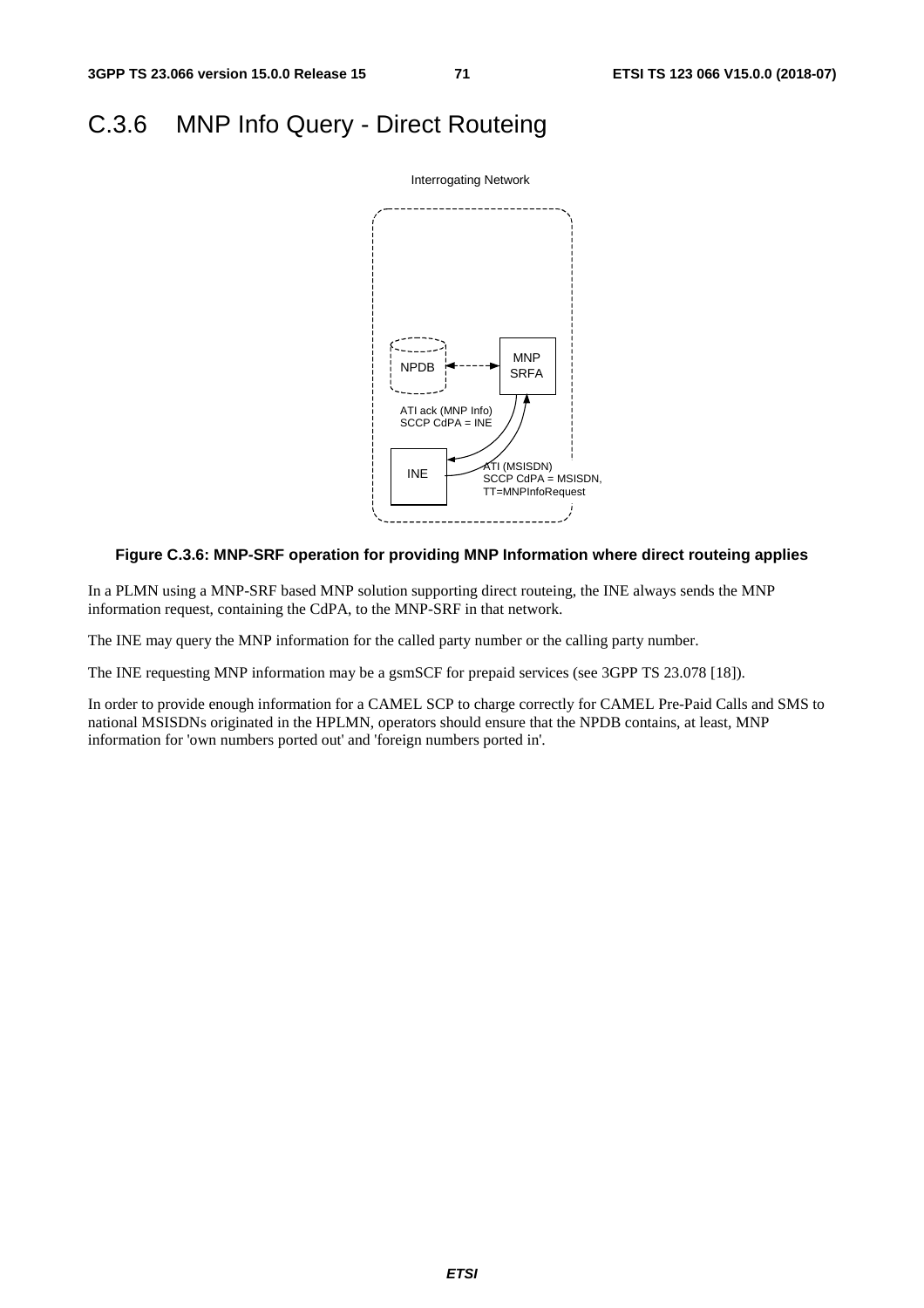#### C.3.7 MNP Info Query - Indirect Routeing



#### **Figure C.3.7: MNP-SRF operation for Providing MNP information where indirect routeing applies**

The Interrogating Network Entity (INE) submits a MNP Information request message to the MNP-SRFB, which triggers MNP-SRF operation. The MNP-SRF functionality analyses the MSISDN in the application level and queries an MNP database to get the MNP information. The INE may query the MNP information for the called party number or the calling party number.

The INE requesting MNP information may be a gsmSCF for prepaid services (see 3GPP TS 23.078 [18]).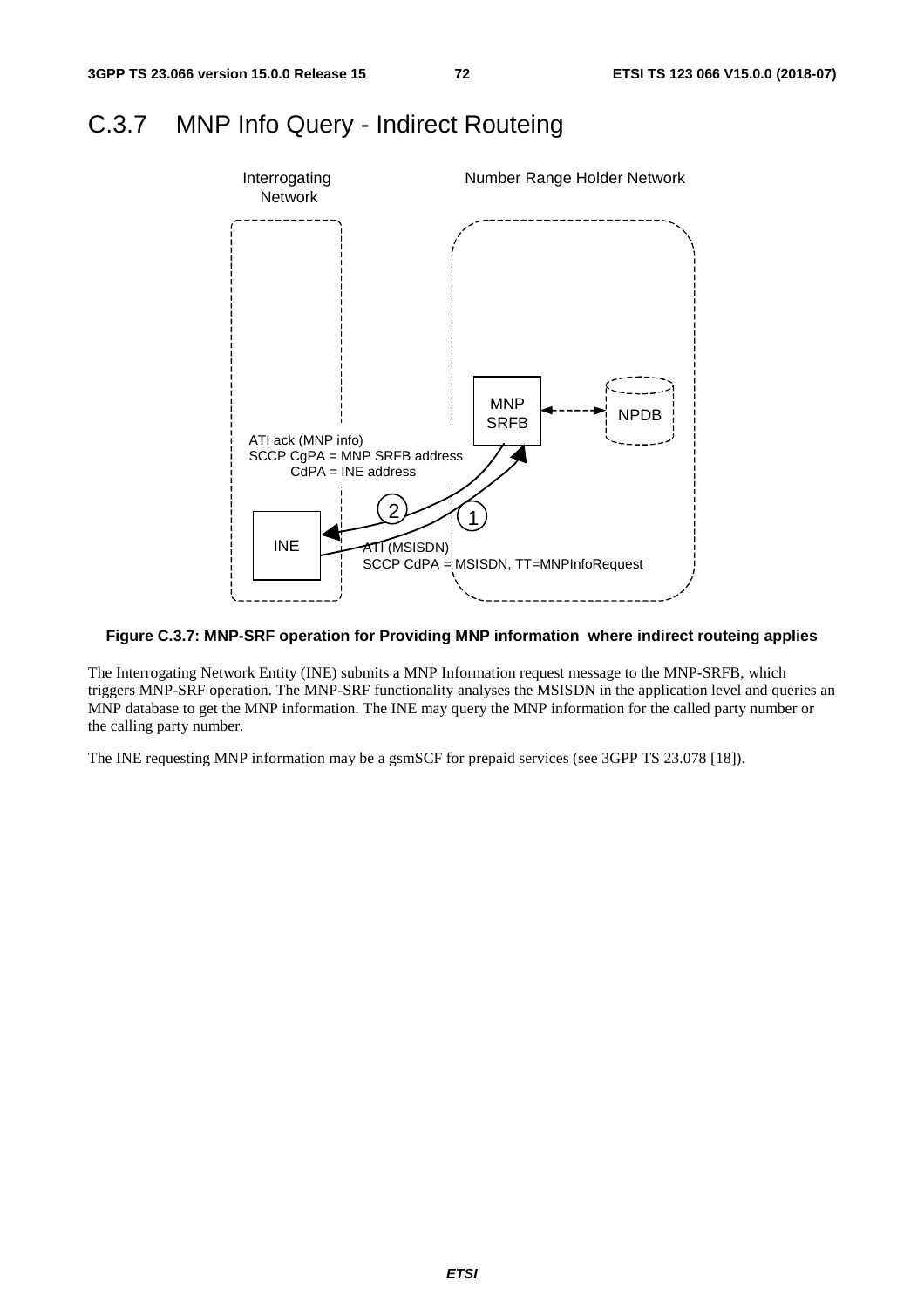## C.4 Information Flows

Figure C.4.1 shows the information flow for a successful delivery of a call to a non-ported number or number ported into the network. The figure is related to figure C.3.1.



**Figure C.4.1: Successful delivery of a call to a non-ported subscriber or number ported into the network**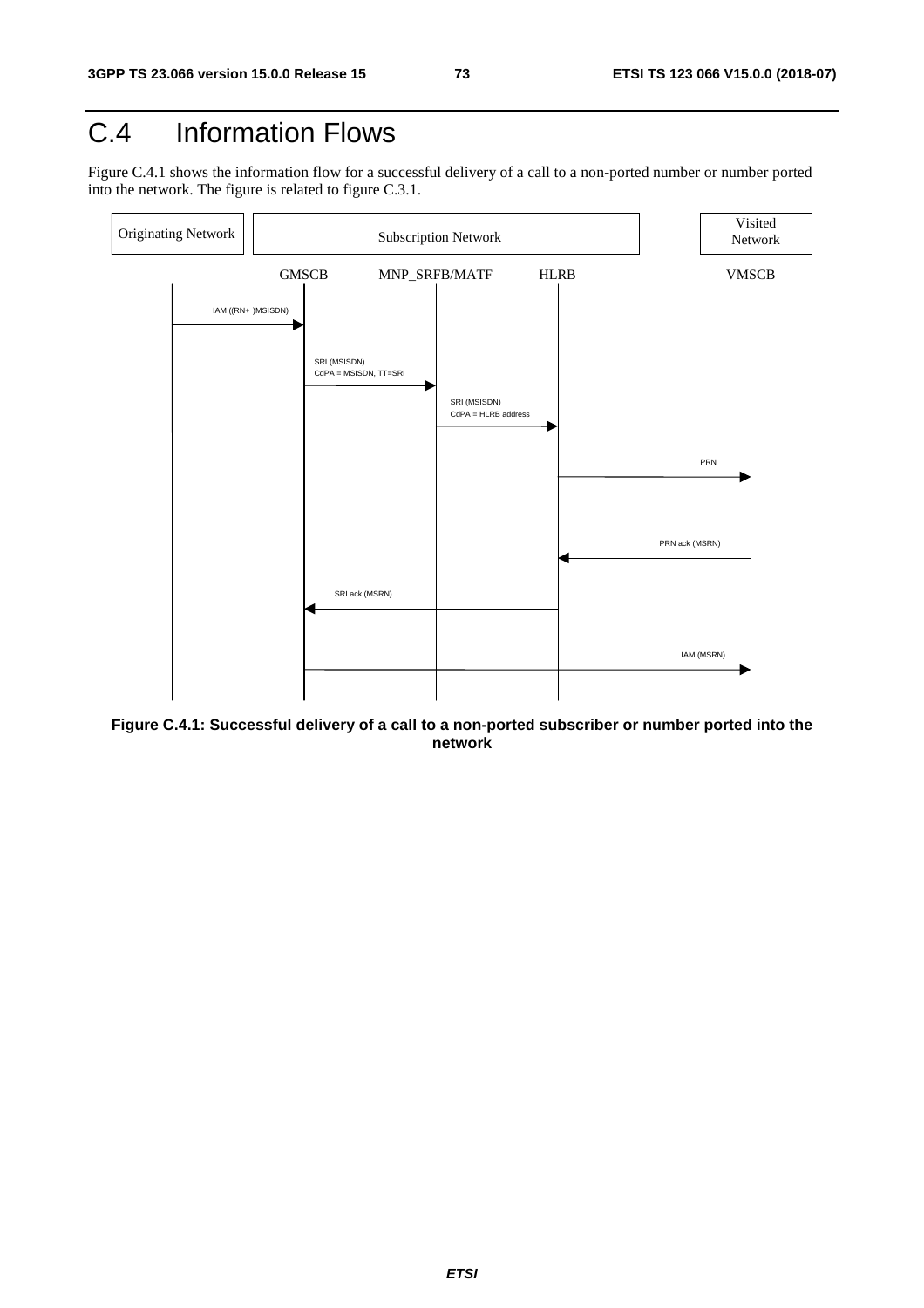Figure C.4.2 shows the signalling involved for a call to a ported number via direct routeing where the call is originated in the subscription network. The figure is related to figure C.3.2.



**Figure C.4.2: Successful delivery of a call to a ported number via direct routeing where the call is originated in the subscription network**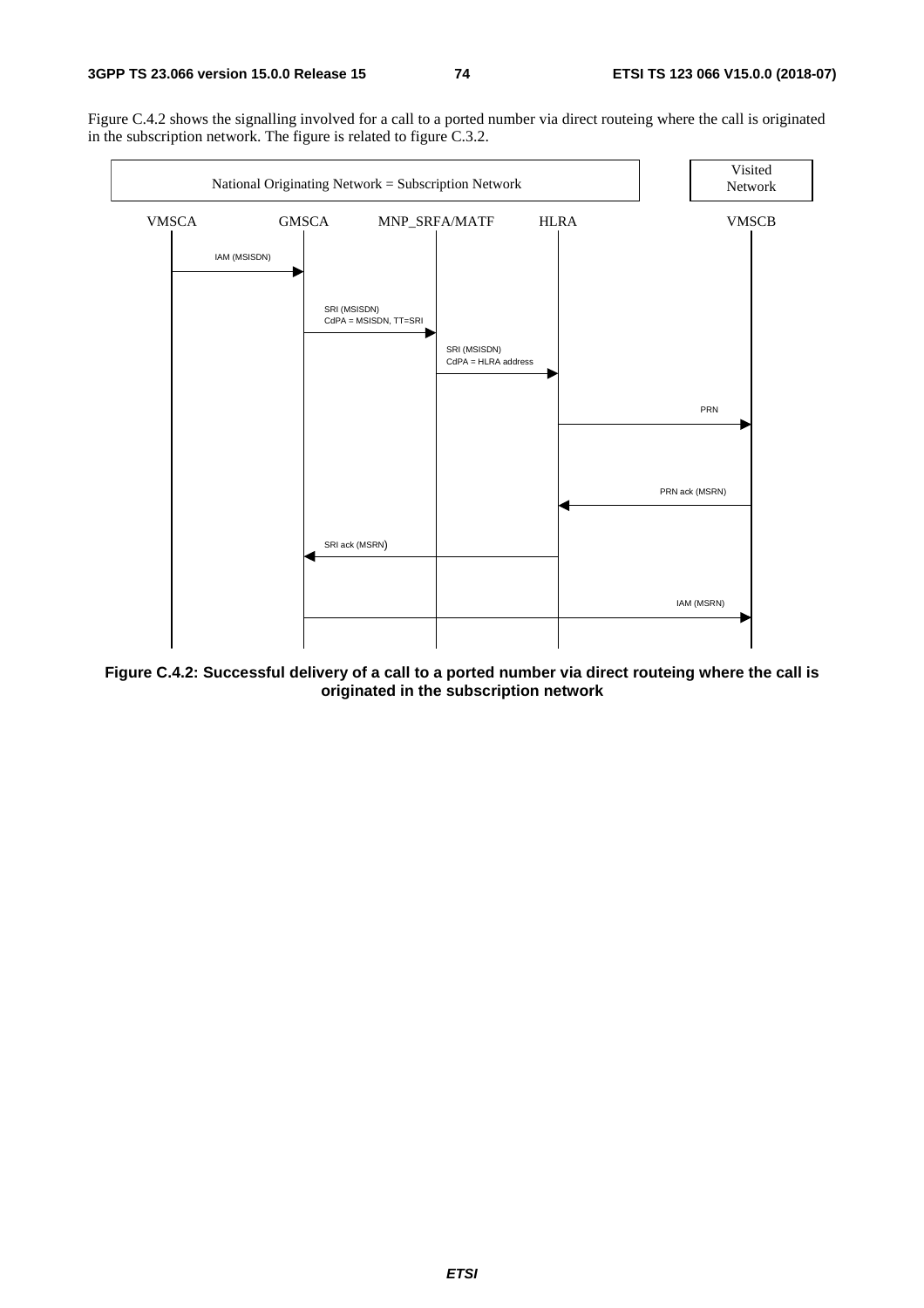Figure C.4.3 shows the signalling involved for a national mobile originated call to a ported number via direct routeing. The figure is related to figure C.3.3.



**Figure C.4.3: Successful delivery of a national mobile originated call to a ported number via direct routeing**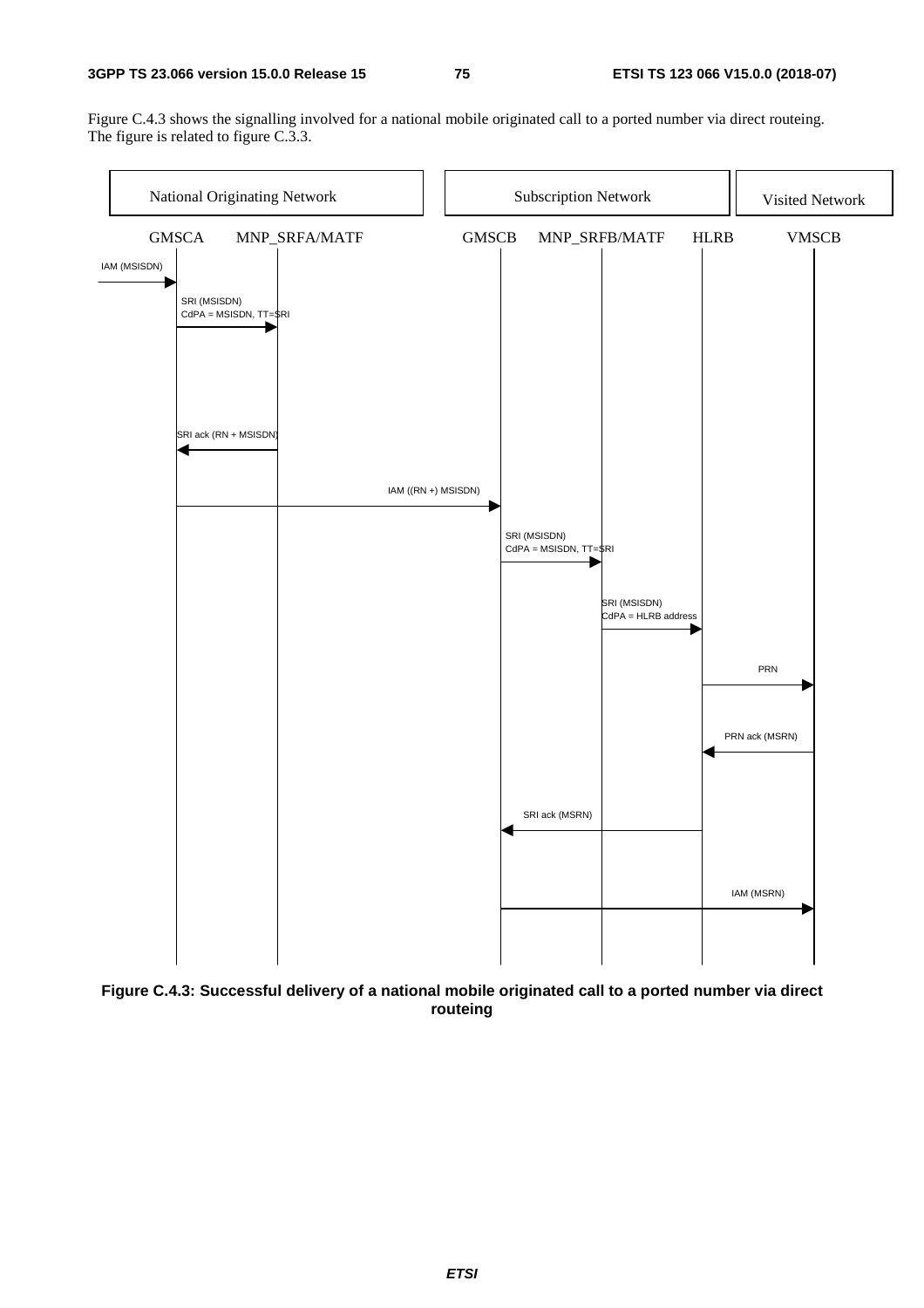Figure C.4.4 shows the signalling involved for a national mobile originated call to a not known to be ported number via direct routeing. The figure is related to figure C.3.3.



**Figure C.4.4: Successful delivery of a national mobile originated call to a not known to be ported number via direct routeing**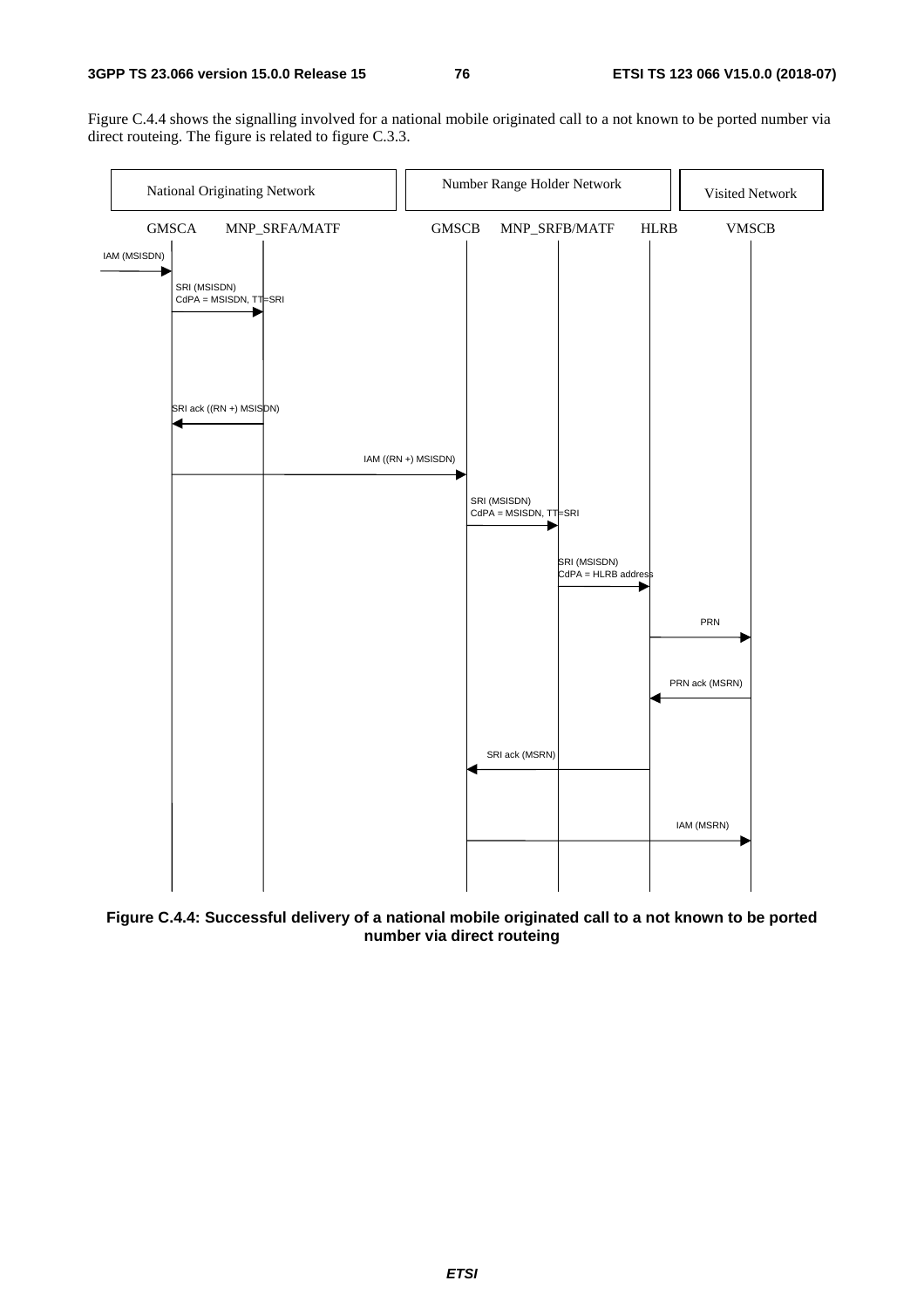Figure C.4.5 shows the signalling involved for a call to a ported number via indirect routeing. The figure is related to figure C.3.4.



**Figure C.4.5: Successful delivery of a call to a ported number via indirect routeing**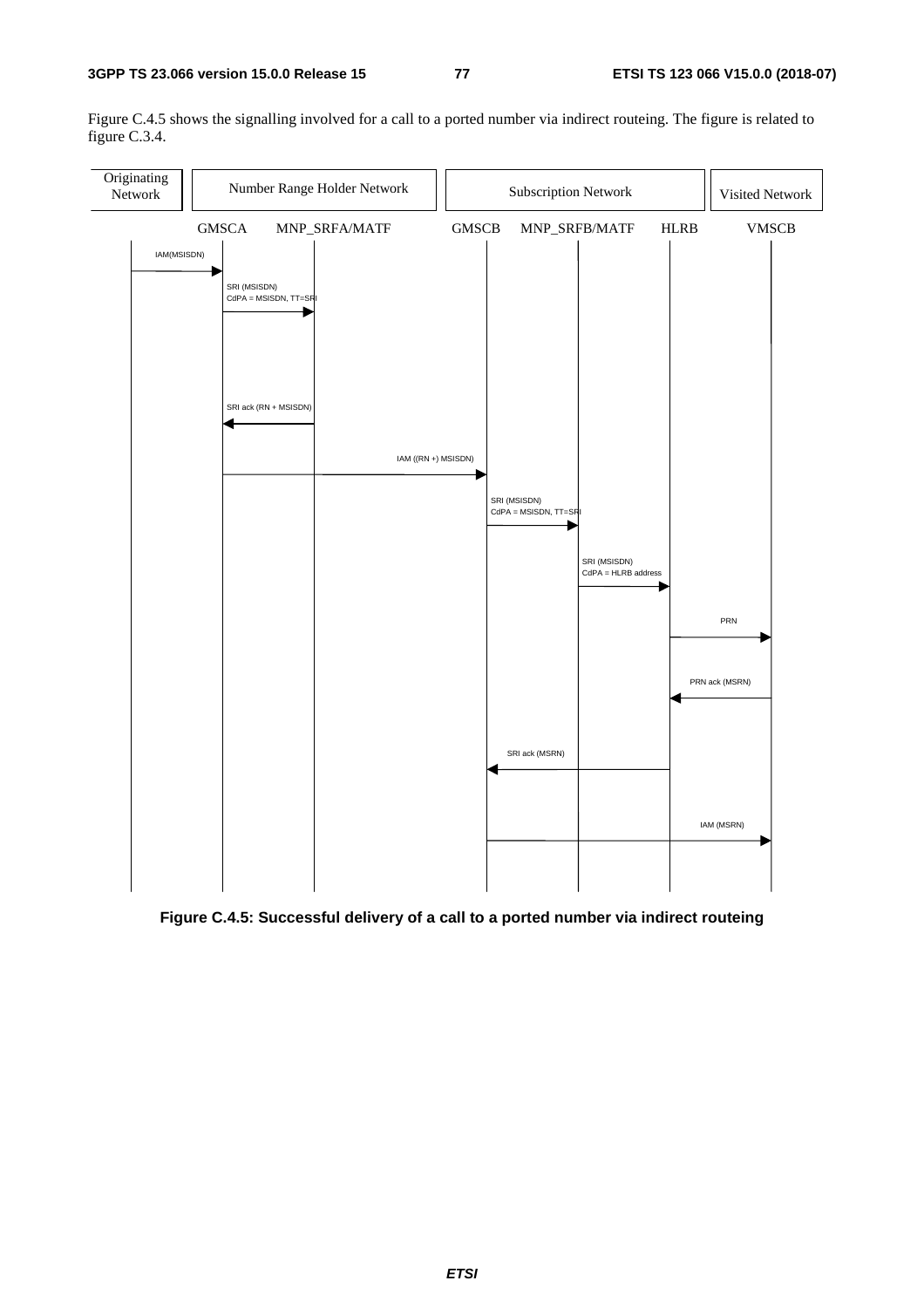Figure C.4.6 shows the signalling involved for a call to a ported number where indirect routeing with reference to the subscription network is used. The figure is related to figure C.3.5.





## C.5 Contents of the messages

This clause contains detailed description of the messages shown in this part B of the specification.

The contents of the messages used on the gsmSCF – MNP-SRF interface are specified in 3G TS 23.078 [19]. When the message is sent from the NPLR to the gsmSCF, the MNP specific information are defined as in clause C.5.2. The gsmSCF may transit the information received from NPLR to the gateway MSC with the CAP Connect message in order to avoid a subsequent SRI message.

#### C.5.1 Send Routeing Info

The contents of this message are specified in 3G TS 23.018 [3].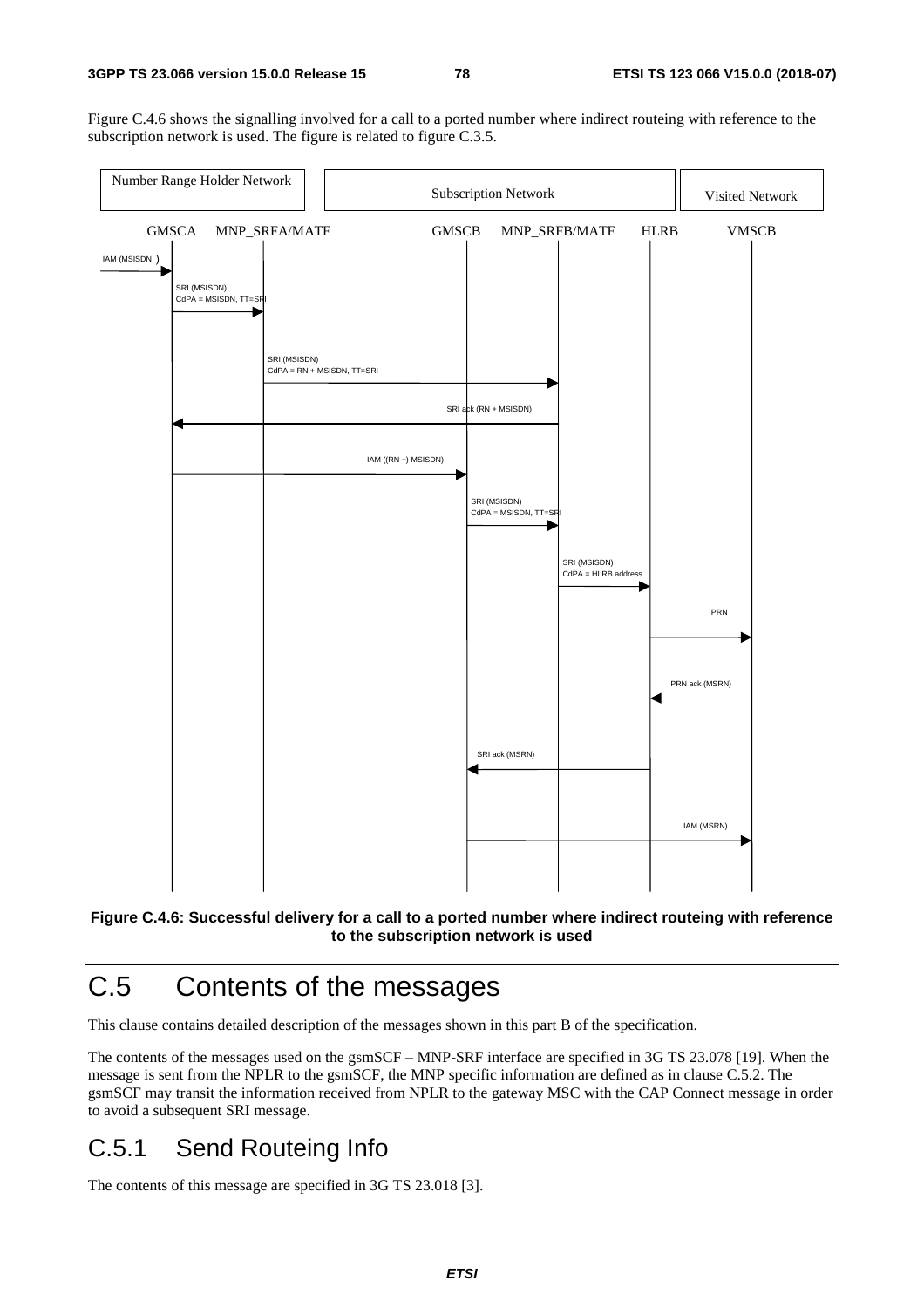### C.5.2 Send Routeing Info ack

**The contents of this message are specified in 3G TS 23.018 [3]. In the case that the message is sent from the NPLR to the GMSC, the following MNP specific information is defined:** 

| Information element name | <b>Required</b> | <b>Description</b>                                                                                                                                                                                                                                                                                                                                                                                                              |
|--------------------------|-----------------|---------------------------------------------------------------------------------------------------------------------------------------------------------------------------------------------------------------------------------------------------------------------------------------------------------------------------------------------------------------------------------------------------------------------------------|
| Imsi                     | м               | The IMSI returned by an NPLR is a generic IMSI, i.e. it is not<br>tied necessarily to the Subscriber. MCC and MNC values in this<br>IMSI shall point to the Subscription Network of the B Subscriber                                                                                                                                                                                                                            |
| Msrn                     | C               | When returned from the NPLR, this parameter contains a<br>Routeing Number that points to Subscription Network. If<br>concatenate addressing is used, it also contains the MSISDN in<br>addition to the Routeing Number. In the case of a number which<br>is not known to be ported, the Routeing Number may be omitted<br>as an operator option. If the routeing number is omitted, this<br>parameter contains only the MSISDN. |
| Msisdn                   | C               | MSISDN of the B subscriber. This information element shall be<br>present if MSRN contains the routeing number to reach the<br>subscription network for B subscriber and the MSISDN is not<br>contained in the MSRN information element.                                                                                                                                                                                         |
| <b>MNP</b> Indicator     |                 | Indicates the number portability status of the subscriber.                                                                                                                                                                                                                                                                                                                                                                      |

## C.6 Handling of MAP to ISUP mapping (informative)

Different configurations can be possible within a portability domain depending on the versions of MAP and ISUP protocols being used. The following sections describe possible interworking scenarios.

#### C.6.1 ETSI Mapping direction: ISUP to MAP

The GMSC always constructs the Send Routeing Info message using the MSISDN. If the incoming IAM corresponds to a ported number the GMSC shall retrieve the MSISDN from the corresponding parameter in the IAM.

### C.6.2 ETSI Mapping direction: MAP to ISUP

In MAP SRIack messages from NPLR, MAP versions 1 and 2 only support concatenate addressing for MNP. If MSISDN parameter is present in the SRIack, this means that separate addressing is used in MAP; this is only possible if MAP version 3 is used. MAP version 3 can also support concatenate addressing. In all cases, when a Routeing Number is returned, it is included in the MSRN parameter of the SRIack.

Regardless of how MAP is established, the possible mappings of the parameters in ISUP IAM message is one of these 4 options (see also [6]):

- 1. CdPN parameter includes only the MSISDN.
- 2. CdPN parameter includes both RN and MSISDN concatenated.
- 3. CdPN parameter includes the MSISDN and NRN parameter includes the Routeing Number.
- 4. CdPN parameter includes the Routeing Number and CDN parameter includes the MSISDN.

In all cases, the method to transport the routeing number in the IAM depends on the interfaces agreed by the operators in the portability domain.

#### C.6.3 ANSI Mapping direction: ISUP to MAP

The GMSC always constructs the Send Routeing Info message using the MSISDN. If the incoming IAM corresponds to a ported number the GMSC shall retrieve the MSISDN from the corresponding parameter in the IAM.

The IAM message is specified for ANSI ISUP implementation in [8] and [9].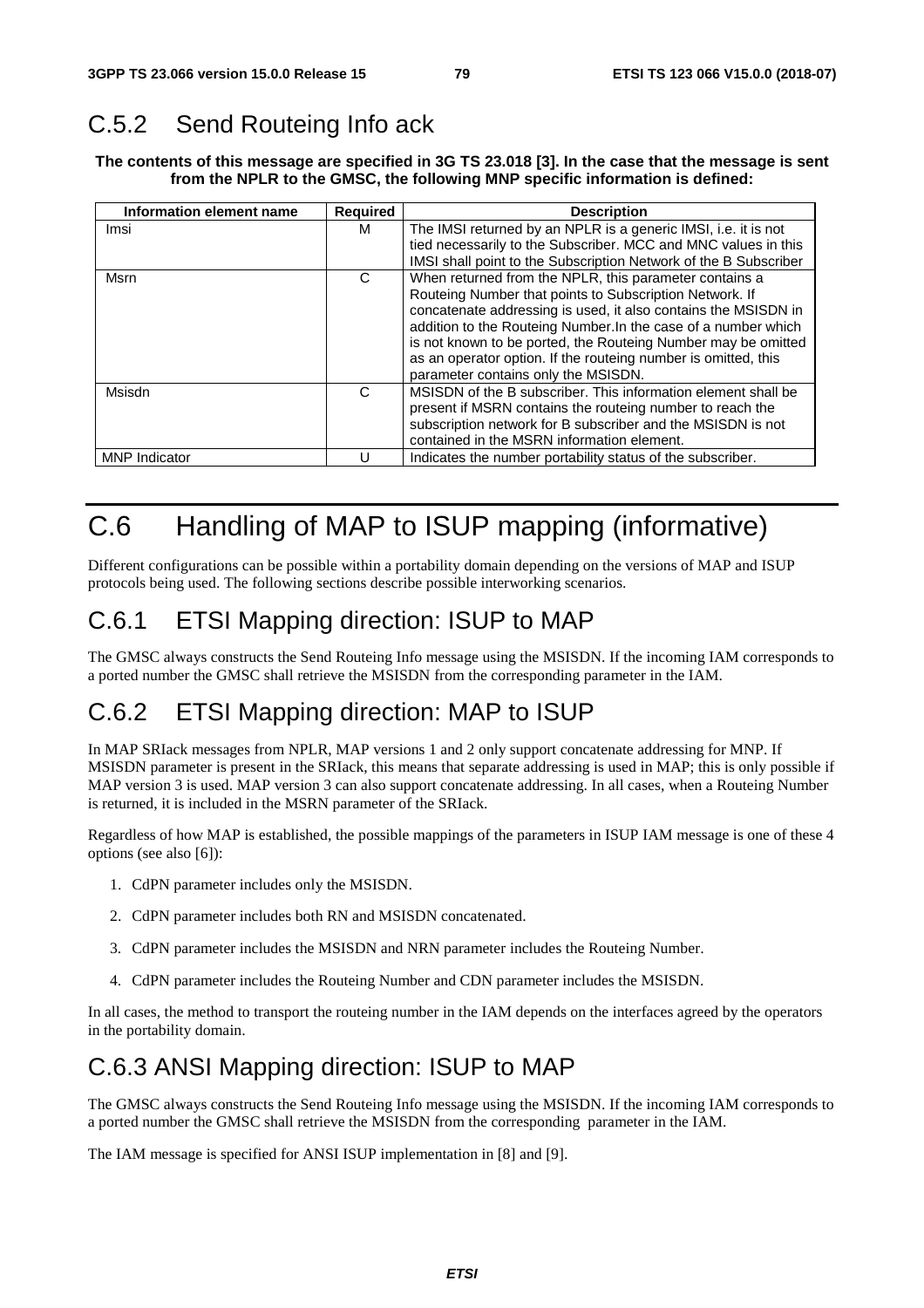## C.6.4 ANSI Mapping direction: MAP to ISUP

In MAP SRIack messages from NPLR, MAP versions 1 and 2 only support concatenate addressing for MNP. If MSISDN parameter is present in the SRI Ack, this means that separate addressing is used in MAP; this is only possible if MAP version 3 is used. MAP version 3 can also support concatenate addressing. In all cases, when a Routeing Number is returned, it is included in the MSRN parameter of the SRI Ack.

#### **Regardless of how MAP is established, the possible mappings of the parameters in ISUP IAM message is one of these 4 options (see also [8] and [9]):**

| <b>MAP Parameters</b> | <b>SRI Ack</b>  |                | <b>ISUP Parameters</b>     | <b>IAM</b>  |
|-----------------------|-----------------|----------------|----------------------------|-------------|
| <b>IMSI</b>           | Subscriber IMSI |                | CdPN                       | <b>MSRN</b> |
| MSRN                  | <b>MSRN</b>     | <b>MAPS TO</b> | GAP                        | N/A         |
| <b>MSISDN</b>         | Not Present     |                | <b>FCI Bit M Indicator</b> |             |
| <b>MNP</b> Indicator  | Not Present     |                |                            |             |

| <b>MAP Parameters</b> | <b>SRI Ack</b>    |                | <b>ISUP Parameters</b>     | <b>IAM</b> |
|-----------------------|-------------------|----------------|----------------------------|------------|
| <b>IMSI</b>           | Default IMSI      |                | CdPN                       | Dialled DN |
| <b>MSRN</b>           | Dialled DN        | <b>MAPS TO</b> | GAP                        | N/A        |
| <b>MSISDN</b>         | Not Present       |                | <b>FCI Bit M Indicator</b> |            |
| <b>MNP</b> Indicator  | NotKnownToBePorte |                |                            |            |

| <b>MAP Parameters</b> | <b>SRI Ack</b>         |                | <b>ISUP Parameters</b>     | <b>IAM</b> |
|-----------------------|------------------------|----------------|----------------------------|------------|
| <b>IMSI</b>           | Default IMSI           |                | CdPN                       | <b>RN</b>  |
| <b>MSRN</b>           | <b>RN</b>              | <b>MAPS TO</b> | GAP                        | Dialled DN |
| <b>MSISDN</b>         | Dialled DN             |                | <b>FCI Bit M Indicator</b> |            |
| <b>MNP</b> Indicator  | OwnNumber<br>PortedOut |                |                            |            |

| <b>MAP Parameters</b> | <b>SRI Ack</b> |                | <b>ISUP Parameters</b>     | IAM        |
|-----------------------|----------------|----------------|----------------------------|------------|
| <b>IMSI</b>           | Default IMSI   |                | CdPN                       | <b>RN</b>  |
| <b>MSRN</b>           | RN             | <b>MAPS TO</b> | GAP                        | Dialled DN |
| <b>MSISDN</b>         | Dialled DN     |                | <b>FCI Bit M Indicator</b> |            |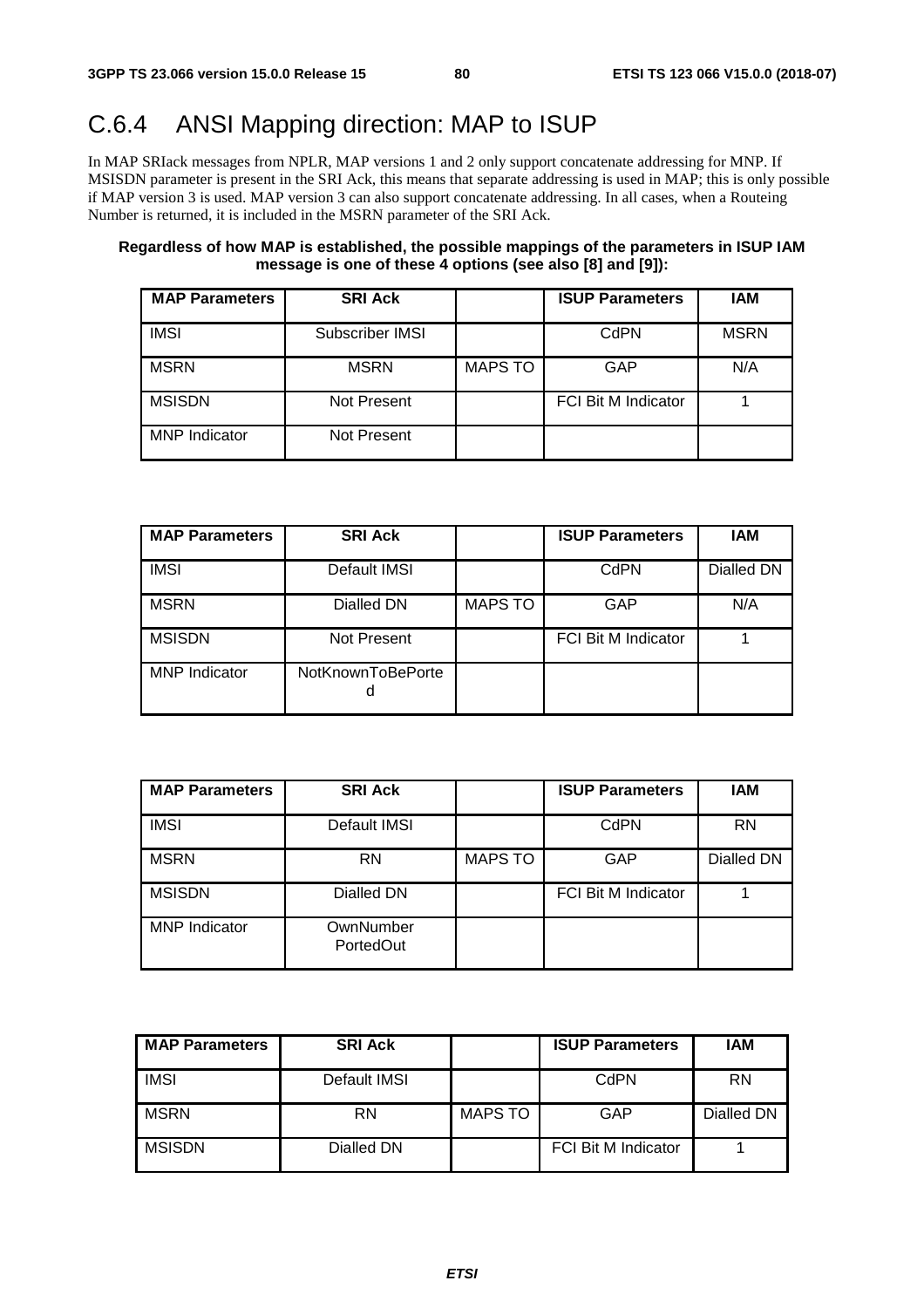| <b>MNP</b> Indicator | Foreign Number<br>PortedToForeign<br><b>Network</b> |  |  |  |
|----------------------|-----------------------------------------------------|--|--|--|
|----------------------|-----------------------------------------------------|--|--|--|

In all cases, the method to transport the routing number in the IAM depends on the interfaces agreed by the operators in the portability domain.

Annex D: Void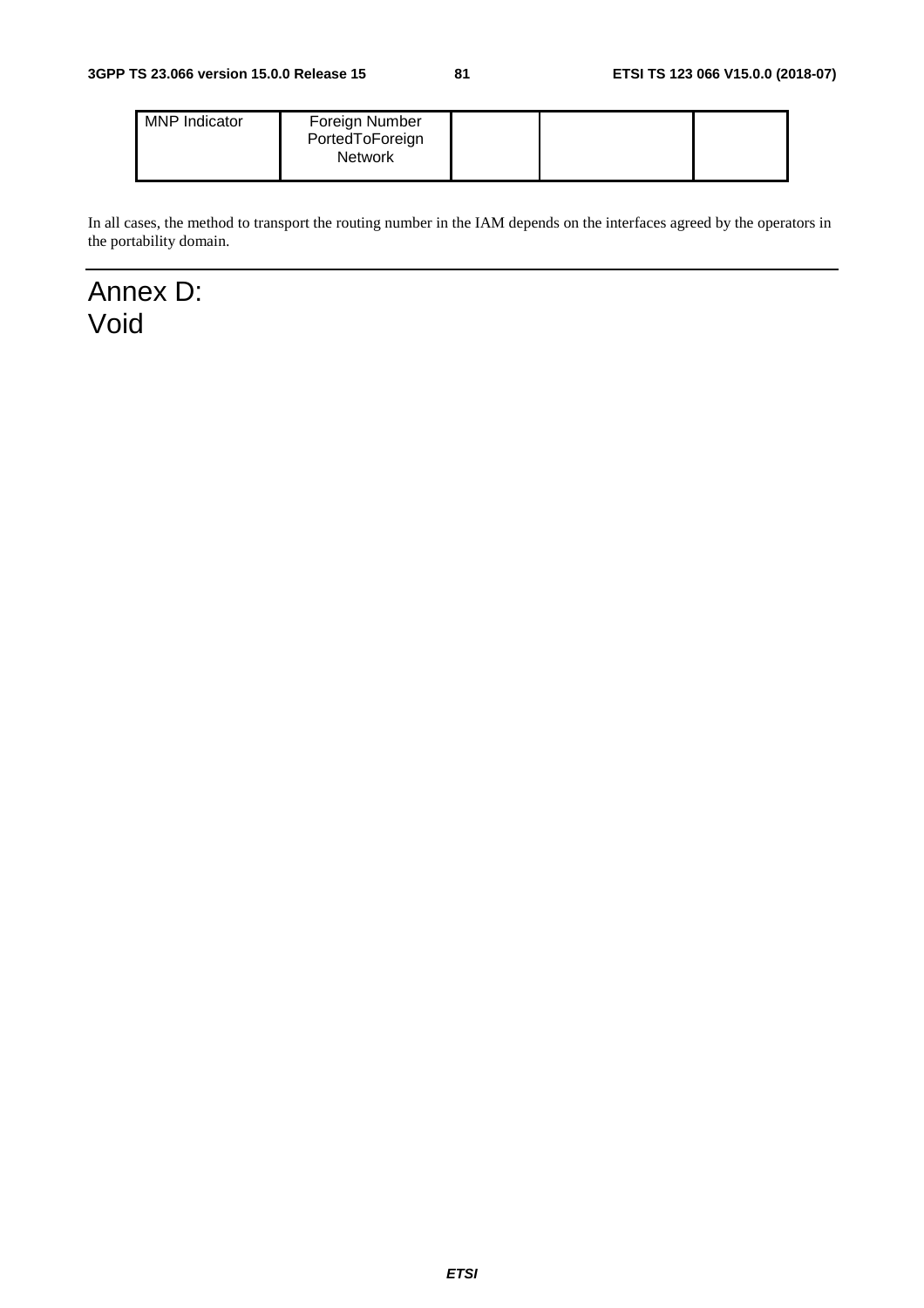## Annex E (informative): Change history

| <b>TSG CN#</b>           | <b>Spec</b> | <b>Version</b> | <b>CR</b> | <phase></phase>     | <b>New Version</b> | <b>Subject/Comment</b>                                        |
|--------------------------|-------------|----------------|-----------|---------------------|--------------------|---------------------------------------------------------------|
| #03                      | GSM 03.66   | 7.1.0          |           |                     |                    | Transferred to 3GPP CN2                                       |
| Aug 1999                 | 23.066      |                |           |                     | 3.0.0              |                                                               |
| #05                      | 23.066      | 3.0.0          | 001       |                     | 3.1.0              | Harmonisation of terminology interrogating                    |
| Oct 1999                 |             |                |           |                     |                    |                                                               |
| #05                      | 23.066      | 3.0.0          | 002       |                     | 3.1.0              | Proposed changes to B.4.2 Delivery of SMS to a                |
| Oct 1999                 |             |                |           |                     |                    | Non-ported Number - Direct Routeing - MNP-                    |
|                          |             |                |           |                     |                    | SRF acts as Higher-level Relay                                |
| #05                      | 23.066      | 3.0.0          | 003       |                     | 3.1.0              | Clarification of NPLR functionality in not known to           |
| Oct 1999                 |             |                |           |                     |                    | be ported case                                                |
| #07                      | 23.066      | 3.1.0          | 007r1     | <b>R99</b>          | 3.2.0              | Editorial cleanup                                             |
| Mar 2000                 |             |                |           |                     |                    |                                                               |
| #07                      | 23.066      | 3.1.0          | 008r4     | <b>R99</b>          | 3.2.0              | Alignment of IN interface with Fixed Networks                 |
| Mar 2000<br>#07          | 23.066      | 3.1.0          | 009r3     | R99                 | 3.2.0              |                                                               |
| Mar 2000                 |             |                |           |                     |                    | Detection of database synchronisation errors in<br><b>SRF</b> |
| #07                      | 23.066      | 3.1.0          | 012r2     | R99                 | 3.2.0              | Result of Public Enquiry 9953                                 |
| Mar 2000                 |             |                |           |                     |                    |                                                               |
| #07                      | 23.066      | 3.1.0          | 015r1     | R99                 | 3.2.0              | Clarification of NPDB error detection and MNP                 |
| Mar 2000                 |             |                |           |                     |                    | specific call handling                                        |
| #08                      | 23.066      | 3.2.0          | 019r2     | R99                 | 3.3.0              | North American Service Provider Number                        |
| Jun 2000                 |             |                |           |                     |                    | Portability impacts for Mobile Number Portability             |
| #11                      | 23.066      | 3.3.0          |           | Rel-4               | 4.0.0              | Release 4 after CN#11                                         |
| Mar 2001                 |             |                |           |                     |                    |                                                               |
| #16                      | 23.066      | 4.0.0          |           | Rel-4               | 4.0.1              | References updated                                            |
| Mar 2002                 |             |                |           |                     |                    |                                                               |
| #16                      | 23.066      | 4.0.1          |           | Rel-5               | 5.0.0              | Release 5 after CN#16                                         |
| Jun 2002                 |             |                |           |                     |                    |                                                               |
| #20                      | 23.066      | 5.0.0          | 023r1     | Rel-5               | 5.1.0              | IN-based solution for correct charging of calls to            |
| Jun 2003                 |             |                |           |                     |                    | ported or non-ported subscribers originated by                |
|                          |             |                |           |                     |                    | pre-paid subscribers                                          |
| #21                      | 23.066      | 5.1.0          | 026r1     | Rel-5               | 5.2.0              | Incorrect CAMEL pre-paid charging in MNP                      |
| Sep 2003                 |             |                |           |                     |                    | networks                                                      |
| <b>CN#22</b>             | 23.066      | 5.2.0          | 027       | Rel-5               | 5.3.0              | Incorrect implementation of CR 023r1                          |
| Dec 2003<br><b>CN#22</b> | 23.066      | 5.2.0          | 028r1     | $Rel-5$             | 5.3.0              | MNP correction for prepaid charging                           |
| Dec 2003                 |             |                |           |                     |                    |                                                               |
| <b>CN#26</b>             | 23.066      | 5.3.0          |           | Rel-6               | 6.0.0              | Release 6 after CN#26                                         |
| CT#36                    | 23.066      | 6.0.0          |           | $Rel-7$             | 7.0.0              | Upgraded unchanged from Rel-6                                 |
| CT#42                    | 23.066      | 7.0.0          |           | Rel-8               | 8.0.0              | Upgraded unchanged from Rel-7                                 |
| CT#46                    | 23.066      | 8.0.0          |           | $ReI-9$             | 9.0.0              | Update to Rel-9 version (MCC)                                 |
| 2011-03                  | 23.066      | 9.0.0          |           | <b>Rel-10</b>       | 10.0.0             | Update to Rel-10 version (MCC)                                |
| 2012-09                  | 23.066      | 10.0.0         |           | Rel-11              | 11.0.0             | Update to Rel-11 version (MCC)                                |
| 2014-09                  | 23.066      | 11.0.0         |           | <b>Rel-12</b>       | 12.0.0             | Update to Rel-12 version (MCC)                                |
| 2015-12                  | 23.066      | 12.0.0         |           | $Rel-13$            | 13.0.0             | Update to Rel-13 version (MCC)                                |
|                          |             |                |           |                     |                    |                                                               |
| 2017-03                  | 23.066      | 13.0.0         |           | <b>Rel-14</b>       | 14.0.0             | Update to Rel-14 version (MCC)                                |
| 2018-06                  | 23.066      | 14.0.0         |           | $\overline{Rel-14}$ | 15.0.0             | Update to Rel-15 version (MCC)                                |